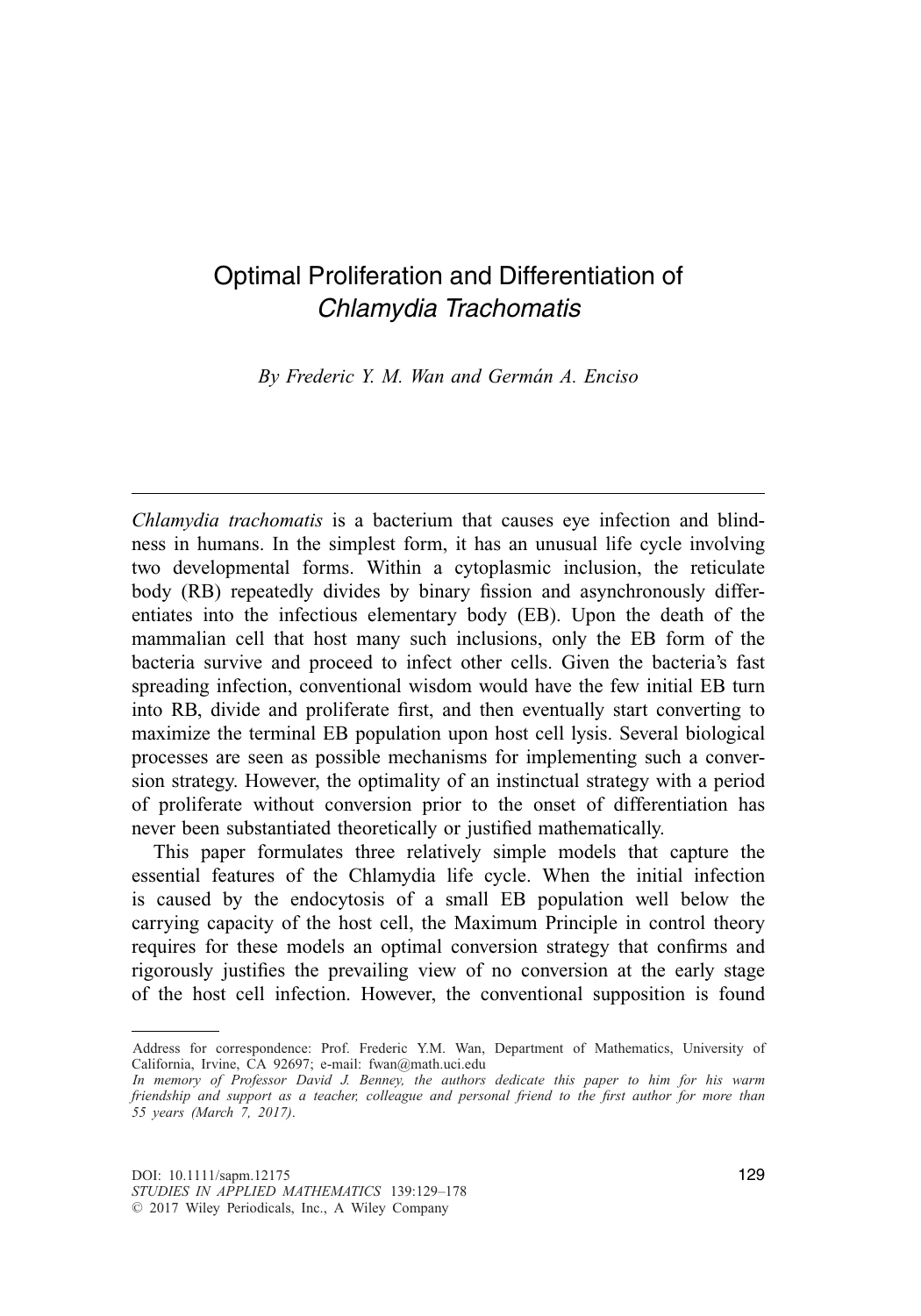to be inappropriate for an initial EB (-to-RB) population near or above the carrying capacity. Previously suggested and new biological mechanisms are examined for their role in implementing the different optimal conversion strategies associated with models investigated herein.

## **1. The optimal conversion of** *Chlamydia trachomatis*

*Chlamydia trachomatis* is a bacterium that causes ocular and genital tract infections in humans [6] (also [2, 5]). In ocular infections, *C. trachomatis* is the world's leading cause of preventable blindness. This condition, known as trachoma, currently affects 84–150 million people in the world, causing blindness to 8 million people [3]. It has been targeted by the World Health Organization for elimination by 2020.

As a pathogenic bacterium, *C. trachomatis* has an unusual intracellular developmental cycle involving conversion between two chlamydial forms. Within a cytoplasmic inclusion, the reticulate body (RB) repeatedly divides by binary fission and asynchronously differentiates into the infectious elementary body (EB). Upon the death of the host cell, only the EB form of the bacteria survives and proceeds to infect other cells [1]. These developmental events have not been quantified because conventional electron microscopy only visualizes sections of the large chlamydial inclusion. Using a novel three-dimensional electron microscopy approach, a group of us in the lab of Tan and Suetterlin obtained recently quantitative data on RB and EB finding intermediates of RB replication and RB-to-EB conversion during the developmental cycle [11]. The dynamics of the developmental cycle suggest a switch from a replication-only to a conversion phase.

To gain insight to our empirical findings and some suggestions for further experimental effort, we have undertaken some mathematical modeling of the spread of Chlamydia. The report below constitutes one of the several directions of our modeling and mathematical analysis on how and how fast the infectious Chlamydia bacteria can spread. The theoretically optimal strategies for maximum spread found for different initial endocytosed EB-to-RB population sizes (and different combinations of other parameter values) are expected to provide feedback to our experimental effort.

Our report begins with a proof-of-concept study that models *C. trachomatis* cell fate with a linear growth rate for both the RB and EB populations and a known time of host cell lysis. Since the capacity to convert is not unlimited, the maximization of the model's EB population at the terminal time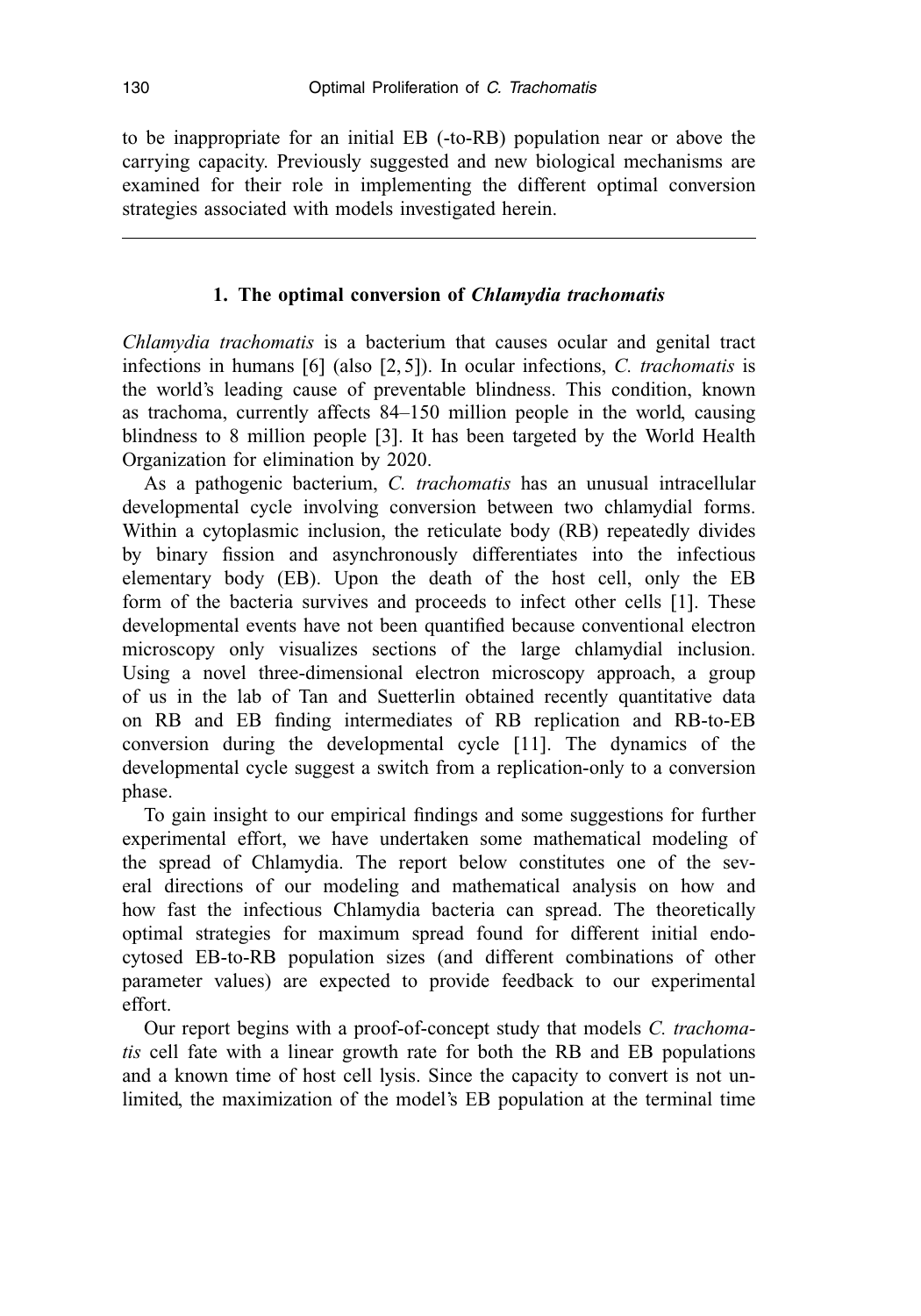is a constrained optimization problem subject to the Maximum Principle of Pontryagin [4, 13, 15].

A second linear growth model allowing for proliferation and differentiation in two stages as suggested by our experimental results continues to maximize spread of infection by a bang-bang conversion strategy.

The principal results of this paper are for a nonlinear model of rate limiting growth that takes into account the space and other constraints of the host cell. For this more realistic model, the optimum conversion strategy varies significantly depending on the "initially infecting EB-to-RB population" size and other characteristics of the system (such as the natural growth rate of the RB population, the carry capacity, etc.). Multiple switching and a singular (stationary) conversion phase are now possible under suitable environment.

## **2. Exponential growth of** *RB* **cells**

## *2.1. The model*

We begin this theoretical study of *C. trachomatis* with a proof-of-concept investigation that considers the bacteria to be of two forms: RB that can proliferate inside a host mammalian cell with a rate constant  $\alpha$  as well as convert with a "rate constant"  $u$  into elementary body (EB) that is resistant to environmental changes but does not divide. If the host cell dies, all RBs die as well because they cannot survive in the new environment. At the same time, the EB population in the host cell is released, free to attach to and enter into another host cell. Once an EB enters a new host cell, it turns into an RB and begins to replicate, repeating the life cycle as shown in Fig. 1. We abbreviate the event of the initial EB form of the bacteria entering the host cell and immediately converting into RB form as the "*initially infecting EB-to-RB population*." Of interest is the optimal rate of conversion of RB population,  $R(t)$ , into EB at each instant of time  $t$  to enlarge that population  $E(t)$  if we want to maximize the EB population at the time of host cell's lysis.

With an initial infecting EB-to-RB population  $R_0$ , the population  $R(t)$  of the reticulate bodies at a later time *t* is (for this proof-of-concept model) to grow exponentially in the absence of conversion to EB. When a part of the RB population is converted continuously in time at a rate *uR*, we have the net linear growth dynamics

$$
R' = (\alpha - u)R, \qquad R(0) = R_0,\tag{1}
$$

where ( )' =  $d$ ( )/dt and the component  $\alpha R$  is the natural linear growth rate when  $u = 0$ . The growth rate of the population  $E(t)$  of the elementary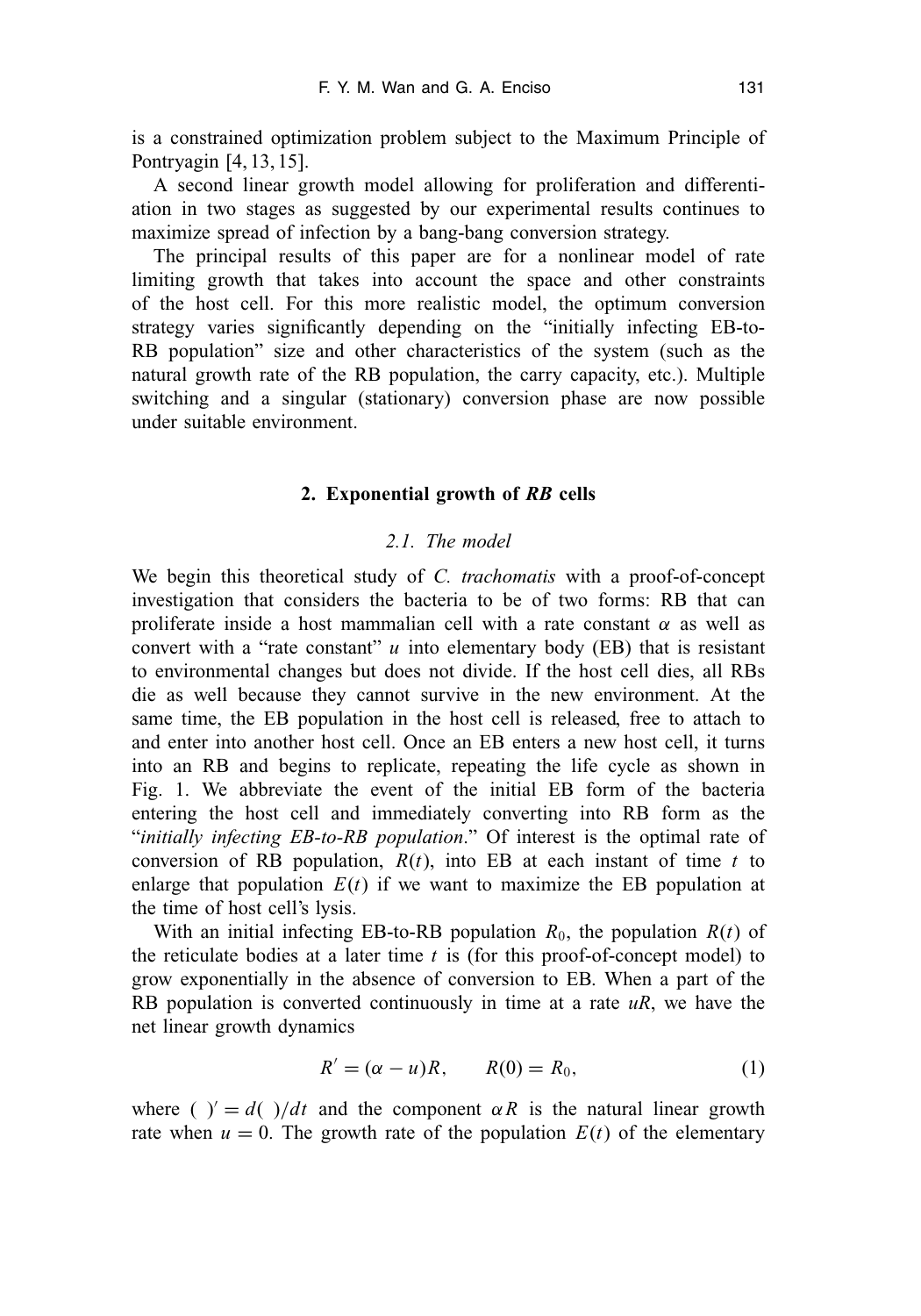

**Figure 1.** *Chlamydia trachomatis* life cycle.

bodies is equal to the rate of conversion *uR* with

$$
E' = uR, \qquad E(0) = E_0. \tag{2}
$$

With no loss in generality, we set  $E_0 = 0$  because a positive value of  $E_0$ only increases *E* but does not affect the optimal conversion rate. The EB population at the terminal time *T* when the host cell dies is

$$
E(T) = \int_0^T uRdt.
$$
 (3)

The simplest form of the optimization problem is to choose an optimal "conversion rate constant," called the *optimal control* and denoted by  $u_{op}(t)$ , to maximize  $E(T)$ . The choice of conversion rate is limited by the obvious lower bound  $u = 0$  (given that the conversion is not reversible) and a natural maximum rate constant  $u_{\text{max}}$  imposed by a limit on conversion capacity so that  $u$  is subject to the constraints

$$
0 \le u(t) \le u_{\text{max}}.\tag{4}
$$

The optimization problem is to choose *u* to maximize the integral of *uR*,

$$
\max_{0 \le u \le u_{\max}} \left[ E(T) = \int_0^T uRdt \right], \tag{5}
$$

subject to the growth dynamics (1) and the inequality constraints (4). The determination of the optimal conversion rate for a maximum  $E(T)$ constitutes what is known as an *constrained optimal control problem* in engineering sciences [4, 13, 15].

Before embarking on a search for the optimal strategy for maximizing the EB population at the terminal time  $T$ , we note that such a strategy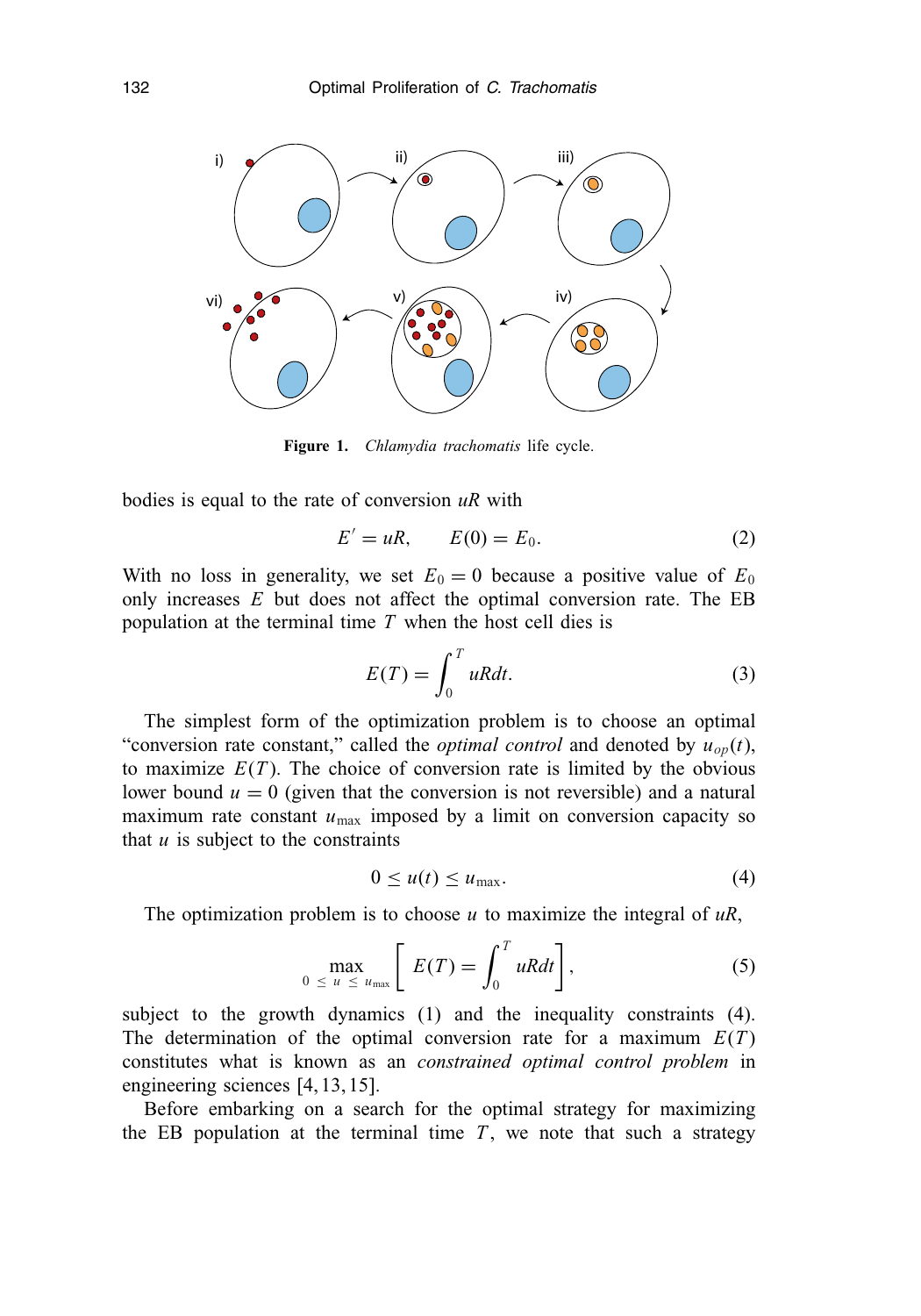generally varies with the natural growth rate constant  $\alpha$ , the initial infecting RB population  $R_0$ , the maximum conversion capacity  $u_{\text{max}}$ , and the terminal time  $T$ . The growth rate relation  $(1)$  shows that it is the relative magnitude of the parameters  $\alpha$  and  $u_{\text{max}}$  that affects the growth or decline of  $R(t)$ . If  $u_{\text{max}} < \alpha$ , the RB population  $R(t)$  would continue to grow even if conversion should be at a maximum rate from the start. As long as the initial RB population does not decrease at any time throughout the life span  $[0, T]$  of the host cell, converting less than maximum rate would generate more RB that would not be converted before the death of the host cell. It is tempting to conclude from this observation that converting at the maximum rate possible from the start would be optimal.

On the other hand, it is well established in optimal control theory that the optimal strategy for optimal control problems with inequality constraints on the control(s) is necessarily a bang-bang control (characterized by a piecewise constant control function with a single simple jump discontinuity) when the dynamics and the performance index are both linear in the control(s). This is the case in the simple proof-of-concept model formulated above. In the subsequent development, it will be seen that the spread of bacterial infection is maximized by a bang-bang conversion strategy switching abruptly from a "replication only" phase to a "conversion only" mode (as shown in Figure 2 later). Bang-bang optimal control is not particularly unique to our problem. In addition to being ubiquitous in engineering science, it has also been found to occur in models for the life sciences. These include models on cancers chemotherapy, intestinal crypt development, genetic instability, and other linear constrained optimal control models (see [10], [12], [9], [14], and [16] and references therein). For a frequently encountered performance objective such as the time optimal problem (TOP), the solution process leading to a bang-bang control can be found in most texts on optimal control such as [4], [12], and [15]. The solution process for the models investigated herein is not of the text book variety and has to be developed individually from the information available. Furthermore, depending on the values of the system parameters such as  $\alpha$ ,  $u_{\text{max}}$ , *T*, etc., the theoretical bang-bang solution may turn out to be bang-bang only in theory. As it shall be shown near the end of this section, the switch point of the bang-bang control may be outside the solution domain.

At the other extreme, the role of the initial infecting population  $R_0$  is rather ambiguous in the present exponential (natural RB) growth model. While the optimal control appears to be independent of  $R_0$  for the proofof-concept model of this section and was found to be a so also in [9], the rather complex dependence of the optimal conversion strategy on  $R_0$  will be more clearly delineated by way of a model that incorporates the effects of a finite carrying capacity for the host cell in Section 4.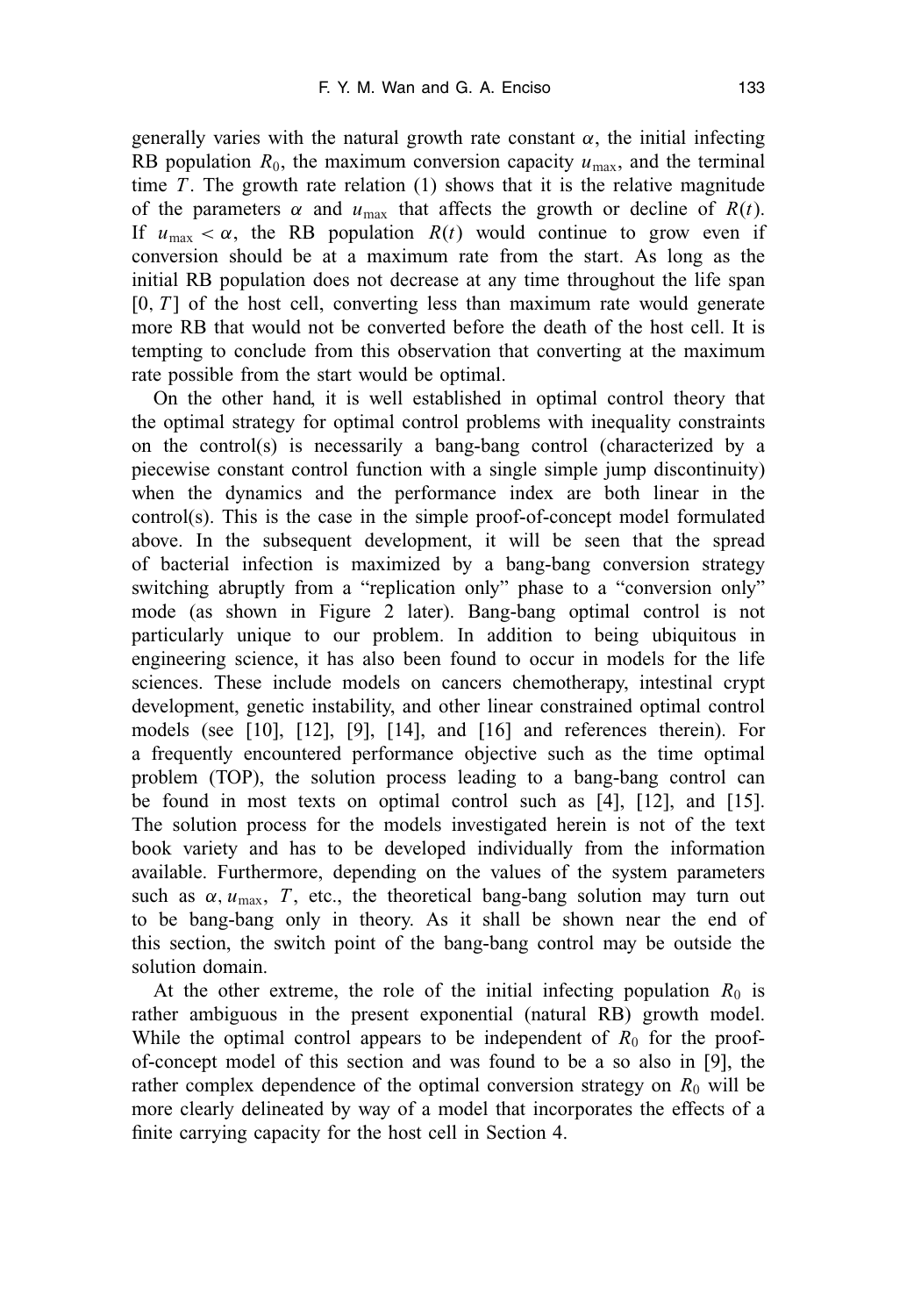#### *2.2. The Maximum Principle*

For the solution of the optimization problem, we note that both the growth dynamics and the performance index  $E(T)$  are linear in the control  $u(t)$ . The classical method of calculus of variations is known to be ineffective for such problems. For the more appropriate method of Maximum Principle [4, 13, 15], we form the Hamiltonian for the problem:

$$
H = uR + \lambda(\alpha - u)R = uR(1 - \lambda) + \alpha R\lambda
$$
 (6)

from which we obtain the ordinary differential equation (ODE) for the adjoint function  $\lambda(t)$ 

$$
\lambda' = -\frac{\partial H}{\partial R} = -\left\{u(1-\lambda) + \alpha\lambda\right\},\tag{7}
$$

and, from the performance index (3), the adjoint (or Euler) boundary condition

$$
\lambda(T) = 0.\tag{8}
$$

With

$$
R' = \frac{\partial H}{\partial \lambda} = (\alpha - u)R, \tag{9}
$$

the two ODE (7) and (9) form a Hamiltonian system.

The Maximum Principle then determines candidates for the optimal control  $u_{op}(t)$  by the condition

$$
H[u_{op}(t)] = \max_{0 \le u(t) \le u_{max}} \{H[u]\} = \max_{0 \le u(t) \le u_{max}} \{uR(1-\lambda) + \alpha R \lambda\}. \quad (10)
$$

The importance of the Maximum Principle is its feature that the state and adjoint functions may be taken to be known (already assuming their respective optimal solution) during the process of choosing *u* to maximize  $H[u]$  in (10). This feature makes the maximization of (10) tractable. At the same time, it should be noted that maximizing  $H[u]$  is not the same as maximizing  $E(T)$  and the Maximum Principle only provides a set of necessary conditions to be satisfied by the optimal control  $u_{op}(t)$ . It is essentially the counterpart of the Euler differential equation(s) (DE) in the calculus of variations when there are inequality constraints on the control(s). Just as Euler DE determines a set of *extremals* to be further examined by various sufficiency criteria to determine optimality, the Maximum Principle by itself only delimits the range of potential solution candidates. It reduces to the Euler DE for the present classes of problems when the inequality constraints are not binding. As it is the case of an extremal in the calculus of variations, that any solution candidate from the Maximum Principle should maximize  $E(T)$  must still be proved and we do so in all cases investigated below.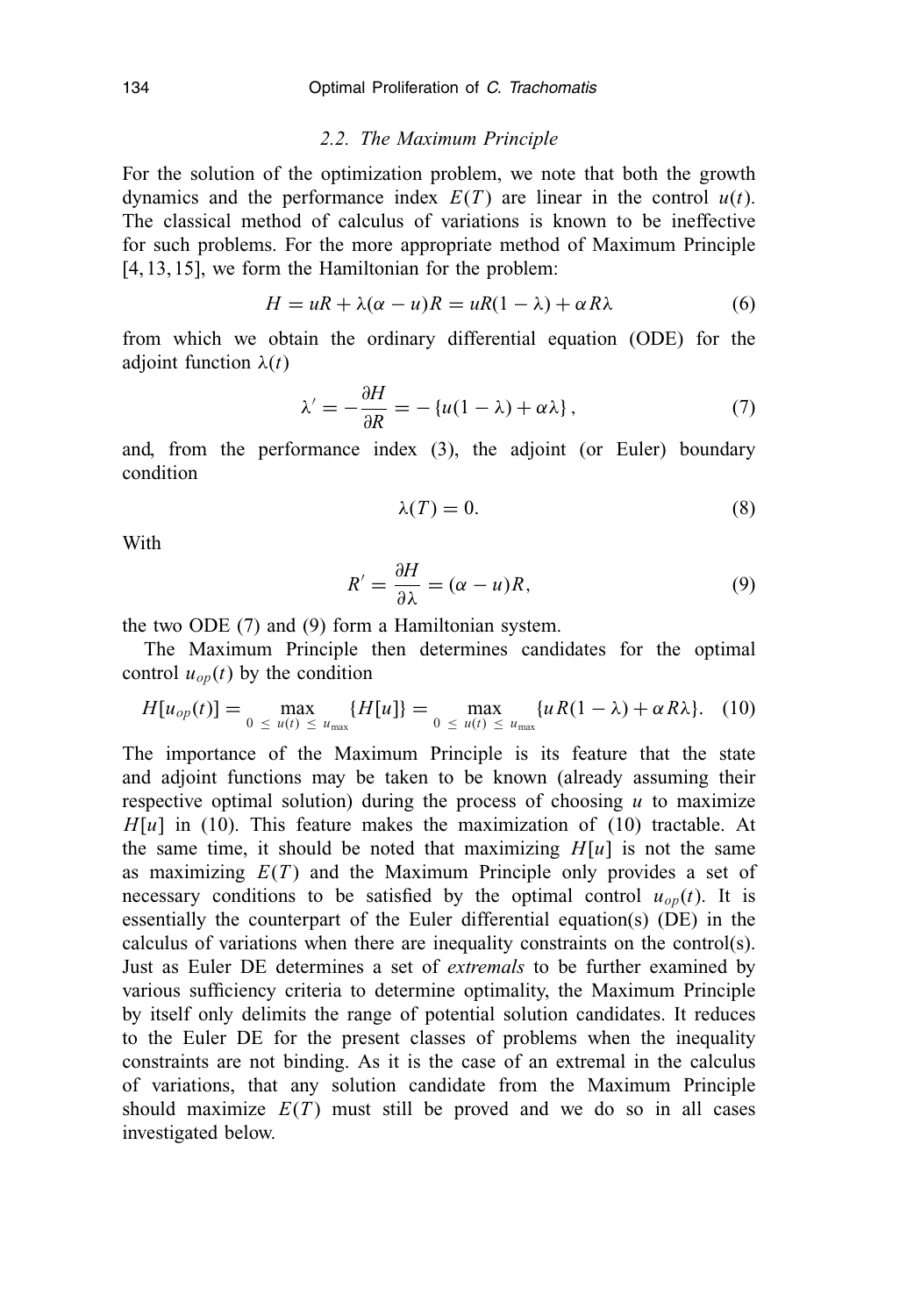For our relatively simple model with both its performance index (3) and growth dynamics (1) linear in the control  $u(t)$ , it is generally expected that the optimal control is some form of bang-bang control. Nevertheless, we will deduce from the Maximum Principle *ab initio* the relevant optimal bang-bang control for our problem for two specific objectives. The method of solution for the simple model is to be subsequently extended to determine the solution of the other more complex Chlamydia models in this paper. The specific bang-bang optimal control  $u_{op}(t)$  for (5) from (10) involves a switch point that varies with the values of the system parameters. The variation of the location of the switch enables us to show how the theoretically expected bang-bang control can be consistent with the strategy of maximum conversion from the start more appropriate for host cells with a sufficiently short life span T and/or a larger growth rate constant  $\alpha$ .

## *2.3. Upper corner control adjacent to terminal time*

As is the case with the conventional extremization of a function, it is natural to seek any extremizing control among those candidates that render *H*[*u*] stationary so that

$$
\frac{\partial H}{\partial u} = R(1 - \lambda) = 0. \tag{11}
$$

With the Hamiltonian linear in the control, the stationary condition above does not involve *u* and therefore does not determine candidates for the optimal control that maximizes the Hamiltonian. Furthermore, with *R*(*t*) positive for  $t > 0$  and (by the Euler BC  $(8)$  and continuity of the adjoint function)  $\lambda(t) < 1$  for some interval  $(t_s, T]$ , the stationary condition is not satisfied at least for that time interval adjacent to the terminal time  $T$ . To determine the optimal control  $u_{op}(t)$  that maximizes  $H[u]$ , we note from the expression  $(6)$  that the Hamiltonian is maximized by taking  $u$  as large as possible in ( $t_s$ , *T*], namely,  $u_{op}(t) = u_{max}$  since  $R(1 - \lambda) > 0$  there.

With  $u(t) = u_{\text{max}}$  in  $(t_s, T)$ , the terminal value problem defined by (7) and (8) for the adjoint function  $\lambda$  in that interval, denoted by  $\lambda_g(t)$ , assumes the form

$$
\lambda'_{g} - u_{\alpha} \lambda_{g} + u_{\text{max}} = 0, \qquad \lambda_{g}(T) = 0, \tag{12}
$$

where  $u_{\alpha} = u_{\text{max}} - \alpha$ . The solution of this terminal value problem is

$$
\lambda_g(t) = \frac{u_{\text{max}}}{u_\alpha} \left\{ 1 - e^{-u_\alpha(T-t)} \right\} \qquad (t_s < t \leq T). \tag{13}
$$

Evidently,  $u_{op}(t) = u_{max}$  as long as  $\lambda_g(t) < 1$ ; hence,  $t_s$  is the instant nearest to *T* for which  $\lambda_g(t) < 1$  does not hold. It follows that the switch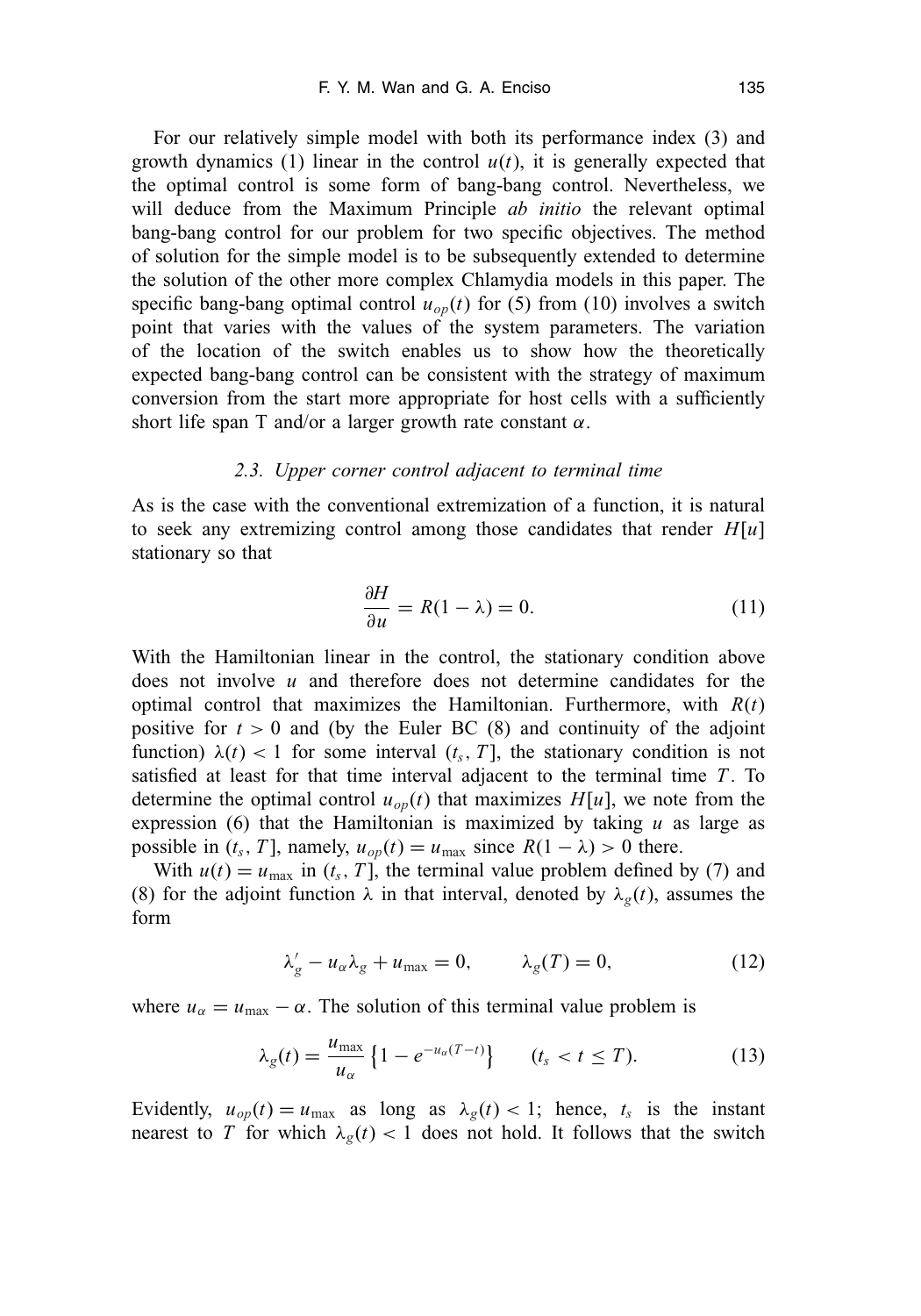condition

$$
\lambda_g(t_s) = 1 \tag{14}
$$

determines  $t_s$ . We have then the following partial result for the optimal control  $u_{op}(t)$ .

PROPOSITION 1. *The optimal control*  $u_{op}(t)$  *that maximizes H*[*u*] *must consist of the upper corner control*  $u_{\text{max}}$  *for an interval*  $(t_s, T)$  *adjacent to the terminal time with*  $t_s$  *determined uniquely by* (14) *to be* 

$$
t_s = T - \frac{1}{u_{\text{max}} - \alpha} \ln\left(\frac{u_{\text{max}}}{\alpha}\right) < T. \tag{15}
$$

*Remark* 1. Observe that the switch point is always  $\langle T \rangle$  whether or not  $u_{\text{max}}$  is greater or less than  $\alpha$ . For a sufficiently small *T*,  $t_s$  may be negative. In that case, the optimal control is necessarily  $u_{\text{max}}$  for all  $t$  in [0, *T*] since  $\lambda_g(t)$  < 1 there. As such, the bang-bang control contains as a special case the optimal strategy of "converting at maximum rate possible from the start" under suitable circumstances.

#### *2.4. Lower corner control at the start*

Since  $\lambda_g(t) > 1$  for  $t < t_s$  (see (17)), the optimal control for the more typical case  $t_s > 0$  is no longer the upper corner control for that earlier time. At the same time, the stationary condition  $\lambda(t) = 1$  (and hence  $\lambda' = 0$ ) cannot be met for  $t < t_s$ , because we would have from the adjoint DE in (7) the impossible requirement  $0 = -\alpha$ . We need then to seek some appropriate control option for  $t < t_s$ .

For the *lower corner control*  $u(t) = 0 \equiv u_{\ell}(t)$  in that interval, the ODE for the adjoint function, now denoted by  $\lambda_{\ell}(t)$ , becomes

$$
\lambda'_{\ell} + \alpha \lambda_{\ell} = 0, \tag{16}
$$

with  $\lambda_{\ell}(t_s) = \lambda_{g}(t_s) = 1$  by the continuity of the adjoint function. The solution for this terminal value problem is

$$
\lambda_{\ell}(t) = e^{-\alpha(t - t_s)} \tag{17}
$$

with  $\lambda_{\ell}(t) > 1$  for  $t < t_s$ . Hence, the lower corner control,  $u_{\ell}(t) = 0$ , maximizes *H*[*u*].

## *2.5. The bang-bang control*

With  $\lambda(t) > 1$  in [0,  $t_s$ ) for both extreme values (0 and  $u_{max}$ ) of admissible control, it is reasonable to expect that the same is true for intermediate controls. We show presently that this is, in fact, the case. Together with the known result in the previous subsection for  $t$  in  $(t_s, T]$ , this leads to the following optimal control that maximizes the Hamiltonian.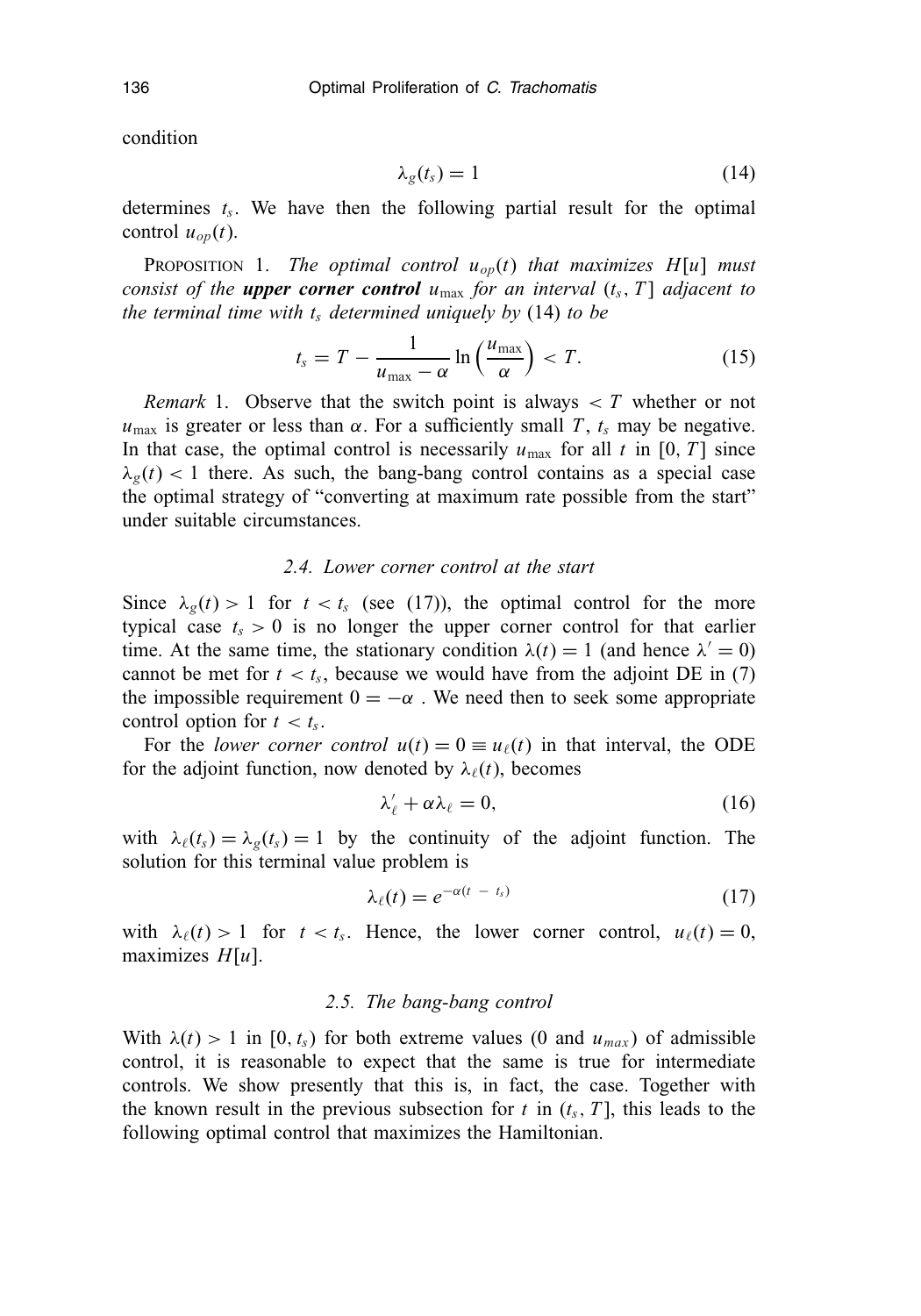PROPOSITION 2. *By the Maximum Principle, the unique optimal control that maximizes the Hamiltonian* (6) *is the bang-bang control*

$$
u_{op}(t) = \begin{cases} 0 & (t < t_s) \\ u_{\text{max}} & (t_s < t \le T) \end{cases} \tag{18}
$$

*with*  $t_s$  *given by* (15).

*Proof*: We have already established that  $u_{op}(t) = u_{max}$  for  $t_s < t \leq T$ with  $\lambda(t_s) = 1$ . For  $t < t_s$ , the adjoint ODE for a general (positive) control  $u(t)$  may be written as

$$
[e^{I(t)}\lambda]' = -u(t)e^{I(t)} < 0,\tag{19}
$$

where

$$
I(t) = \int_{t}^{t_s} [u(\tau) - \alpha] d\tau.
$$
 (20)

The terminal value problem defined by (19), (20), and  $\lambda(t_s) = 1$  determines  $e^{I(t)} \lambda(t)$  to be a decreasing function of time and equal to 1 at  $t = t_s$ . Hence, we have  $e^{I(t)}\lambda(t) > 1$  and therewith  $\lambda(t) > 0$  for  $t < t_s$  for any  $u(t)$  that satisfies the inequality constraint (4). The original form of the adjoint DE

$$
\lambda' = -\{u(1-\lambda) + \alpha\lambda\},\tag{21}
$$

with  $\lambda(t_s) = 1$  requires  $\lambda'(t) < 0$  adjacent to but less than  $t_s$  so that  $\lambda(t) > 1$ for all *t* in some interval  $(t_{\ell}, t_s)$ . In order for  $\lambda(t)$  to become an increasing function for  $t < t_\ell$ , we must have  $u(t) < 0$ , which violates the inequality constraint (4). It follows that  $\{1 - \lambda(t)\} < 0$  for any admissible control  $u(t)$ for all *t* in [0,  $t_s$ ) and the lower corner control  $u_{\ell}(t) = 0$  is optimal there. This proves the proposition.

To complete the solution, we still have to solve the initial value problem (IVP) for  $R(t) \equiv R_{\ell}(t)$  for the interval  $[0, t_s]$  (with  $u = 0$ ) and then  $R(t) \equiv R_g(t)$  for the interval  $[t_s, T]$  (with  $u = u_{\text{max}}$ ) to get

$$
R_{op}(t) = \begin{cases} R_{\ell}(t) = R_0 e^{\alpha t} & (0 \le t \le t_s) \\ R_g(t) = R_s e^{(\alpha - u_{\text{max}})(t - t_s)} & (t_s \le t \le T) \end{cases}, \quad R_s = R_0 e^{\alpha t_s}, \quad (22)
$$

where continuity of the RB population at the switch point has been imposed. The two parts of Figure 2 show a typical optimal solution for the exponential growth model for  $t_s > 0$  deduced from the Maximum Principle.

#### *2.6. The optimal conversion strategy*

As a theorem, the Maximum Principle only provides a set of necessary conditions for identifying candidates for the optimal control  $u_{op}(t)$  that extremizes the terminal EB population. In this subsection, we complete the solution process by showing that the bang-bang control (89), in fact,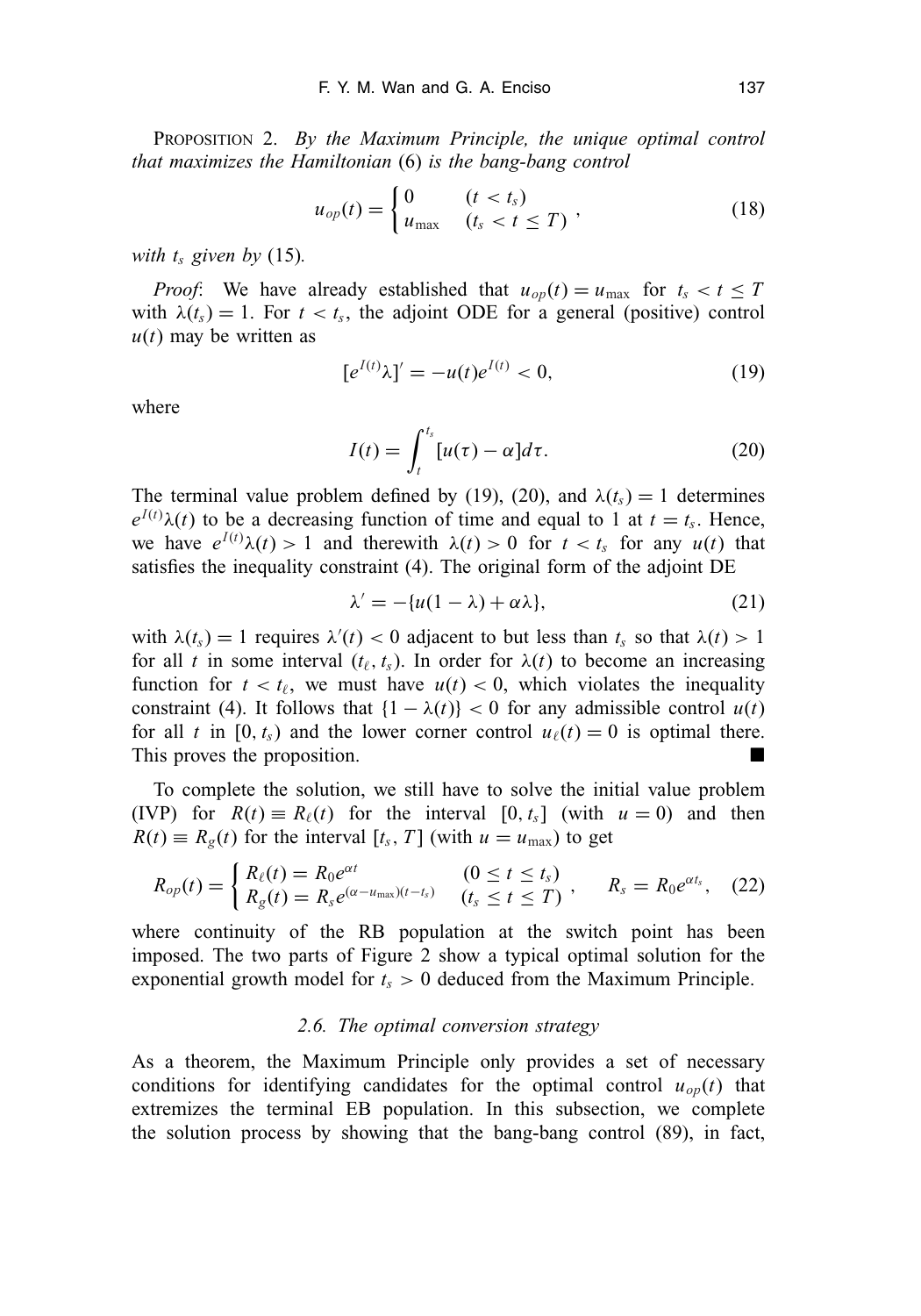

Figure 2. A typical optimal solution for the exponential growth model.

maximizes  $E(T)$  (and not minimizes it). To the extent that the  $u_{op}(t)$  (89) is the only candidate that meets all the necessary conditions (particularly the optimality condition (10)), we only need to show the corresponding  $E(T)$ ,

$$
[E(T)]_{u_{op}(t)} = \int_{t_s}^{T} u_{\text{max}} R_g(t) dt = u_{\text{max}} R_s \int_{t_s}^{T} e^{(\alpha - u_{\text{max}})(t - t_s)} dt \qquad (23)
$$

$$
=\frac{u_{\max}R_0}{u_{\max}-\alpha}e^{\alpha t_s}\left[1-e^{-u_{\alpha}(T-t_s)}\right]
$$
\n(24)

$$
= R_0 e^{\alpha T} \left(\frac{\alpha}{u_{\text{max}}}\right)^{\alpha/(u_{\text{max}}-\alpha)}, \qquad (25)
$$

is a maximum and not a minimum. In other words, it suffices to show

$$
[E(T)]_{u_{op}} \ge [E(T)]_{u(t)}
$$
\n(26)

for some admissible control  $u(t)$ . This is accomplished trivially by observing  $[E(T)]_{u=u_{op}}$  >  $[E(T)]_{u=0}$  = 0 because no EBs are ever produced during the entire cell life span  $[0, T]$  with  $u = 0$  and  $E(0) = 0$ . For a less trivial comparison, it can be shown (but will not be proved here) that for a fixed combination of positive  $R_0$ ,  $\alpha$ ,  $u_{\text{max}}$ , and  $T$ , the difference

$$
D(T) = [E(T)]_{u=u_{op}(t)} - [E(T)]_{u=u_{max}},
$$
\n(27)

where

$$
[E(T)]_{u(t)=u_{\text{max}}} = \frac{u_{\text{max}}R_0}{u_{\text{max}} - \alpha} \left[1 - e^{-u_{\alpha}T}\right] \ge 0, \tag{28}
$$

independent of the sign of  $u_{\alpha} = u_{\text{max}} - \alpha$ , is a nonnegative convex function of *T* (> 0) so that  $[E(T)]_{u=u_{op}(t)}$  is a maximum.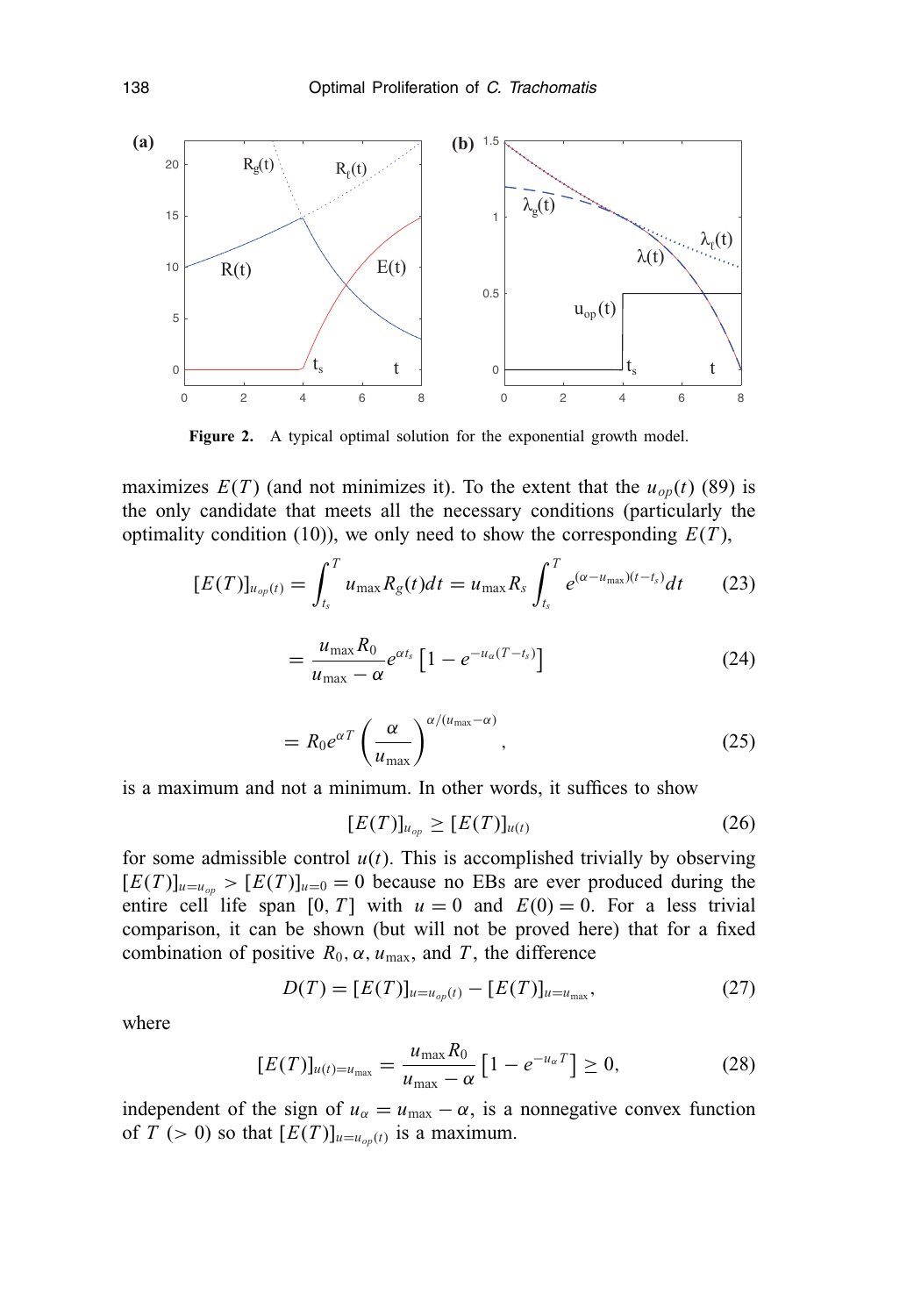For a sufficiently short cell life span *T* (and all other parameter values fixed),  $t_s$  as determined by (15) may, in fact, be negative. In that case, the optimal strategy would correspond to  $u_{op}(t) = u_{max}$ , i.e., converting at  $u_{max}$ from the start. Obviously, it is not possible to implement the bang-bang control (89) for a negative switch point. In any case, with  $\lambda_g(t) < 1$  for all  $t \geq 0$ , the upper corner control for the entire interval [0, *T*] satisfies the optimality condition (10) and the corresponding  $E[T]$  is superior to that by any other admissible control. More specifically, we have

PROPOSITION 3. Let  $T_0 = \ln[u_{\text{max}}/\alpha]/u_\alpha$  (> 0 *independent of the sign of*  $u_{\alpha}$ ). the optimal conversion strategy is to convert from the start at  $u_{\text{max}}$  *if*  $T \leq T_0$ , *i.e.*,  $u_{op}(t) = u_{max}$  *for all t in* [0, *T*].

*Remark* 2. By measuring time in units of the growth rate constant  $\alpha$  and setting  $\hat{t} = \alpha t$ ,  $\hat{u} = u/\alpha$ , we may write the threshold condition  $T \leq T_0$  in the normalized form  $\hat{T} \leq \hat{T}_0$  where

$$
\hat{T}_0 = \frac{1}{\hat{u}_{\alpha}} \ln[\hat{u}_{\text{max}}] = \frac{1}{\hat{u}_{\text{max}} - 1} \ln[\hat{u}_{\text{max}}]
$$
\n(29)

unencumbered by the growth rate parameter  $α$ .

## *2.7. The bang-bang control is biologically optimal*

Now that the optimality of the bang-bang control (89) has been established mathematically, we should also have a biological reason for the optimality. In our effort to arrive at a biological explanation, we should keep in mind that the performance objectives of different optimal bang-bang control are usually different. For example, the bang-bang controls of [9], [14], and [16] are for minimizing the elapsed time needed to reach some target (be) it the progeny intestinal crypt cell population for a mature crypt or the malignant cancerous cell population size for carcinogenesis). The role of a bang-bang control for these well-known TOP is clearly different from our problem where the objective is to maximize the differentiated (EB) cell population size at the terminal time when the host cell lyses. Hence, whatever biological explanation for the referenced TOP cases generally does not apply to our result for maximum spread of the infectious disease.

For the purpose of maximizing the terminal EB population, suppose we convert immediately after the few EB particles having entered the host cell and transformed into the few RB particles available in the cell at the start  $(t = 0)$ . There would be just those same few number of EB at terminal time because there would be no more RB to convert after the initial conversion. We can surely do better by allowing the few initial RB particles to divide and proliferate before conversion to get more EB at the end.

At the other extreme, we can wait and do not convert but allow the few initial RBs to divide and proliferate repeatedly. If we then convert at the last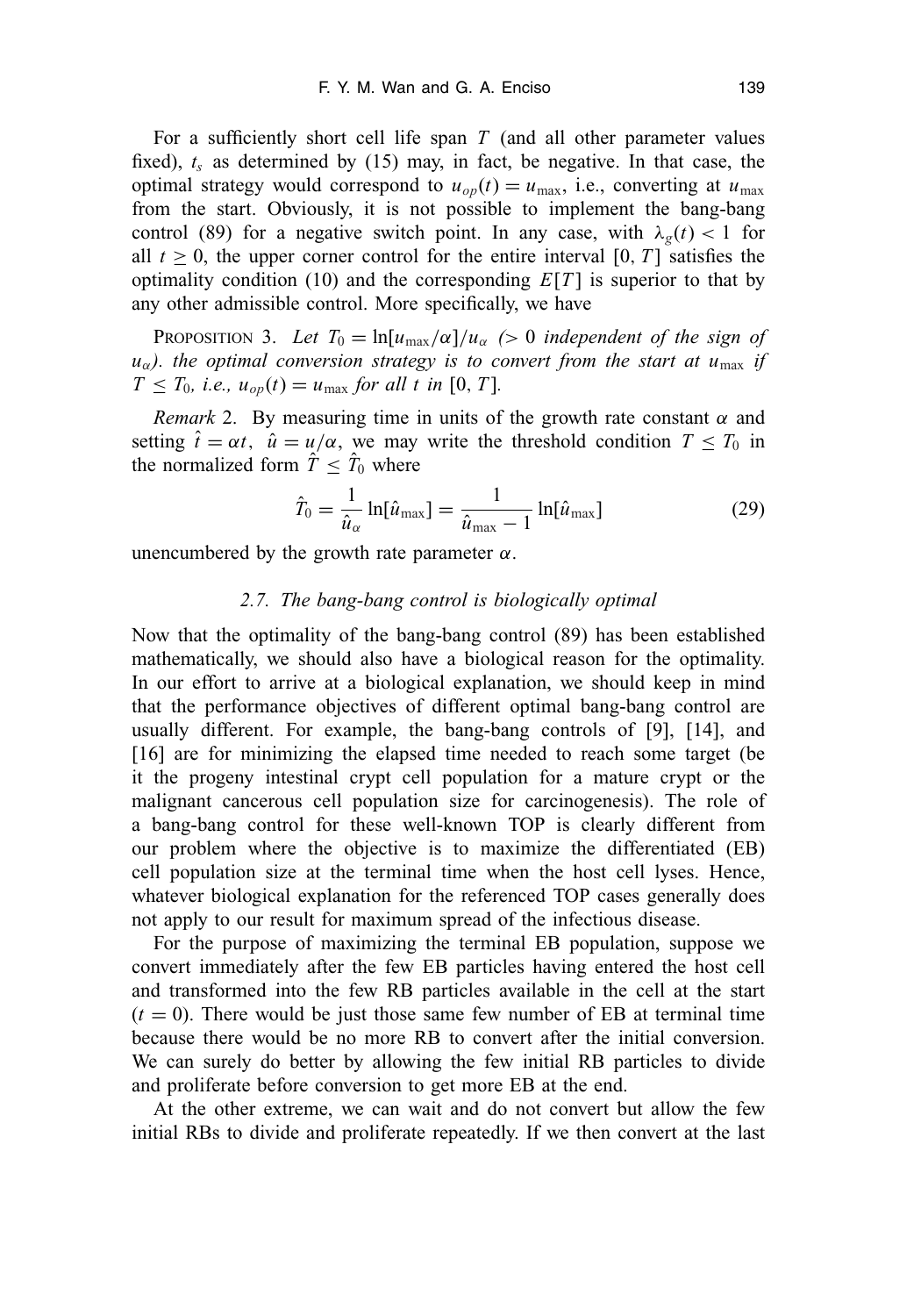minute and at the maximum allowable rate, we would surely get more EB at terminal time  $(t = T)$ . However, at a typical proliferation rate and a typical cell life span, it is unlikely for all accumulated RB converted just before *T* at the last instant. It seems clear that we could get more RB converted had we started conversion slightly earlier.

As long as the short delay to convert at the start not producing as many EB at terminal time as the result from converting a little sooner at the end, we can continue to delay conversion later. Conversely, if converting a little sooner before the end is not as productive as the result from delaying conversion near the start, we can start converting sooner near the end. When we modify the conversion times at the two ends repeatedly, increasing the one near the start and decreasing the one near the end, the resulting two terminal EB populations approach each other, possibly becoming identical at some instant inside the interval [0, *T* ].

With the performance index and the growth dynamics being linear in the control instrument, a gradual change in conversion rate with time is not an option. The switching from the not converting to converting can only be an "all or nothing" proposition and hence bang-bang. The optimality is attained by an appropriate choice of switching time  $t_s$  for the control  $u_{op}(t)$ characterized by (89).

## *2.8. Biological mechanisms for optimal strategy*

As an infectious disease, *C. trachomatis* faces an important choice during its infection of a mammalian host. Each RB bacterium can decide to proliferate (by division) to increase the RB population size, or it can convert into a sturdy EB form that survives cell lysis and is ready to infect other cells. If too many RBs convert to EB early on, the total *C. trachomatis* population size would remain moderate before the death of the host cell. Conversely, if too few cells convert into EB at the early stage, a good portion of the resulting larger RB population would remain unconverted at the end (because of the upper bound on the conversion rate) and not survive upon host cell lysis. This would leave only a smaller EB population than it could have had if conversion takes place sooner and/or at a higher rate if possible. In either case, it would seem that the terminal EB population may be made larger by adjusting the proportion of replication to conversion rate ratio.

Working under the assumption that evolutionary forces drive *C. trachomatis* infection to spread fast by maximizing the terminal EB population, the mathematics of optimal control theory has led to an optimal strategy for RB to only divide and proliferate first, and then eventually start converting. What biological mechanisms may there be for implementing such a strategy?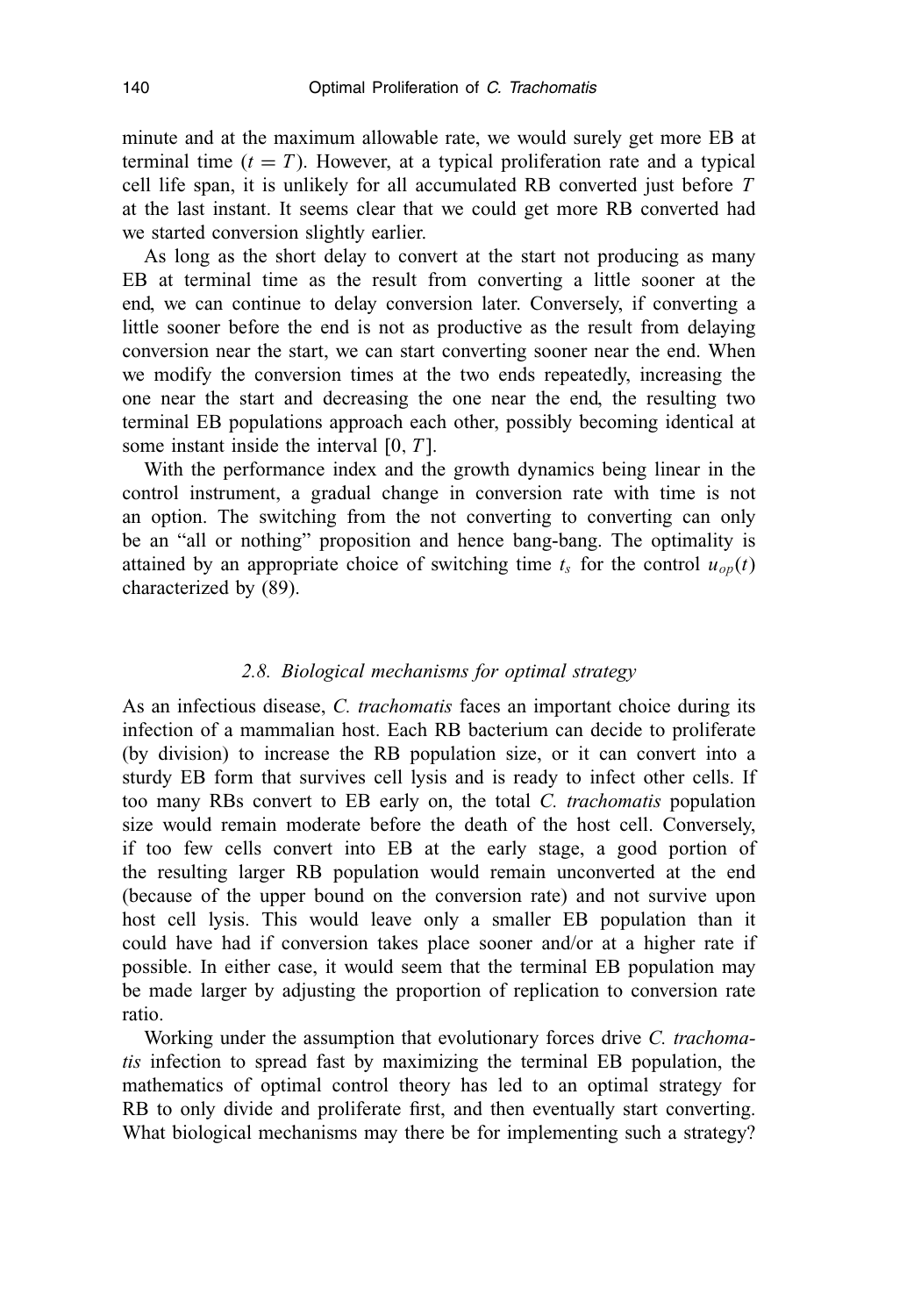One prevailing hypothesis is that conversion is inhibited while infectious bacteria are in contact with the thin protective inclusion membrane surrounding an individual RB or a few of the initial batch of RB [17]. Early on in the infection process, the inclusion over a few RB is small, allowing most or all reticulate bodies to be in contact with their own inclusion membrane. As the bacterial population increases gradually, some RB form bacteria will eventually not be in contact with their inclusion membrane and these can then begin to convert. This mechanism would implement a conversion strategy of early replication and proliferation followed by late conversion.

Another mechanism recently discovered in the lab of Ming Tan and Christine Suetterlin [11] involves the size of the descendant RB. It was observed that when an RB divides, the offspring RBs do not grow to the original size of their progenitor as many other bacteria do, but instead become progressively smaller. This suggests that cell size can itself be used as a regulator for conversion. During the first five or so cell divisions after infection, the reticulate bodies are still too large to convert. If RB size does, in fact, regulate conversion, it would also lead to a delay before conversion, during which the population would only proliferate through division.

While these two and other possible mechanisms for implementing the proliferate-then-convert strategy seem plausible, the strategies themselves have never been substantiated with mathematical rigor that we have undertaken in this paper. To the extent that fast spreading of *C. trachomatis* infection requires a large terminal EB population at the time of host cell lysis, it would seem that the decision-making mechanism regulating when to convert is likely to have been shaped by evolution to maximize the terminal EB population. This latter perspective played a decisive role in the development of the optimal control type models in this paper.

## **3. A two-step growth and conversion model**

## *3.1. A model more consistent with observations*

The separation of *C. trachomatis* bacteria into two distinct forms, reticulate bodies and elementary bodies, was made to enable us to arrive at a relatively simple mathematical model for the purpose of illustrating the mathematics involved in the quantitative approach to one type of issues concerning *C. trachomatis* differentiation. In reality, both reticulate and elementary bodies exist in more than one form. In addition to RB and EB, at least two sets of intermediate bodies in transitional stages have been observed as the RB convert to EB [11]. A more realistic model for *C. trachomatis* differentiation and proliferation would be as shown in the schematic diagram Figure 3.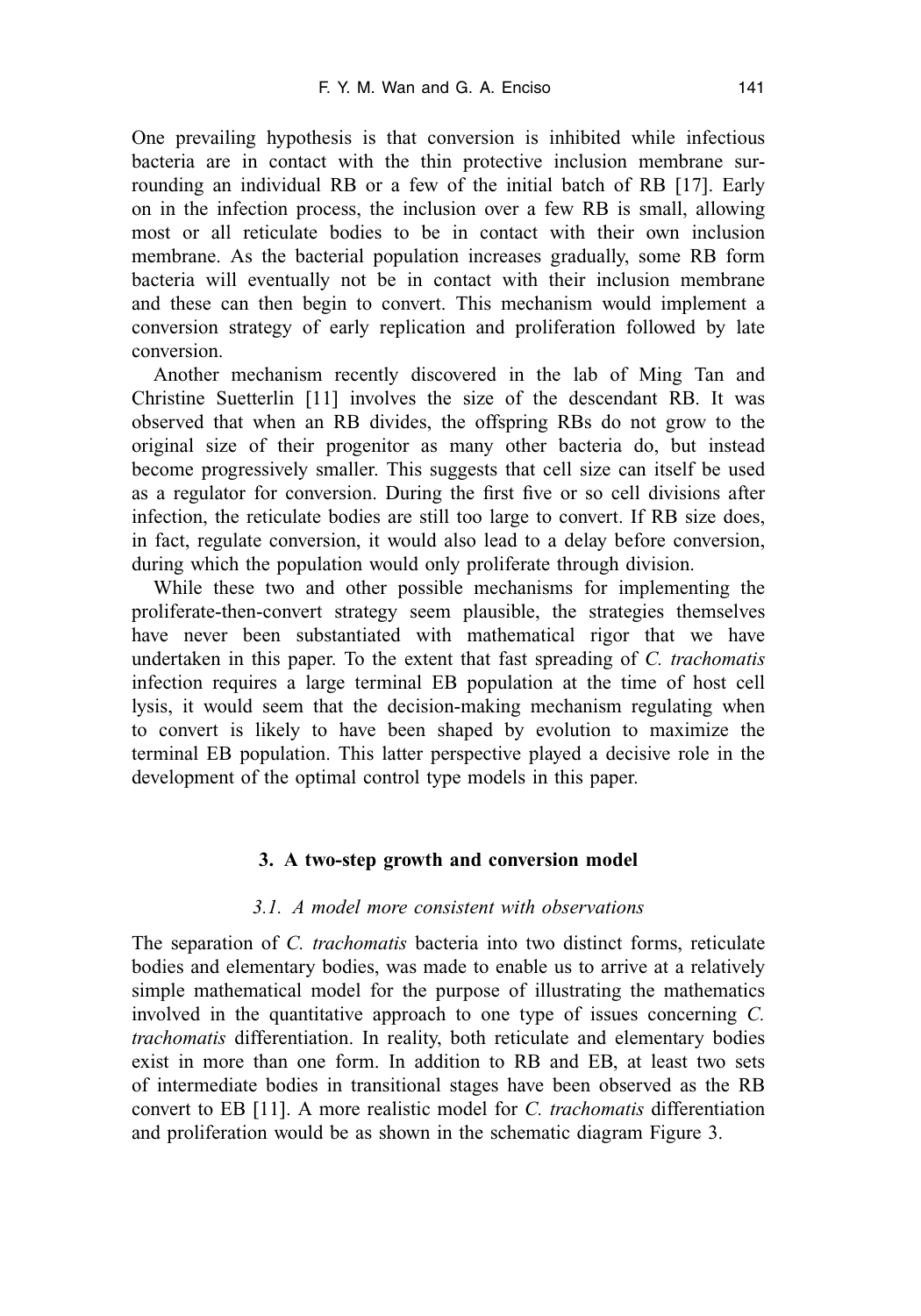

**Figure 3.** Two-stage proliferation and differentiation of Chlamydia.

The corresponding growth dynamics may be modeled mathematically by the following four differential equations:

$$
R' = -(\alpha_1 + u)R_1 + 2\alpha_2 D, \ D' = \alpha_1 R - \alpha_2 D,
$$
 (30)

$$
I' = uR - bI, \quad E' = bI,\tag{31}
$$

$$
R(0) = R_0, \quad D(0) = 0, \quad I(0) = 0, \quad E(0) = 0.
$$
 (32)

From the second ODE in (31), we get the total EB population at the time of host cell lysis *T* :

$$
E(T) = \int_0^T bI(t)dt.
$$
 (33)

The determination of the optimal conversion of RB to EB to maximize the EB population at the terminal time *T* may be stated as the following optimal control problem:

$$
\max_{0 \le u \le u_{\max}} \left[ E(T) = \int_0^T bI(t)dt \right], \tag{34}
$$

subject to the growth dynamics of the first three ODE, the first three initial conditions of (30)–(32) and the inequality constraints (4).

## *3.2. Solution by the Maximum Principle*

For the solution of the optimization problem, we again apply the Maximum Principle and form the Hamiltonian of the problem:

$$
H[u] = bI + \lambda_R \{-(\alpha_1 + u)R + 2\alpha_2 D\}
$$
\n
$$
(35)
$$

$$
+\lambda_D\{\alpha_1R-\alpha_2D\}+\lambda_I\{uR-bI\}\tag{36}
$$

from which we obtain the adjoint differential equations

$$
\lambda_R' = -\frac{\partial H}{\partial R} = (u + \alpha_1)\lambda_R - \alpha_1\lambda_D - u\lambda_I,
$$
\n(37)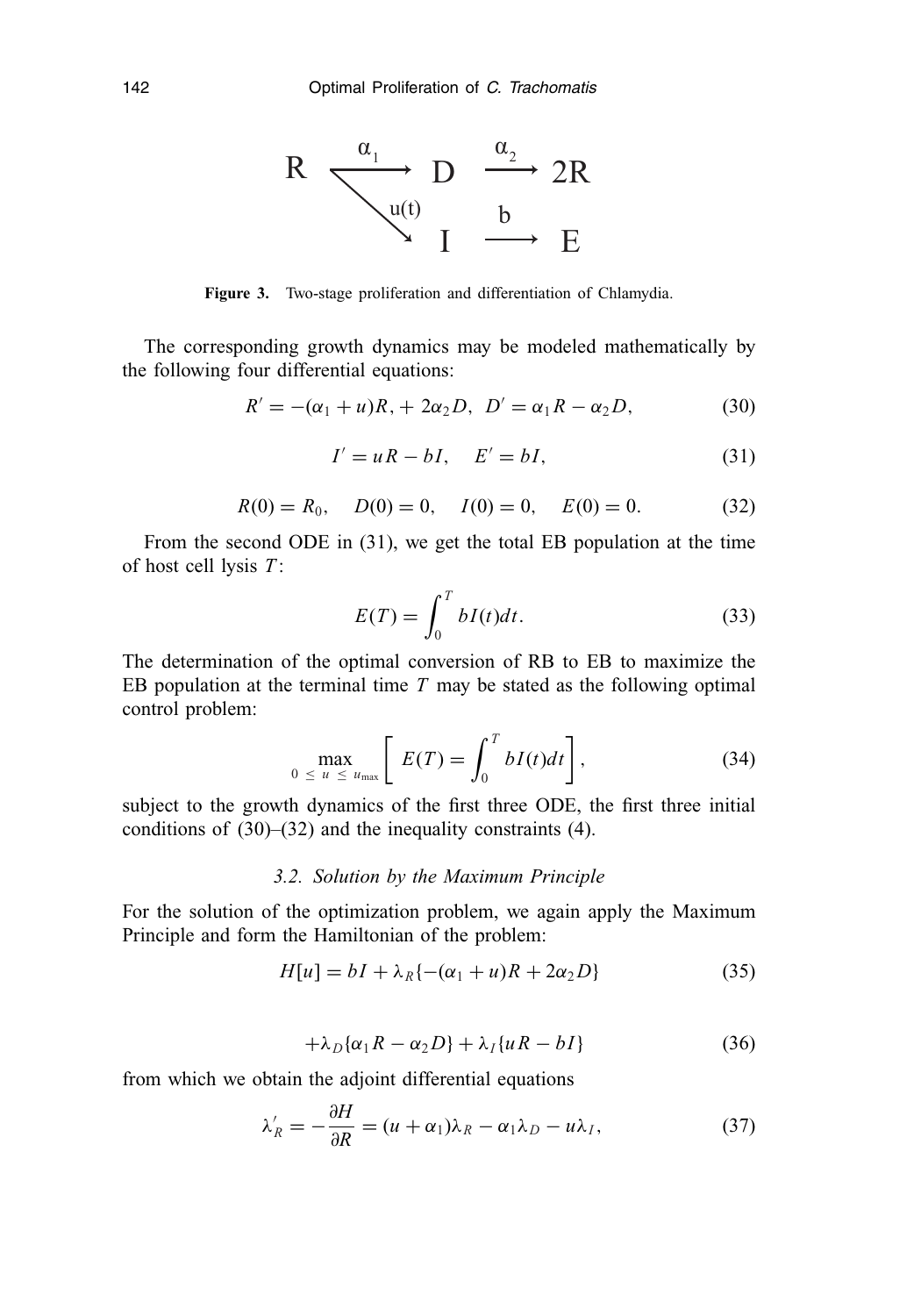$$
\lambda'_D = -\frac{\partial H}{\partial D} = \alpha_2 (\lambda_D - 2\lambda_R),\tag{38}
$$

$$
\lambda'_I = -\frac{\partial H}{\partial I} = b(\lambda_I - 1). \tag{39}
$$

We also obtain from the first variation of (33) the adjoint (or Euler) boundary conditions

$$
\lambda_R(T) = \lambda_D(T) = \lambda_I(T) = 0. \tag{40}
$$

Again, with

$$
R' = \frac{\partial H}{\partial \lambda_R}, \qquad D' = \frac{\partial H}{\partial \lambda_D}, \qquad I' = \frac{\partial H}{\partial \lambda_I}, \tag{41}
$$

the six ODE (37)–(39) and (41) form a Hamiltonian system.

The Maximum Principle then determines candidates for the optimal control  $u_{op}(t)$  that maximizes  $E(T)$  by seeking the maximizer  $u_{op}(t)$  for the Hamiltonian *H*[*u*]:

$$
H[u_{op}(t)] = \max_{0 \le u(t) \le u_{max}} \{H[u]\} \tag{42}
$$

$$
= \max_{0 \le u(t) \le u_{\max}} \{ u R(\lambda_I - \lambda_R) + (\ldots) \},
$$
 (43)

where  $(...)$  does not involve the control  $u(t)$ . As noted previously, the Maximum Principle assures us that all quantities other than the control may be taken to be those corresponding to the optimal solution when choosing the control by (42).

#### *3.3. Upper corner control adjacent to terminal time*

Unlike the simpler model of the previous section, we can no longer deduce from the Euler boundary condition  $\lambda_R(T) = 0$  that the optimal conversion should be the upper corner control  $u_{\text{max}}$  in some interval (*t<sub>s</sub>*, *T*). With  $1 - \lambda(t)$  in (10) replaced by  $\lambda_I(t) - \lambda_R(t)$  in (42), we have  $\lambda_I(T) - \lambda_R(T) = 0$  by the Euler BC (40) so that the previous argument for the upper corner control to be optimal no longer applies. Nevertheless, we prove Proposition 4 below that gives an analogous conclusion for the present problem by suitably modifying the previous method of solution.

We begin by observing that the third adjoint ODE in (39) is for  $\lambda_I(t)$ alone and does not involve other adjoint functions or the control  $u(t)$ . Given the Euler boundary condition  $\lambda_I(T) = 0$ , we have for that terminal value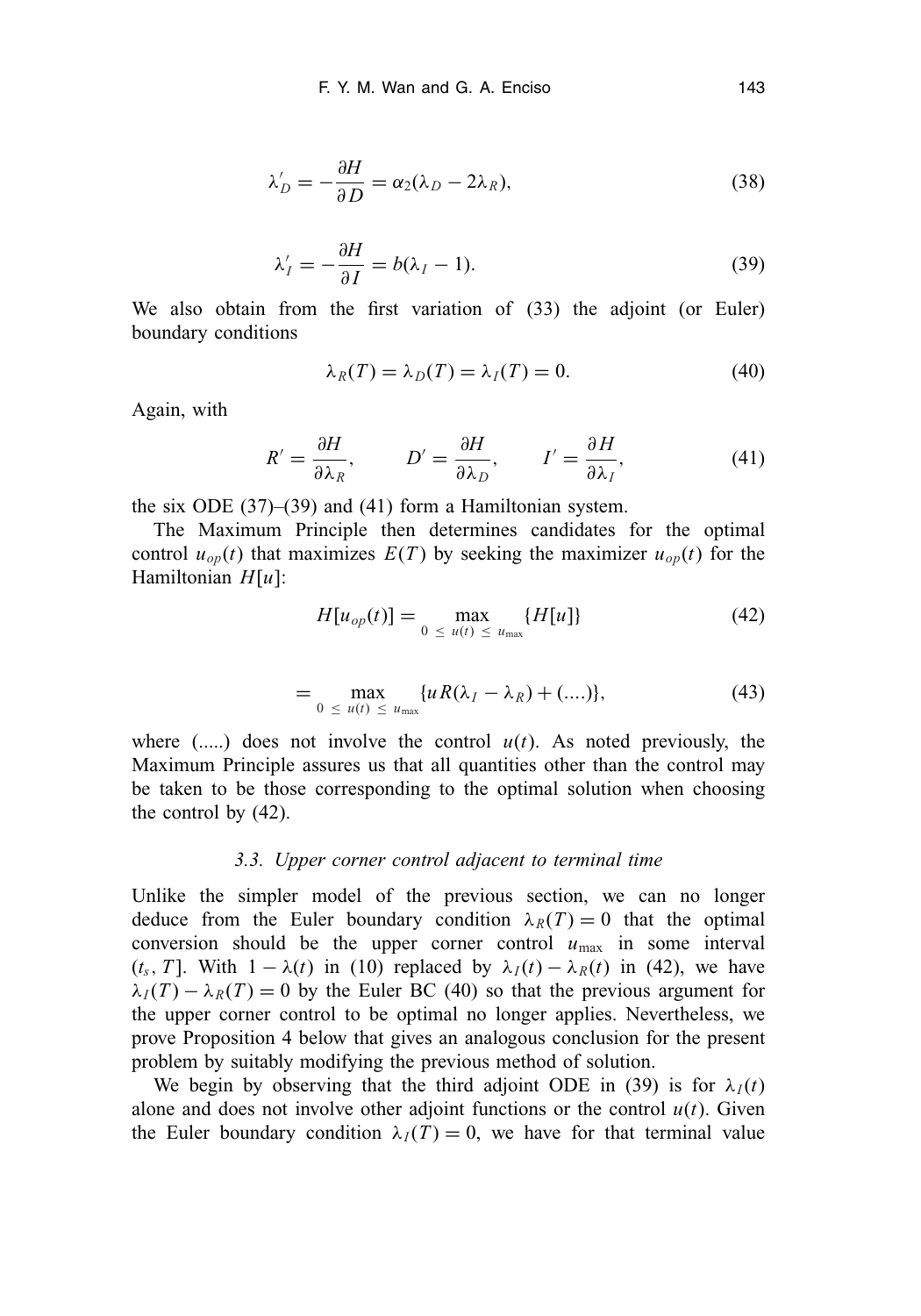problem the exact solution

$$
\lambda_I(t) = 1 - e^{-b(T-t)} \tag{44}
$$

independent of the choice of the control  $u(t)$ .

With both dynamics and performance index linear in the control  $u(t)$ , we have only the singular solution  $\lambda_I(t) = \lambda_R(t)$  and the two corner controls 0 and  $u_{\text{max}}$  at our disposal for the optimal conversion strategy. We begin by eliminating the lower corner control  $u_{\ell}(t) = 0$  for an interval adjacent to the terminal time *T*. For  $u_{\ell}(t) = 0$ , the terminal value problem for the corresponding adjoint functions  $\lambda_{R\ell}$  and  $\lambda_{D\ell}$  is the homogeneous system:

$$
\lambda'_{R\ell} = \alpha_1(\lambda_{R\ell} - \lambda_{D\ell}), \qquad \lambda_{R\ell}(T) = 0,
$$
  

$$
\lambda'_{D\ell} = \alpha_2(\lambda_{D\ell} - 2\lambda_{R\ell}), \qquad \lambda_{D\ell}(T) = 0.
$$

The system admits only the trivial solution

$$
\lambda_{R\ell}(t) = \lambda_{D\ell}(t) = 0. \tag{45}
$$

With  $\lambda_I(t) - \lambda_{R\ell}(t) = 1 - e^{-b(T-t)} > 0$  for all  $t < T$ , the lower corner control is not optimal adjacent to the terminal time. Biologically, the lower corner control  $u_{\ell}(t) = 0$  cannot be optimal because we can always get a larger  $E(T)$  by converting in that interval as long as there is still a nonzero RB population (and  $R(t)$  would be nonzero adjacent to *T*, given the exponential growth and decay nature of the six unknowns  $R(t)$ ,  $D(t)$ ,  $I(t)$ ,  $\lambda_R(t)$ ,  $\lambda_D(t)$ , and  $\lambda_I(t)$ ).

On the other hand, for *any* nonvanishing control  $u(t)$ , we have from the adjoint DE  $(37)$  and  $(39)$ 

$$
(\lambda_I - \lambda_R)' = b(\lambda_I - 1) - \{(u + \alpha_1)\lambda_R - \alpha_1\lambda_D - u\lambda_I\}.
$$
 (46)

In view of the Euler BC (40), we have  $[(\lambda_I - \lambda_R)']_{t=T} = -b < 0$  with  $[\lambda_I - \lambda_R]_{t=T} = 0$ . As such, a singular solution also does not apply to any finite interval adjacent to the terminal time *T* and we have the following proposition.

PROPOSITION 4. *For the two-step growth model on C. trachomatis differentiation and proliferation* (30)*–*(32)*, we have*

$$
\lambda_I(t) > \lambda_R(t),\tag{47}
$$

*and therewith*  $u_{op}(t) = u_{max}$  *in some interval*  $(t_s, T)$  *where*  $t_s < T$  *is the positive zero of the sign function*  $\sigma(t) = \lambda_I(t) - \lambda_R(t)$  *nearest to T* (*if any exists).*

## *3.4. Upper corner control not for*  $t < t_s$

For the upper corner control  $u_{\text{max}}$ , we designate the adjoint functions  $\lambda_R(t)$ and  $\lambda_D(t)$  as  $\lambda_{Rg}(t)$  and  $\lambda_{Dg}(t)$ , respectively. We now show that  $t_s$  in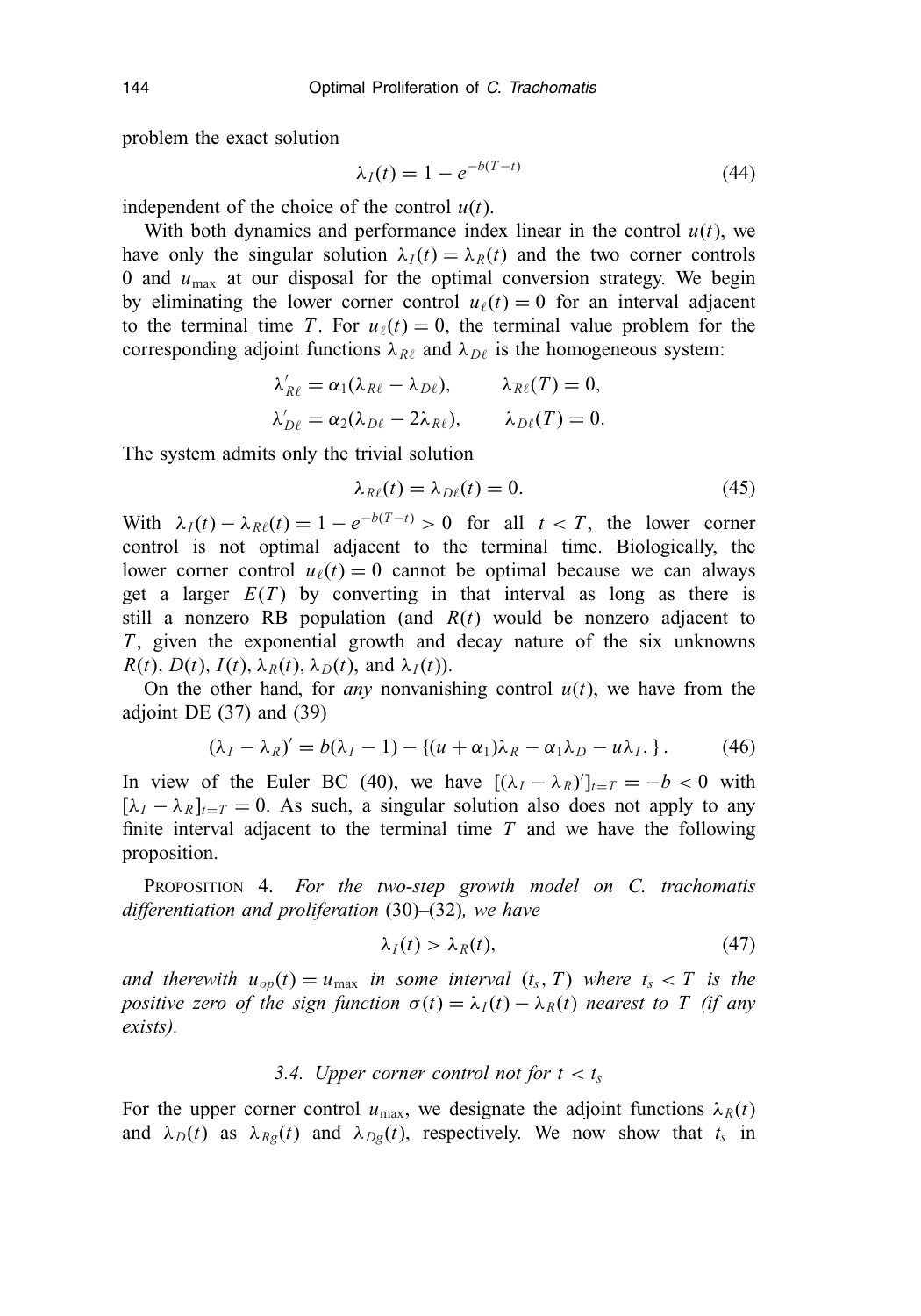Proposition 4 is the unique zero of  $\lambda_I(t) = \lambda_{Rg}(t)$  in the interval  $(0, T)$ . The ODE for  $\lambda_{Rg}$  and  $\lambda_{Dg}$  may be rewritten as

$$
\left[e^{-(u_{\max}+\alpha_1)t}\lambda_{Rg}\right]'=-e^{-(u_{\max}+\alpha_1)t}(\alpha_1\lambda_{Dg}+u_{\max}\lambda_I),\tag{48}
$$

$$
\left(e^{-\alpha_2 t}\lambda_{Dg}\right)' = -2\alpha_2 e^{-\alpha_1 t}\lambda_{Rg}.\tag{49}
$$

LEMMA 1.  $\lambda_{Rg}(t)$  *and*  $\lambda_{Dg}(t)$  *must both be positive functions of t for*  $t < T$ .

*Proof*: If  $\lambda_{Rg}(t)$  should be negative adjacent to the *T*, the ODE in (49) and the Euler BC  $\lambda_{Dg}(T) = 0$  require  $\lambda_{Dg}$  to be negative in some interval  $(t_g, T)$ . With  $\lambda_I(t) \geq 0$ , the ODE (48) and the associated Euler BC  $\lambda_{Rg}(T) = 0$ , in turn, require  $\alpha_1 \lambda_{Dg} < -u_{\text{max}} \lambda_I < 0$  for  $t_g < t < T$ . However, this requirement cannot be met near *T* since  $[(e^{-\alpha_2 t} \lambda_{Dg})']_{t=T} = 0$ while  $\lambda'_I(T) = -b$ . Hence,  $\lambda_{Rg}(t)$  cannot be negative adjacent to *T*, contradicting the original assertion of a negative  $\lambda_{Rg}$  there. The lemma follows from the negativity of the right-hand side of the two ODE in  $(48)$ – $(49)$  and the relevant two Euler BC.

Next, we establish the following lemma on the relative magnitude of λ*Dg*(*t*) and λ*Rg*(*t*).

LEMMA 2.  $\lambda_{Dg}(t) < \lambda_{Rg}(t)$  *in some interval*  $(t_d, T)$  *adjacent to the terminal time T .*

*Proof*: Given the Euler BC in (40), we have

$$
\lambda'_I(T) = -b, \qquad \lambda'_{Rg}(T) = \lambda'_{Dg}(T) = 0. \tag{50}
$$

Upon differentiating the adjoint DE (37) and (38) in some small neighborhood of the terminal time that does not contain a switch of control, we also get

$$
\lambda''_{Dg}(T) = 0, \qquad \lambda''_{Rg}(T) = -u_{op}\lambda'_I(T) = bu_{op} > 0,
$$
 (51)

and

$$
\lambda_{Dg}'''(T) = \alpha_2 \left( \lambda_{Dg}''(T) - 2 \lambda_{Rg}''(T) \right) = -2\alpha_2 bu_{op} < 0. \tag{52}
$$

It follows that

$$
0 < \lambda_{Dg}(t) < \lambda_{Rg}(t) \tag{53}
$$

for some interval  $(t_d, T)$ .

It should be noted that  $t_d$  is necessarily  $>t_s$  as shown by the lemma below:

LEMMA 3.  $\lambda_{R\ell}(t_s) = \lambda_{Rg}(t_s) < \lambda_{Dg}(t_s) = \lambda_{D\ell}(t_s)$ .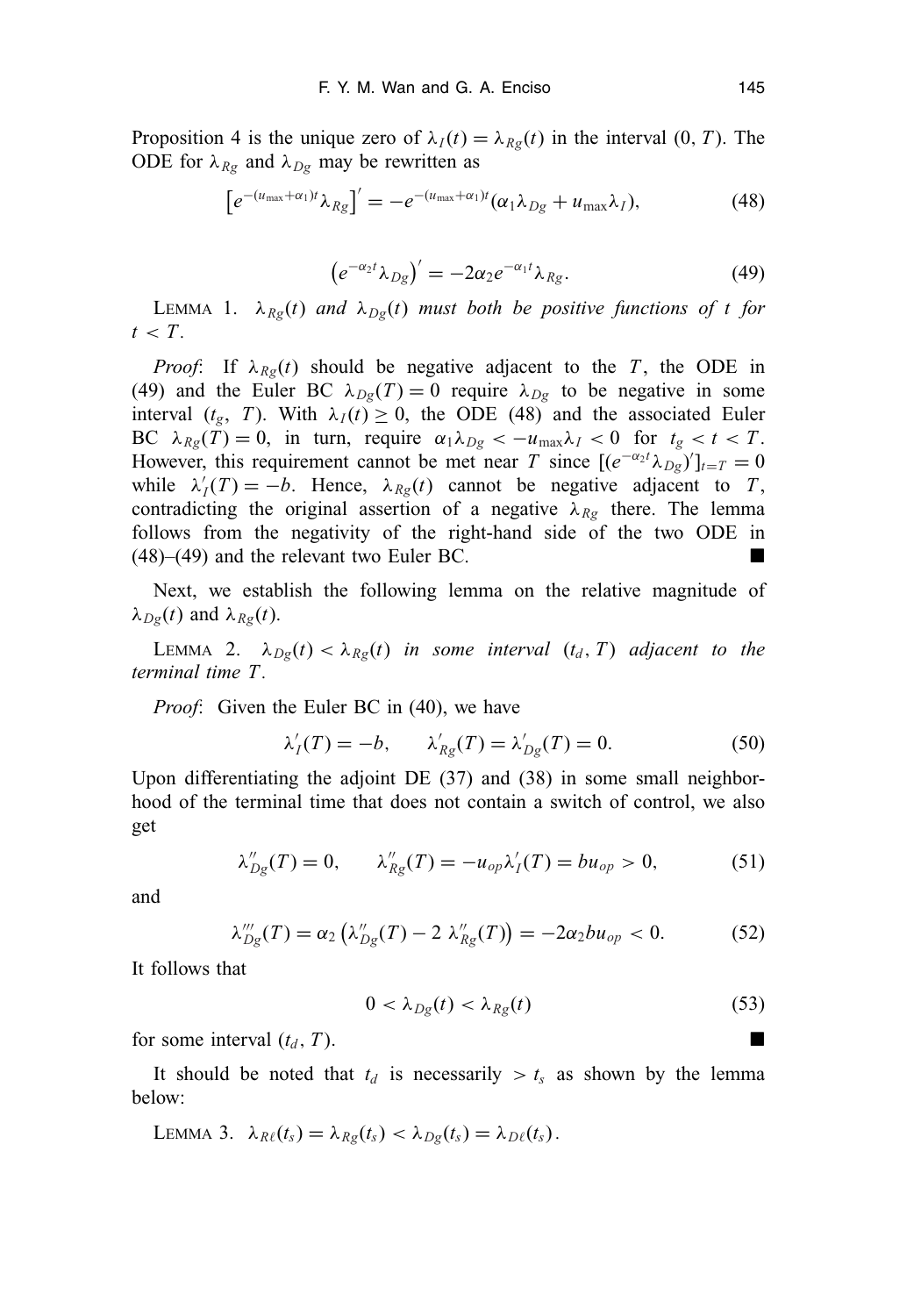*Proof*: If  $\lambda_{Rg}(t_s)$  were greater than  $\lambda_{Dg}(t_s)$ , then we would have

$$
\lambda'_{Rg}(t_s) = \alpha_1 \left\{ \lambda_{Rg}(t_s) - \lambda_{Dg}(t_s) \right\} > 0, \tag{54}
$$

since  $\lambda_I(t_s) = \lambda_{Rg}(t_s)$ . It follows that  $\lambda_{Rg}(t)$  would be an increasing function of *t* (while  $\lambda_I(t)$  is decreasing) near  $t_s$ . However, we learned earlier that  $\lambda_I > \lambda_{Rg} > \lambda_{Dg}$  for *t* adjacent to *T* (see Proposition 4 and Lemma 2). Hence,  $\lambda_{Rg}$  must become decreasing prior to vanishing at terminal time with  $\lambda_{Rg}(t) = \lambda_I(t)$  having another zero closer to *T*. This contradicts the fact that *t<sub>s</sub>* is the zero of  $\lambda_{Rg}(t) = \lambda_I(t)$  most close to *T*.

Lemma 3 enables us to conclude from the adjoint equation for  $\lambda_{Rg}(t)$ 

$$
\lambda'_{Rg}(t_s) = (u_{\max} + \alpha_1)\lambda_{Rg}(t_s) - \alpha_1\lambda_{Dg}(t_s) - u_{\max}\lambda_I(t_s)
$$
  
=  $\alpha_1 \left\{ \lambda_{Rg}(t_s) - \lambda_{Dg}(t_s) \right\} < 0$ ,

and therewith

$$
\lambda_I - \lambda_{Rg} < 0 \tag{55}
$$

for  $t < t_s$ , given  $\lambda_{Rg}(t_s) = \lambda_I(t_s)$  (= 1 –  $e^{-b(T-t_s)} \approx 1$ ) and  $\lambda_I(t) = 1$  –  $e^{-b(T-t)} \to 1$  from below as  $t \to -\infty$ . In view of (42), we conclude the following proposition.

PROPOSITION 5. *The upper corner control*  $u_{\text{max}}$  *is not optimal for*  $t < t_s$ *.* 

## *3.5. Lower corner control for*  $t < t_s$

Given Proposition 5 and the Hamiltonian being linear in the control  $u(t)$ , the lower corner control  $u_{\ell}(t) = 0$  is expected to be optimal for  $t < t_s$  because the singular solution is ruled out by (55). In order for  $u_{\ell} = 0$  to be optimal for all *t* in [0, *t<sub>s</sub>*), we need the inequality  $\lambda_{R\ell}(t) < \lambda_{D\ell}(t)$  to persist in that entire interval (as Lemma 3 only implies  $\lambda_{R\ell}(t) < \lambda_{D\ell}(t)$  for some interval  $(t_0, t_s]$  where  $t_0$  may be  $> 0$ ). To show this, we consider the terminal value problem for the adjoint functions  $\lambda_{R\ell}(t)$  and  $\lambda_{D\ell}(t)$  associated with  $u = 0$ 

$$
\lambda'_{R\ell} = \alpha_1(\lambda_{R\ell} - \lambda_{D\ell}), \qquad \lambda_{R\ell}(t_s) = \lambda_{Rg}(t_s), \qquad (56)
$$

$$
\lambda'_{D\ell} = \alpha_2(\lambda_{D\ell} - 2\lambda_{R\ell}), \qquad \lambda_{D\ell}(t_s) = \lambda_{Dg}(t_s), \tag{57}
$$

where continuity of the adjoint functions at the switch point provided the terminal conditions for the two first-order adjoint ODE. From these, we obtain the following proposition.

PROPOSITION 6.  $\lambda_{D\ell}(t_s) > \lambda_{R\ell}(t) > 0$  for  $0 \le t \le t_s$ .

*Proof*: The inequality  $\lambda_{R\ell}(t) > 0$  follows from  $0 < \lambda_{R\ell}(t_s) = \lambda_{R\ell}(t_s)$  $\lambda_{D\ell}(t_s)$ . As a consequence, we have  $\lambda'_{R\ell}(t_s) = \alpha_1 [\lambda_{R\ell} - \lambda_{D\ell}]_{t=t_s} < 0$ . For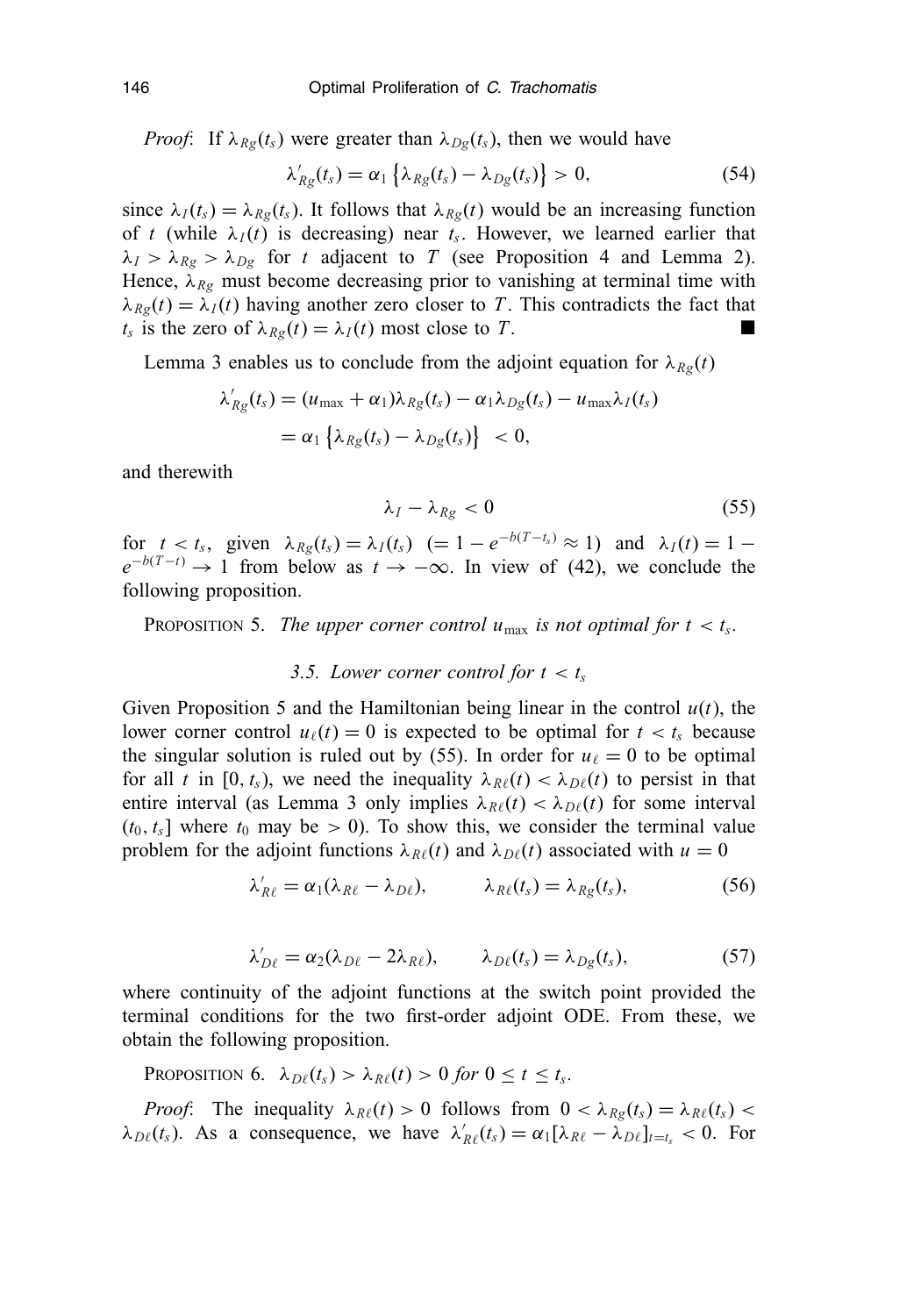$\lambda_{D\ell}(t_s) > \lambda_{R\ell}(t_s)$ , we note

$$
(\lambda_{D\ell} - \lambda_{R\ell})' = (\alpha_2 + \alpha_1)(\lambda_{D\ell} - \lambda_{R\ell}) - \alpha_2 \lambda_{R\ell}
$$
 (58)

or

$$
\left[e^{-(\alpha_2+\alpha_1)t}\Delta_{DR}\right]'=-\alpha_2e^{-(\alpha_2+\alpha_1)t}\lambda_{R\ell},\tag{59}
$$

where  $\Delta_{DR}(t) = \lambda_{D\ell} - \lambda_{R\ell}$ . We can integrate to obtain

$$
e^{-(\alpha_2+\alpha_1)t}\Delta_{DR}(t)=e^{-(\alpha_2+\alpha_1)t_s}\Delta_{DR}(t_s)+\alpha_2\int_t^{t_s}e^{-(\alpha_2+\alpha_1)\tau}\lambda_{R\ell}(\tau)d\tau.
$$
 (60)

From this, we conclude

$$
\Delta_{DR}(t) = \lambda_{D\ell} - \lambda_{R\ell} > 0 \qquad (0 \le t < t_s), \tag{61}
$$

and large compared to  $be^{-b(T-t)}$  for  $t < t_s$  because  $\lambda_{R\ell}(\tau) > 0$  and  $\Delta_{DR}(t_s) > 0.$ 

Note that  $\lambda_{R\ell}$  continues to be a decreasing function of time (and increases as *t* decreases while  $\lambda_I$  asymptotes to unity as  $t \to -\infty$ ). With

$$
(\lambda_I - \lambda_{R\ell})' = -be^{-b(T-t)} - \alpha_1(\lambda_{R\ell} - \lambda_{D\ell}),
$$
\n(62)

and  $\lambda_{R\ell} - \lambda_{D\ell}$  is negative and large compared to  $-be^{-b(T-t)}$ ,  $\lambda_I - \lambda_{R\ell}$  is an increasing function of time for all *t* in [0,  $t_s$ ] so that  $\lambda_I - \lambda_{R\ell} < 0$  and the lower corner control is optimal there. This conclusion augments the results already obtained in previous subsections to provide the complete solution of our problem as summarized in the following proposition:

PROPOSITION 7. *There exists a unique optimal control uop*(*t*) *that maximizes the Hamiltonian H*[*u*] *for our two-step model for C. trachomatis differentiation and proliferation that is again the bang-bang control*

$$
u_{op}(t) = \begin{cases} 0 & (t < t_s) \\ u_{\text{max}} & (t_s < t \le T), \end{cases} \tag{63}
$$

*with the switch point being the zero*  $t_s < T$  *of*  $\lambda_I(t) = \lambda_{Rg}(t)$  *where*  $\lambda_I(t) = 1 - e^{b(t - \overline{T})}$  *and*  $\lambda_{Rg}(t)$  *is the solution of the terminal BVP* (48) *and* (40)*.*

*Proof*: With the optimal control already shown to be (63) by the development preceding the proposition, we complete the proof of the proposition by noting the uniqueness of the switch point  $t_s$  given the monotonicity of  $\lambda_I(t)$  and  $\lambda_{Rg}(t)$ .

*Remark* 3. The switch point  $t_s$  may be negative with  $\lambda_I(t) > \lambda_R(t)$  for  $t \geq 0$ . As in the proof-of-concept model, the optimal conversion strategy would be at the maximum rate uninterrupted from the start.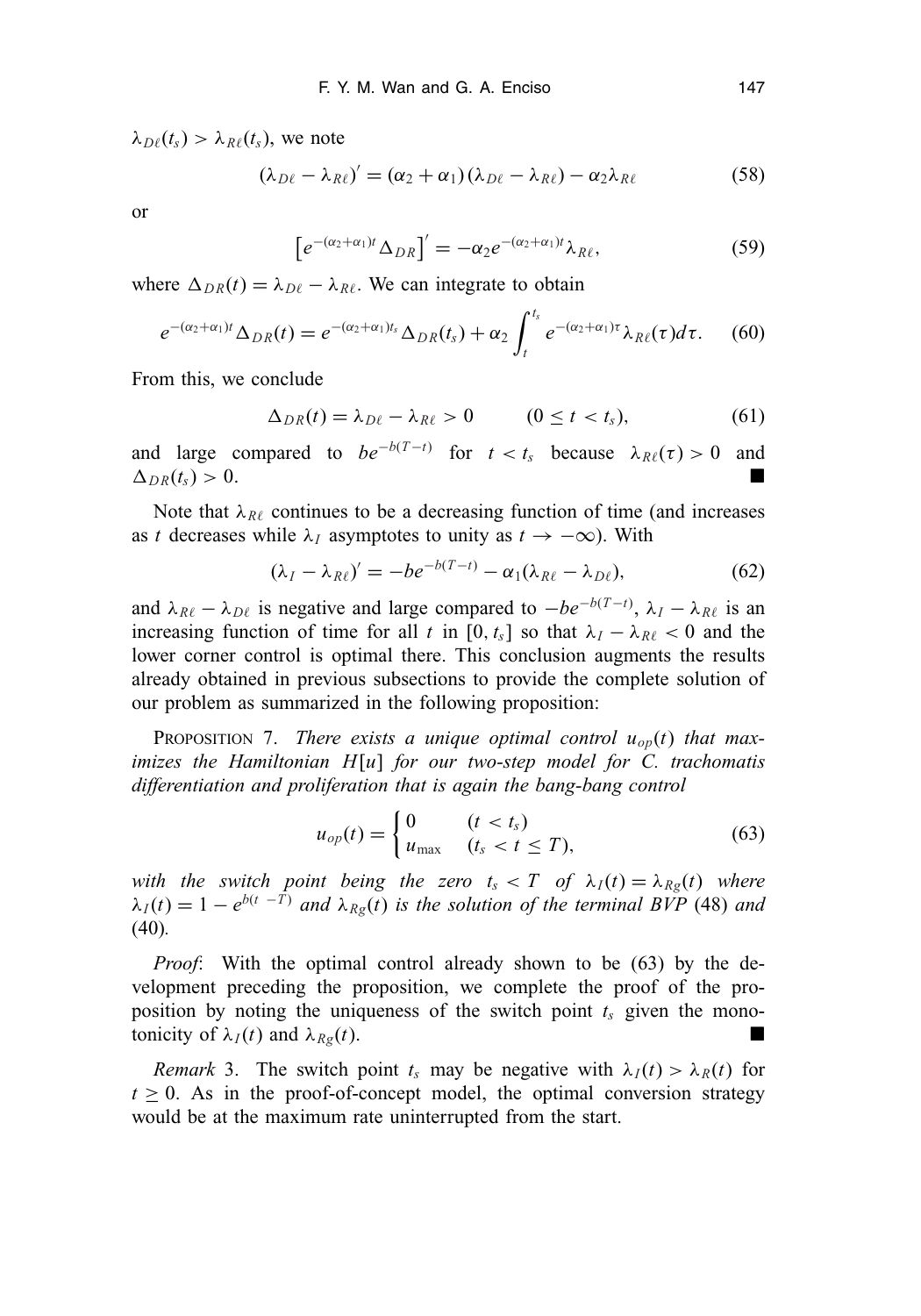*Remark* 4. Maximizing the Hamiltonian is not synonymous with a maximum  $E(T)$ . However,  $u_{op}(t)$  is unique we only need to verify that the terminal EB population for the optimal control is greater than another admissible control (and it is, in comparison to that for the lower corner control).

## *3.6. The switch point*

Unlike the proof-of-concept model of the previous section, how the system parameters  $\{\alpha_k, b, u_{\text{max}}, T\}$  in the present two-step conversion model contribute to the optimal conversion is much more complicated compared to the relatively simple relation (15). To get some idea how the various parameter values contribute to the location of the switch point, we recall a simplification mentioned previously about measuring time in units of a growth rate constant. The results reported below are for a normalized model that works with  $\hat{t} = \alpha_2 t$  and all other quantities normalized accordingly (by dividing all other rate constants by  $\alpha_2$  to get  $\hat{u} = u/\alpha_2$ , etc., and then setting  $\alpha_2 = 1$ ). We also choose (normalized) terminal times  $\hat{T}$  long enough to illustrate certain features of the switch point  $t_s$ . In the table below and subsequent discussion, we omit all  $\land$  from all normalized parameters, now all relative to  $\alpha_2$ . By choosing normalized parameter values greater than, equal to, or less than 1 , the data delineate the consequences of unnormalized *b*,  $\alpha_1$ ,  $u_{\text{max}}$ , and *T* relative to  $\alpha_2$ .

The values of  $t_s$  in Table 1 were computed by solving for the adjoint functions (exactly or numerically) and finding the only zero of  $\lambda_I(t_s)$  –  $\lambda_{Rg}(t_s)$ . The zero exists and is unique because  $\lambda_I(t)$  is monotone decreasing function and asymptotic to 1 as *t* decreases toward  $-\infty$ , while  $\lambda_{Re}(t)$  is also monotone decreasing but at a steeper rate near the start  $(t = 0)$  before changing to a more gentle slope when  $\lambda_I(t_s)$  turns steep as *t* approaches *T* with the two graphs meeting for the Euler BC at *T* . A single pass algorithm has been developed for such a root finding problem but a brute force bisection algorithm is adequate for the present simple problem. Two typical solutions for the pair  $\lambda_{Rg}(t)$ ,  $\lambda_{Dg}(t)$ , and  $\lambda_{I}(t)$  are given as Figs. 4 and 5, showing the possibility of positive and negative  $t_s$  (inside or outside the interval  $(0, T)$ ).

It is clear from the results reported in the table that the instant  $t_s$  when the bang-bang control (63) switches from lower to upper corner control increases with *b* when all other parameter values are held fixed. Similarly, it also increases when only  $u_{\text{max}}$  increases. In both cases, it is beneficial to wait for more proliferation when the conversion becomes more efficient as *b* or  $u_{\text{max}}$  increases. The consequence of increasing  $\alpha_1$  alone is not so monotone. As  $\alpha_1$  increases from 0.25,  $t_s$  first increases but attains a maximum when  $\alpha_1$  reaches the level of *b*. Combinations of parameter values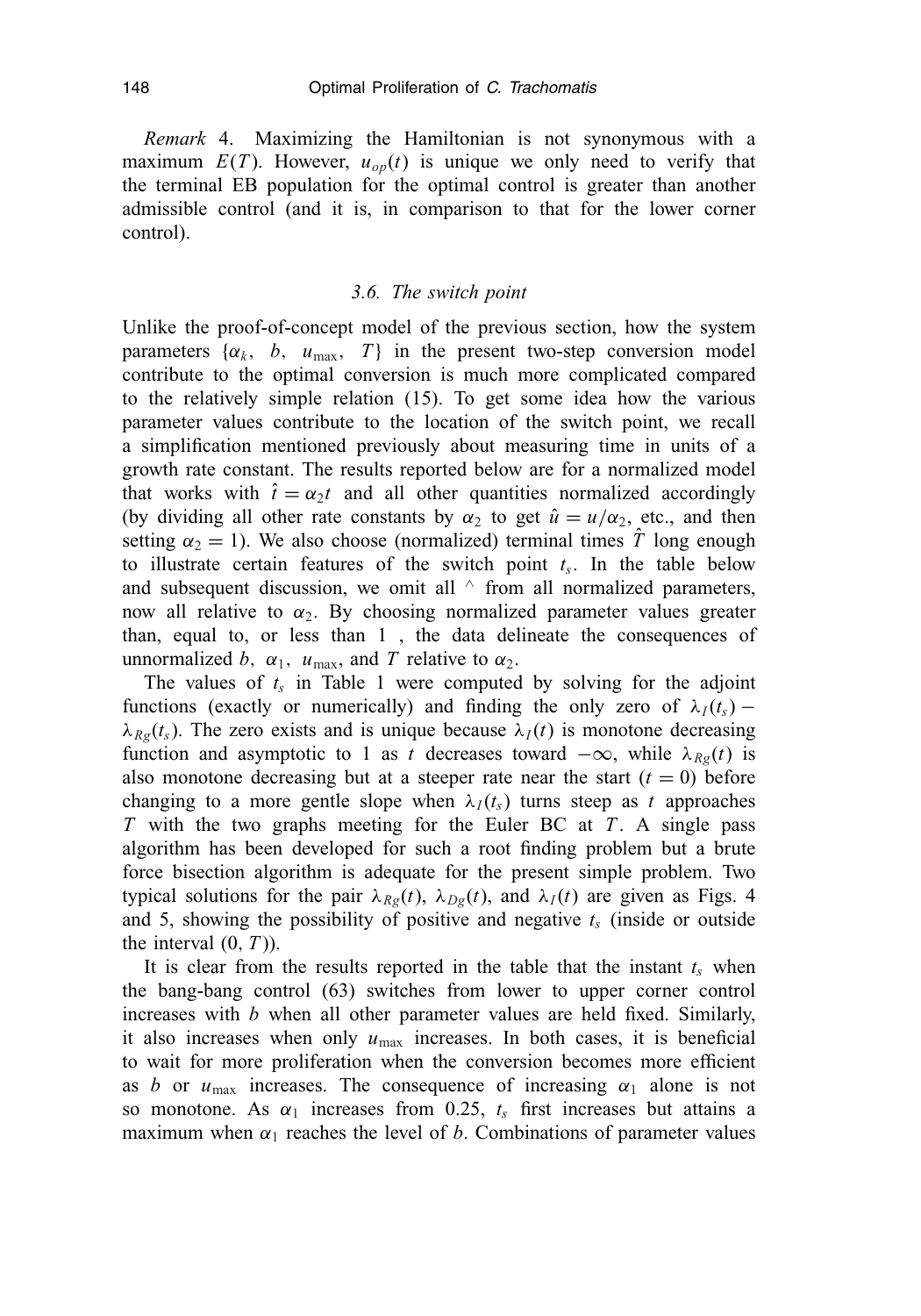|                                |          | $T=2$    |          | $\ast$ |          | $T=5$ |          | $\boldsymbol{b}$ |
|--------------------------------|----------|----------|----------|--------|----------|-------|----------|------------------|
| $\alpha_1 \backslash u_{\max}$ | 10       | 5.0      | 2.5      | $\ast$ | 1.0      | 0.5   | 0.25     |                  |
|                                | $\times$ | X        | X        |        | $\times$ | X     | $\times$ | 0.5              |
| 0.25                           | $\times$ | X        | X        | $\ast$ | $\times$ | X     | $\times$ | 1.0              |
|                                | 0.39     | 0.21     | X        |        | 1.81     | 0.60  | $\times$ | 2.5              |
| 0.50                           | $\times$ | $\times$ | X        | $\ast$ | 1.52     | 0.55  | $\times$ | 1.0              |
|                                | 0.51     | 0.31     | X        |        | 2.08     | 1.10  | $\times$ | 2.5              |
|                                | $\times$ | X        | X        |        | 1.34     | 0.47  | X        | 0.5              |
| 1.00                           | 0.11     | $\times$ | X        | $\ast$ | 1.79     | 0.96  | X        | 1.0              |
|                                | 0.58     | 0.38     | 0.028    |        | 2.27     | 1.45  | 0.42     | 2.5              |
| 1.50                           | 0.61     | 0.40     | 0.050    | $\ast$ | 2.33     | 1.58  | 0.66     | 2.5              |
|                                | $\times$ | $\times$ | X        |        | 1,57     | 0.80  | $\times$ | 0.5              |
| 2.00                           | 0.24     | 0.019    | $\times$ | $\ast$ | 1.93     | 1.21  | 0.34     | 1.0              |
|                                | 0.61     | 0.40     | 0.05     |        | 2.35     | 1.64  | 0.78     | 2.5              |
|                                | .060     | $\times$ | X        |        | 1.62     | 0.91  | 0.11     | 0.5              |
| 4.00                           | 0.28     | 0.028    | $\times$ | $\ast$ | 1.94     | 1.27  | 0.50     | 1.0              |
|                                | 0.60     | 0.36     | X        |        | 2.32     | 1.66  | 0.99     | 2.5              |

**Table 1** The Switch Point *t* 



**Figure 4.** The adjoint functions with  $\alpha_1 = 1$ ,  $\alpha_2 = 1$ ,  $b = 2.5$ ,  $u_{\text{max}} = 5$ ,  $T = 2$ .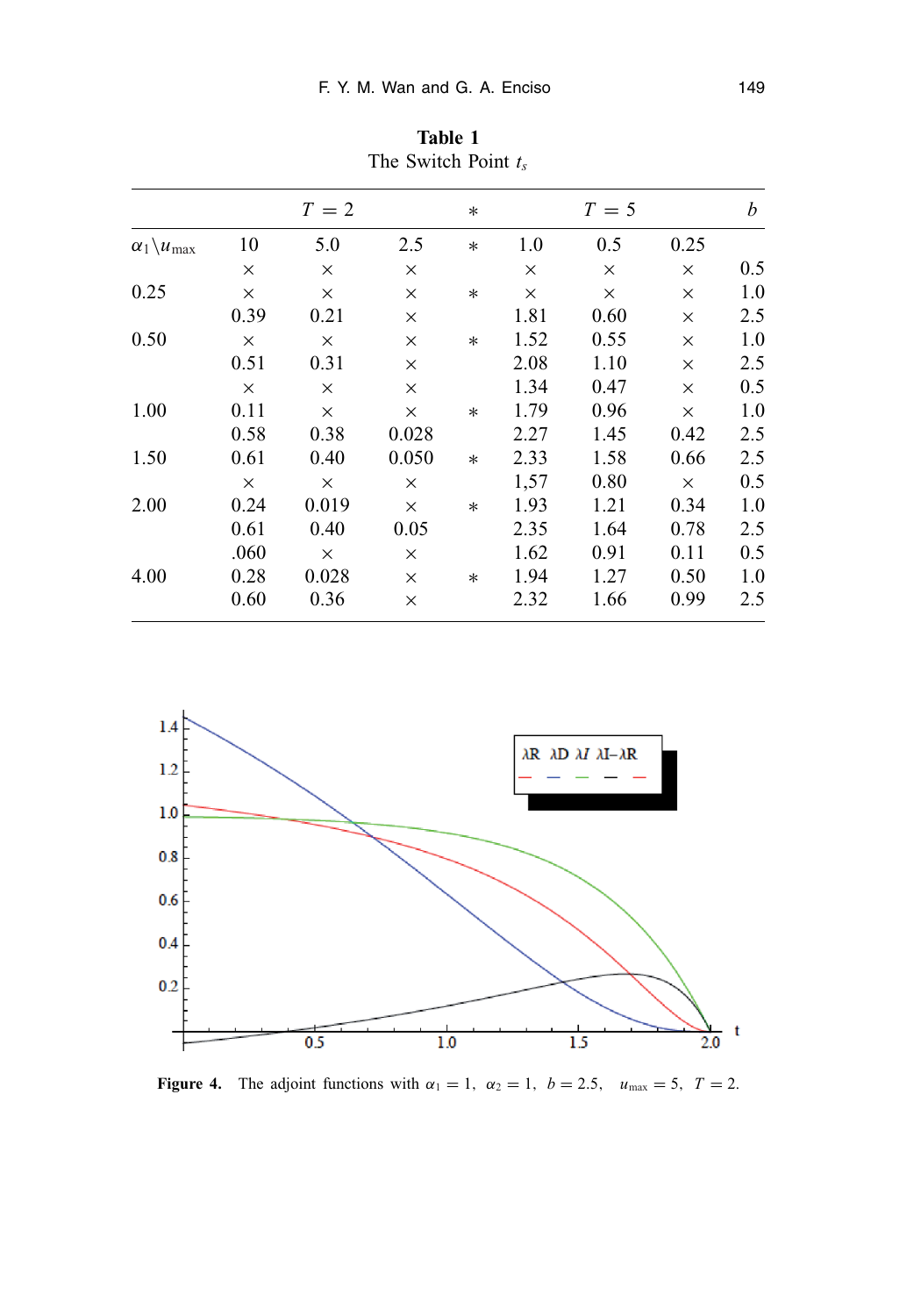

**Figure 5.** The adjoint functions with  $\alpha_1 = 1$ ,  $\alpha_2 = 1$ ,  $b = 0.5$ ,  $u_{\text{max}} = 5$ ,  $T = 2$ .

in the table without a value for  $t_s$  are marked by " $\times$ " to indicate no root of  $\lambda_I(t_s) - \lambda_R(t_s)$  in the interval (0, *T*). The cases with no positive  $t_s$  for  $T = 2$ would have a positive switch time for sufficiently larger *T* value (confirmed by solutions for the same cases now with  $T = 3$  or 4 not shown here). It can be verified that most cases for  $T = 5$  reported in the same table would not have a positive switch time if *T* is reduced to 2.

## **4. Growth with a finite carrying capacity**

## *4.1. The model*

In the proof-of-concept model, the natural growth rate of the RB population  $R(t)$  was taken to be proportional to the size of the population. This limits its applicability to an initial RB population  $R_0$  that is small compared to the carrying capacity of the host cell, a moderate growth rate constant  $\alpha$ , and a relatively short host cell life span *T* . For a more realistic model, we consider here a new differentiation and proliferation model characterized by the IVP

$$
R' = (\alpha - u - \beta R)R, \qquad R(0) = R_0. \tag{64}
$$

The new model includes the effect of a finite carrying capacity for RB only (because EBs are much smaller in size) and reduces to the linear growth rate case if  $\beta = 0$  (corresponding to the limiting case of an infinite carrying capacity). The growth rate of the EB population is kept equal to the rate of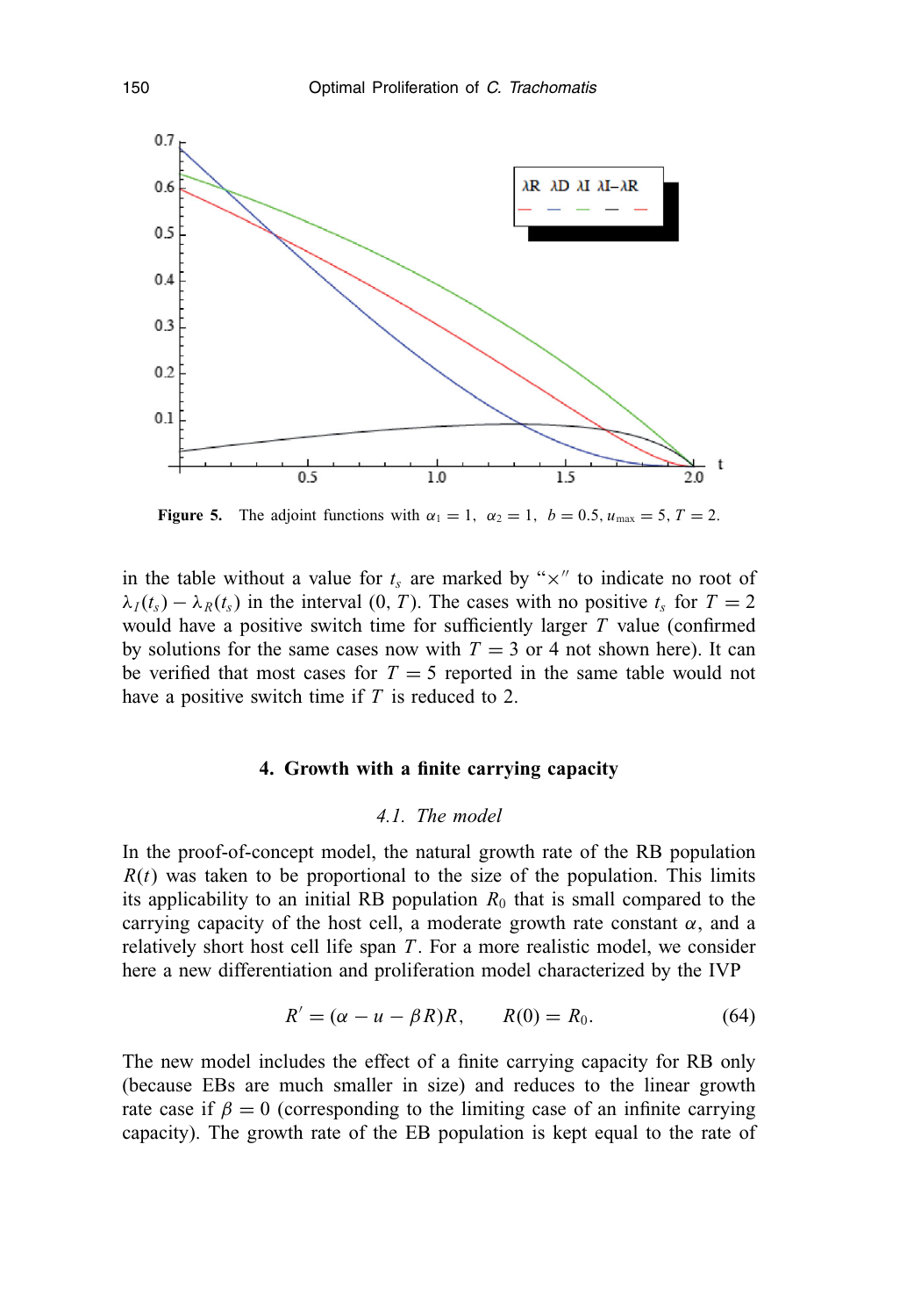conversion  $uR$  as in (64) (not limited by some carrying capacity):

$$
E' = uR, \qquad E(0) = E_0 (= 0). \tag{65}
$$

We wish to maximize the EB population size at the terminal time *T* :

$$
\max_{0 \le u \le u_{\text{max}}} E(T) = \int_0^T uRdt. \tag{66}
$$

The optimization problem as stated is to choose a control  $u_{op}(t)$  to maximize the total *EB* population  $E(T)$  at the time of the host cell's lysis. Again,  $E_0$  plays no role in our model and has been set to 0.

The choice of conversion strategy is limited by the obvious lower bound  $u = 0$  (given that the conversion is not reversible) and a natural maximum rate  $u_{\text{max}}$  imposed by a limited conversion capacity. Hence,  $u(t)$  is subject to the constraints (4). The optimization problem is then given by (66) subject to the new growth dynamics (64) and the inequality constraints.

To reduce the number of parameters in the problem, we normalize the *RB* and *EB* populations by the carrying capacity of the *RB* population by setting  $\beta R/\alpha = \hat{R}$  and  $\beta E/\alpha = \hat{E}$ , respectively. We also measure time in units of the growth rate constant for *RB*, effectively working with  $\hat{t} = \alpha t$  (and  $\hat{u} = u/\alpha$ ) instead of *t* (and *u*). We henceforth take the growth dynamics in the normalized form

$$
R' = R(1 - u - R), \qquad R(0) = R_0,\tag{67}
$$

instead of (64) (after dropping "<sup>or</sup>" from the normalized quantities).

For our previous proof-of-concept linear natural RB growth rate model, the actual (normalized) growth rate "constant"  $1 - u$  does not depend on the RB population size, and correspondingly the optimal conversion strategy for maximum  $E(T)$  does not depend on the initial infecting bacteria population size  $R_0$ . For the new model, the role of  $1 - u$  is replaced by  $1 - u - R$ so that growth (or decline) is with diminishing return. In particular, with the optimal conversion strategy now dependent on the RB population, reticulate bodies in excess of the carrying capacity may be lost due to rate limiting attrition and therefore not contributing to RB growth for a larger terminal EB population. We will delineate in the subsequent development how optimal conversion strategy varies with different ranges of  $R_0$ . Before that, we need to establish a special solution of our problem, the *singular solution*, which had no role in the simple models of previous sections.

#### *4.2. The singular solutions*

To apply the Maximum Principle, we again begin with the *Hamiltonian* for the new optimal control problem:

$$
H[u] = uR + \lambda R(1 - u - R) = uR(1 - \lambda) + \lambda R(1 - R).
$$
 (68)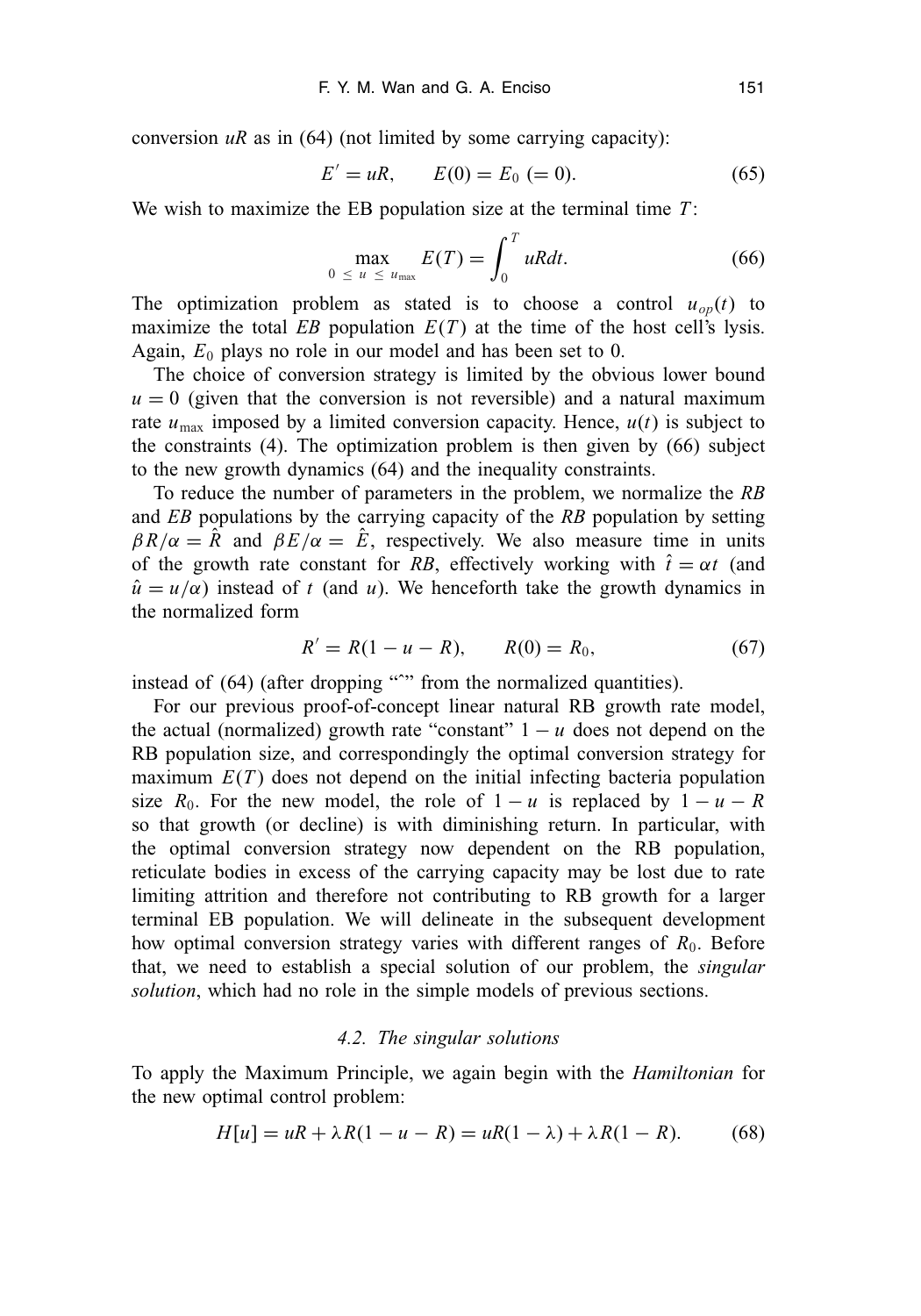and generate the *adjoint differential equation* and *adjoint (Euler) end condition*

$$
\lambda' = -\frac{\partial H}{\partial R} = -\lambda(1 - u - 2R) - u, \qquad \lambda(T) = 0,\tag{69}
$$

for the *adjoint function*  $\lambda(t)$ . The principle then requires that we choose *u* to maximize *H*:

$$
\max_{0 \le u \le u_{\text{max}}} H[u] = uR(1 - \lambda) + \lambda R(1 - R) \tag{70}
$$

subject to the IVP for  $R(t)$  in (67), the terminal value problem (69) for  $\lambda(t)$ , and the constraints on the control  $u(t)$  (4).

To maximize  $H$ , we note that the stationary condition

$$
\frac{\partial H}{\partial u} = R(1 - \lambda) = 0 \tag{71}
$$

again does not determine the stationary point or *interior control*  $u_i(t)$  that would normally induce an extremal  $R_i(t)$  by the IVP (67) and an associated adjoint function  $\lambda_i(t)$  by (69). However, the condition may be met by *singular solutions*, combinations of  $R(t)$  and  $\lambda(t)$  that satisfy (71) as well as their Hamiltonian system of ODE. For our model,  $R(t) \equiv 0$  satisfies the stationary condition (71) but is not a singular solution because (67) requires  $R(t) > 0$  for all *t* in [0, *T*] for any prescribed  $R_0 > 0$ . The other way of satisfying (71) is  $\lambda(t) = 1$  but this solution does not apply near the terminal time because the Euler BC requires  $\lambda(T) = 0$ . However, it may satisfy (71) away from the terminal time (as we shall see); hence,

$$
\lambda_S(t) = 1 \tag{72}
$$

is a possible singular solution in some subinterval away from *T* . For this possible singular solution, the adjoint DE requires the corresponding RB population, denoted by  $R_S(t)$ , to be

$$
R_S(t) = \frac{1}{2} \tag{73}
$$

(which cannot be met near  $t = 0$  unless  $R_0 = 1/2$ ). When (73) is met, possibly away from the initial time, the growth rate equation for the RB population requires the corresponding control to be

$$
u_S(t) = \frac{1}{2}.\tag{74}
$$

Regardless whether or not the singular solution  $(72)$ – $(74)$  applies from the start or in some subintervals of  $[0, T]$ , the optimal strategy must switch to another control prior to the terminal time *T* to satisfy the Euler BC  $\lambda(T) = 0$ . In the next subsection, we show that the switch from the singular solution nearest to T is to the upper corner control  $u_g(t) = u_{\text{max}}$ .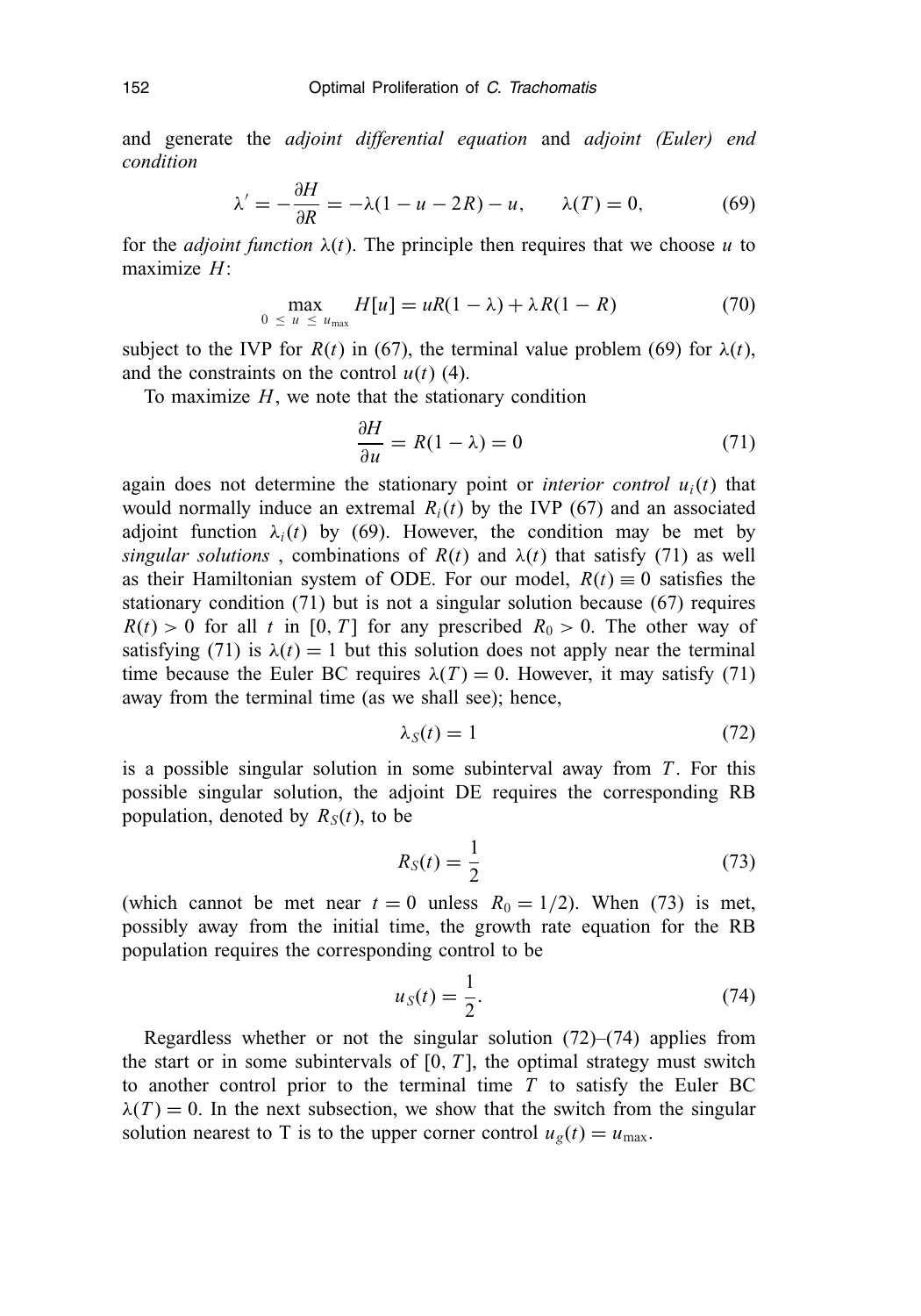Whatever the appropriate combination of control components that constitutes the optimal control  $u_{op}(t)$  may be, the IVP (67), the terminal value problem (69), and the optimality condition (70) must be satisfied. Together, these requirements form a set of necessary conditions for the solution of the optimization problem.

#### *4.3. The upper corner control is optimal adjacent to T*

Given  $\lambda(T) = 0$ , we have by continuity  $1 - \lambda > 0$  for  $t_s < t < T$  for some  $t_s < T$ . The optimality condition (70) requires that we convert as much as possible to maximize *H*. With the constraints imposed by (4), the optimal choice of conversion rate is by the *upper corner control*  $u_{op}(t) = u_{max}$  in  $(t_s, T]$ . The adjoint DE now involves  $R(t)$ ; we need to solve the following two ODE simultaneously for *R* and  $\lambda$  with  $u = u_{\text{max}}$ :

$$
R'_{g} = R_{g}(1 - u_{\text{max}} - R_{g}), \quad R_{g}(t_{s}) = R_{s}, \tag{75}
$$

$$
\lambda'_{g} = -(1 - u_{\text{max}} - 2R_{g})\lambda_{g} - u_{\text{max}}, \quad \lambda_{g}(T) = 0, \tag{76}
$$

where we have again denote the solution by  $R_g(t)$  and  $\lambda_g(t)$ , respectively. The auxiliary condition  $R_g(t_s) = R_s$  augmenting the ODE for  $R_g(t)$  follows from the continuity condition at the point *ts*.

Note that  $\lambda'_g(T) = -u_{\text{max}} < 0$  so that  $\lambda_g(t)$  is a positive decreasing function of time in some interval  $(t_s, T)$  adjacent to *T*. It follows that  $t_s < T$ is the instant nearest *T* when  $\lambda_g$  attains the value 1, i.e.,

$$
\lambda_g(t_s) = 1. \tag{77}
$$

The solutions for  $R_g(t)$  and  $\lambda_g(t)$  for  $t > t_s$  are

$$
R_g(t) = \frac{u_{\alpha} R_s e^{-u_{\alpha}(t-t_s)}}{u_{\alpha} + R_s - R_s e^{-u_{\alpha}(t-t_s)}}, \quad \lambda_g(t) = u_{\text{max}} e^{-I(t)} \int_t^T e^{I(\tau)} d\tau, \quad (78)
$$

where  $u_{\alpha}$  (=  $u_{\text{max}} - \alpha$ ) =  $u_{\text{max}} - 1$ ,  $R_s$  is the yet unknown value  $R_g(t_s)$ , and

$$
e^{I(t)} = \frac{u_{\alpha}^2 e^{u_{\alpha}(t_s - t)}}{\left[u_{\alpha} + R_s - R_s e^{u_{\alpha}(t_s - t)}\right]^2}
$$
(79)

with  $e^{I(t_s)} = 1$ . From (79), we obtain after carrying out the integration in the expression for  $\lambda_{g}(t)$  in (78)

$$
\lambda_g(t) = \frac{u_{\text{max}}}{u_{\alpha}} \frac{u_{\alpha} + R_s - R_s e^{u_{\alpha}(t_s - t)}}{u_{\alpha} + R_s - R_s e^{u_{\alpha}(t_s - T)}} \left[1 - e^{u_{\alpha}(t - T)}\right]
$$
(80)

for all  $t$  in  $[t_s, T]$ .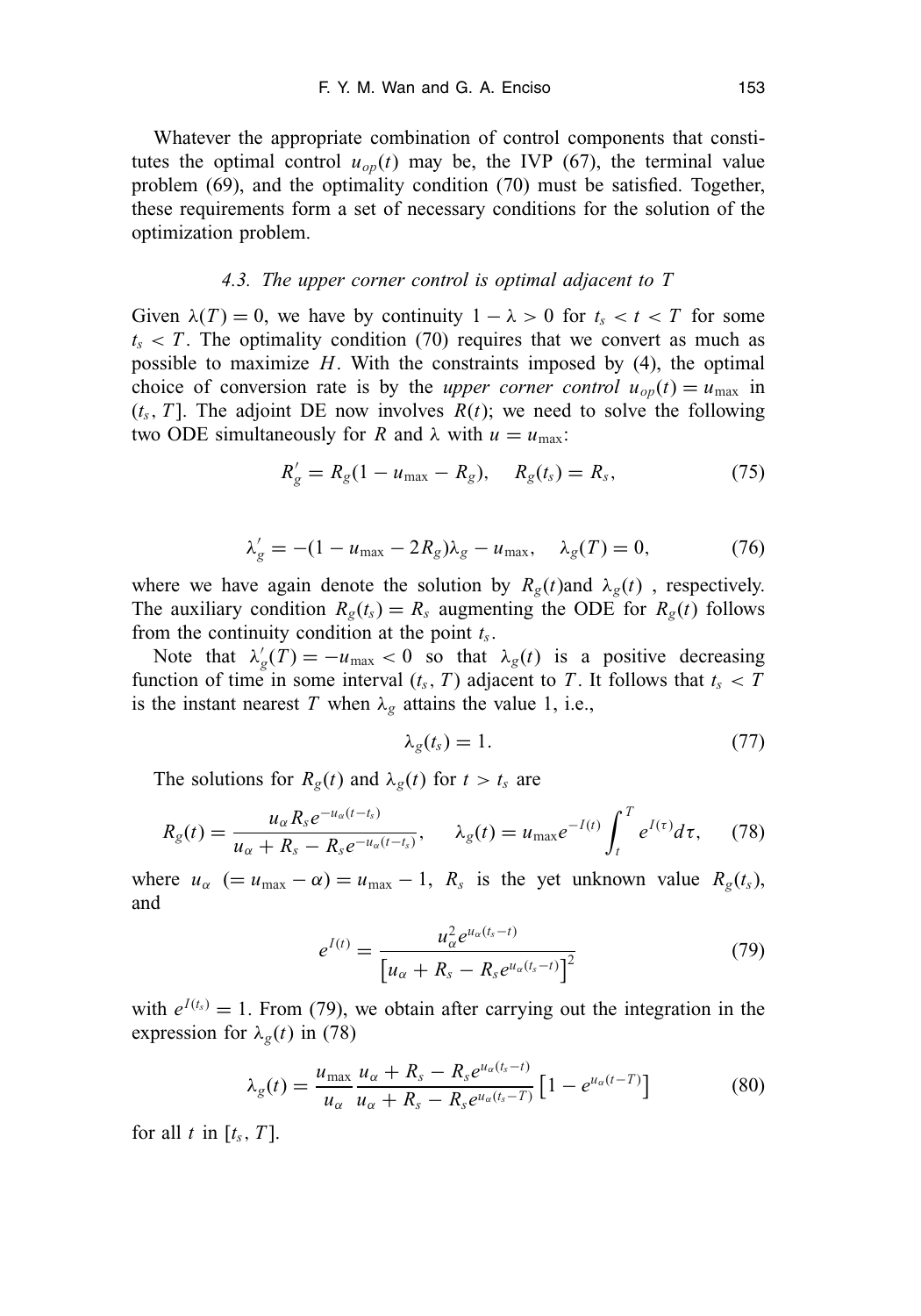With (80), the switch condition (77) becomes

$$
\frac{u_{\max}\left[1-e^{u_{\alpha}(t_s-T)}\right]}{u_{\alpha}+R_s-R_s e^{u_{\alpha}(t_s-T)}}=1,
$$
\n(81)

which may be solved for  $t_s$  to get

$$
t_s = T - \frac{1}{u_\alpha} \ln\left(\frac{u_{\text{max}} - R_s}{1 - R_s}\right). \tag{82}
$$

Observe that  $R_s$  will come from the solution in the complementary time interval  $[0, t_s]$  and may be a function of  $t_s$ . The condition for determining the switch point is then a complicated nonlinear equation for *ts*. Similar to the simpler proof-of-concept model, the switch point  $t_s$  could be negative if  $u_{\text{max}} \geq 1 \geq R_s$  and *T* is sufficiently short; it could also be undefined (when  $u_{\text{max}} < R_s < 1$ ). In either case, conversion at  $u_{\text{max}}$  from the start should be examined for its optimality. However, unlike the simpler models analyzed earlier, the existence and nature of a switch point  $t_s$  cannot be determined for the present improved model without first examining the complementary interval  $[0, t_s)$  given that we do not yet know what  $R_s$  should be. That uncertainty notwithstanding, the Maximum Principle unequivocally singles out the upper corner control  $u_{\text{max}}$  as optimal for an interval of time adjacent to the terminal time *T* :

PROPOSITION 8. *The upper corner control maximizes the Hamiltonian of the optimization problem* (66) *in the interval*  $(t_s, T]$ *.* 

Before turning to the optimal conversion strategy for the interval  $[0, t<sub>s</sub>)$ , we note that the solution for the special case of  $u_{\text{max}} = 1$  requires a little more care but poses no obstacle to the solution of the problem. It will be addressed for the different situations below. Here, we observe instead that if  $\lambda_{\varphi}(t)$  < 1 for all  $t > 0$ , then the Hamiltonian is maximized by the upper corner control for all  $t \geq 0$  without switching to another admissible control (corresponding to the case  $t_s < 0$  in the previous models). To the extent that a maximized Hamiltonian is not synonymous with a maximum *E*(*T* ), we will address the issue of a maximum  $E(T)$  in a later section by the method of most rapid approach [7, 15] when it is necessary to do so.

In the next few sections, we analyze and determine the different optimal conversion strategies for all  $t$  in [0,  $T$ ] that maximize  $E(T)$  for different ranges of  $R_0$ . Since it is most likely that only a few EBs enter and infect a host cell initially so that  $R_0 \ll 1$ , i.e., well below the carrying capacity of the host cell, we consider first in the next section the range  $R_0 \leq 1/2$  and analyze briefly the range  $R_0 > 1/2$  in the section after. Before we leave this section, we elucidate in the last subsection below the reason for a separate treatment of these two ranges of  $R_0$ .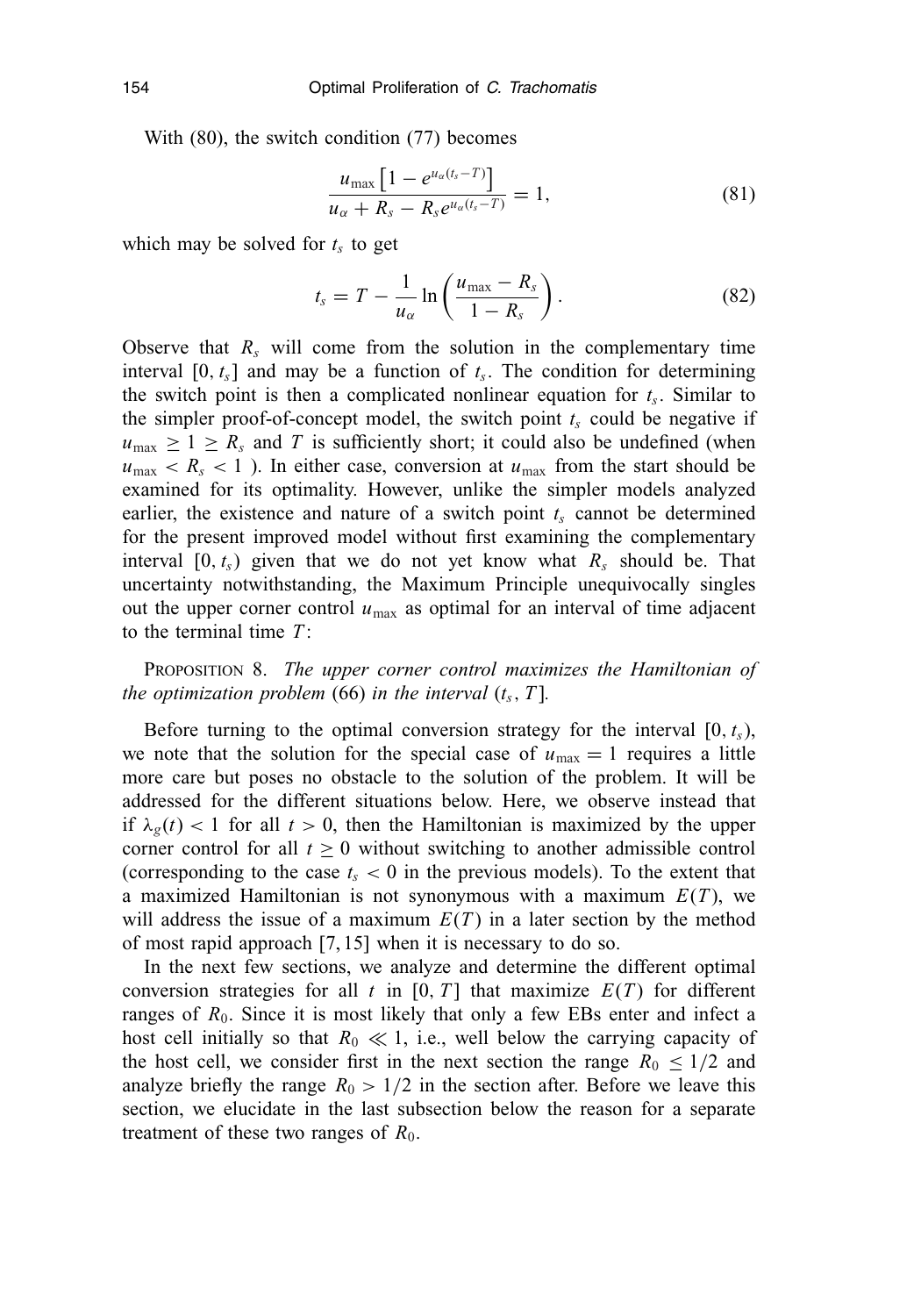#### 4.4. Lower corner control optimal only for  $R_0 \leq 1/2$

If  $1 - \lambda_g(t)$  should vanish at some  $t_s > 0$  and becomes nonpositive for  $t <$ *ts*, then the Maximum Principle would require a switch to another more appropriate conversion strategy for  $t < t_s$ . Continuity of the adjoint function  $\lambda(t)$  and the RB population  $R(t)$  requires  $\lambda(t_s) = 1$  for any switch from  $u_{\text{max}}$ to another admissible control. It follows that

$$
[\lambda']_{t=t_s} = [-\lambda(1-u-2R)-u]_{t=t_s} = -[1-2R_s]
$$
 (83)

for any control  $u(t)$  (including the two corner controls) with  $R_s = R(t_s)$  for that control. Depending on the sign of  $1 - 2R_s$ ,  $\lambda'(t_s) = \lambda'_g(t_s) = \lambda'_g(t_s)$  may be positive, zero or negative. As such  $\lambda(t)$  (for any control  $u(t)$ ) may be increasing, stationary, or decreasing in some small neighborhood of  $t \le t_s$ . Evidently, the sign of  $\lambda(t) - 1$  for  $t < t_s$  determines the appropriate control there. With that in mind, we have the following lemma that eliminates a switch to the lower corner control if  $R_0 > 1/2$ .

**PROPOSITION 9.** *The lower corner control is not optimal in*  $[0, t_s)$  *if*  $R_0 > 1/2$  *(or, for the unnormalized form of the problem, when the initial RB population is larger than half of the carrying capacity of the host cell).*

*Proof*: For  $R_0 > 1$ , we have  $R'_\ell < 0$  so that  $R_\ell(t)$  is monotone decreasing asymptotic to 1 from above and  $R_{\ell}(t) > 1$  for all finite  $t > 0$ . With  $u = 0$ , the adjoint DE (69) becomes

$$
\lambda'_{\ell} = -\lambda_{\ell}(1 - 2R_{\ell}), \quad \lambda_{\ell}(t_s) = 1.
$$
\n(84)

The solution of this terminal value problem is

$$
\lambda_{\ell}(t) = e^{I_s(t)}, \quad I_s(t) = \int_t^{t_s} \{1 - 2R_{\ell}(x)\} dx \tag{85}
$$

so that  $\lambda_{\ell}(t) < 1$  for all  $t < t_s$  (with  $\lambda_{\ell}(t_s) = 1$  and  $\lambda'_{\ell}(t) > 0$ ). Since  $1 - \lambda_{\ell} > 0$ , the lower corner control is not optimal in [0,  $t_s$ ) if  $R_0 > 1$ .

For  $R_0 = 1$ , we have  $R_\ell(t) = 1$  (since  $R'_\ell(t) = 0$ ) and  $\lambda'_\ell = \lambda_\ell$  so that  $\lambda_{\ell}(t) = e^{t-t_s} < 1$  for  $t < t_s$ . With  $\lambda_{\ell}(t) < 1$  for  $t < t_s$ , the lower corner control is again not optimal in [0,  $t_s$ ) if  $R_0 = 1$ .

For  $1/2 < R_0 < 1$ , we have from (86)  $R'_\ell(0) > 0$  and  $\lambda'_\ell(0) > 0$ . Hence, both  $R_{\ell}(t)$  and  $\lambda_{\ell}(t)$  are increasing function of time with  $\lambda_{\ell}(t_s) = 1$  and therewith  $\lambda_{\ell}(t) < 1$  for  $t < t_s$ . The lower corner control is also not optimal in [0,  $t_s$ ) if  $1/2 < R_0 < 1$ .

By Proposition 9, the lower corner control may be appropriate for the interval  $[0, t_s)$  (or a subinterval thereof) only if  $R_0 \le 1/2$ . Since the infection of a healthy cell usually starts with the endocytosis of a few EB bacteria (and hence  $R_0 \ll 1$ ), we will first focus on the range  $R_0 \leq 1/2$ and determine the optimal control for maximum  $E(T)$  for this range of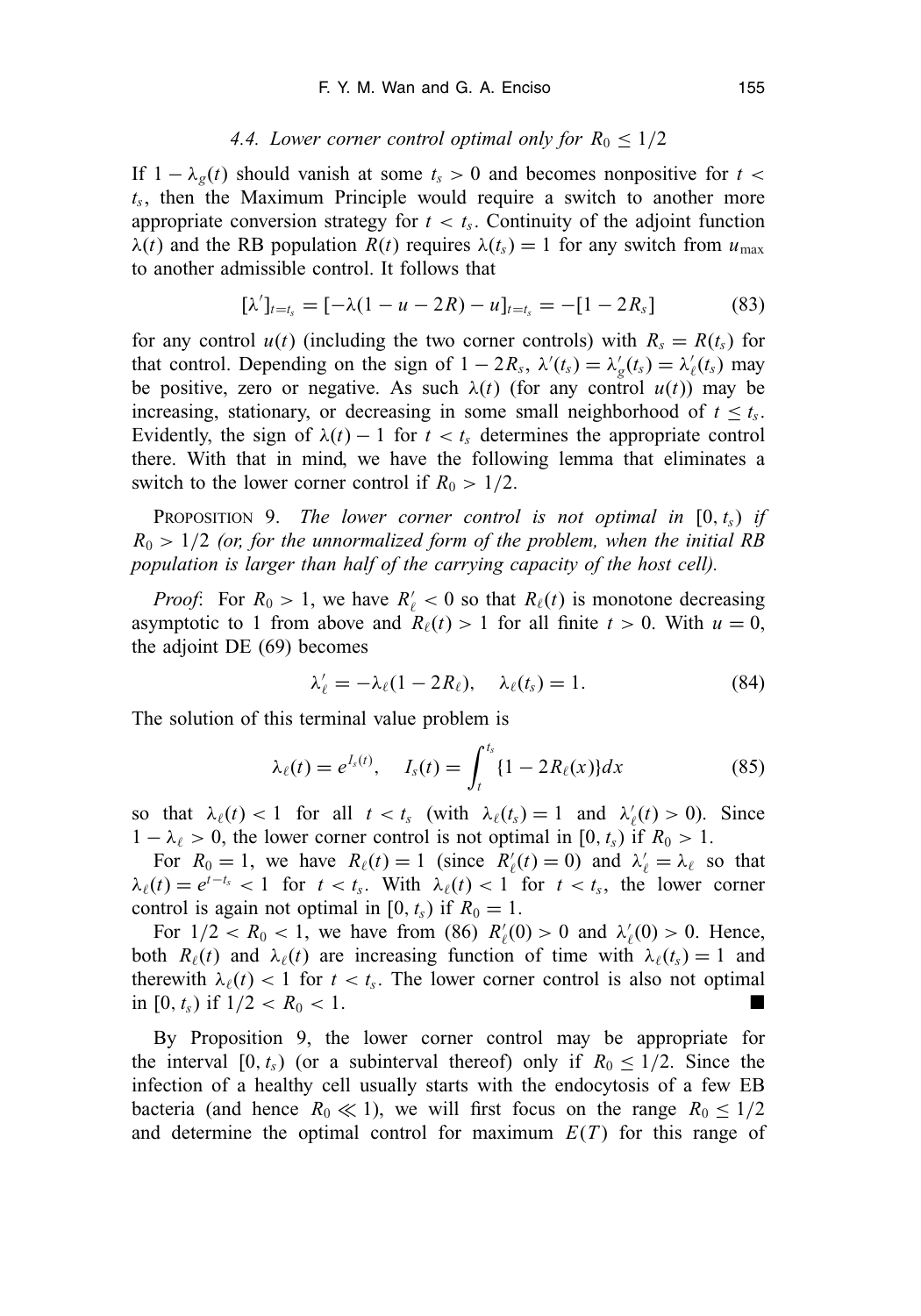*R*<sup>0</sup> before turning to examine the optimal conversion strategy for the complementary range  $R_0 > 1/2$ .

#### **5. Optimal conversion strategy for**  $R_0 \leq 1/2$

## *5.1. The optimal control is bang-bang for*  $u_{\text{max}} \leq 1/2$

With the lower corner control eliminated for the range  $R_0 > 1/2$ , we can focus our discussion of  $u_{\ell}(t) = 0$  for the range  $R_0 \leq 1/2$ . In that range, we have from (67) for  $u(t) = 0$ 

$$
R'_{\ell} = (1 - R_{\ell})R_{\ell}, \ R_{\ell}(0) = R_0 \tag{86}
$$

with the explicit solution

$$
R_{\ell}(t) = \frac{R_0}{R_0 + (1 - R_0)e^{-t}}
$$
\n(87)

asymptotic to 1 as  $t \to \infty$ . Let  $t_0$  be the instant when  $R(t)$  is at half carrying capacity. The condition  $R_{\ell}(t_0) = 1/2$  determines  $t_0$  to be

$$
t_0 = \ln\left(\frac{1 - R_0}{R_0}\right) \tag{88}
$$

with  $t_0$  increasing from 0 to  $\infty$  as  $R_0$  decreases from 1/2 to 0, we need to explore the possibility of a singular solution phase,  $\{R_S(t), \lambda_S(t)\} = \{1/2, 1\}$ , in an interval  $(t_0, t_S)$  for some switch point  $t_S > t_0$ . Given  $R_S(t) = 1/2$  in  $[t_0, t_S]$ , we have from the ODE in (67)  $0 = R'_S(t) = (1 - u - 1/2)/2$  so that we must have  $u(t) = u<sub>S</sub>(t) = 1/2$  to sustain this singular solution phase. However, this requirement cannot be met if  $u_{\text{max}} < 1/2$  so that there cannot be a singular solution phase in that case.

While the singular control  $u_S(t) = 1/2$  is not ruled out if  $u_{\text{max}} = 1/2$ , the singular solution would persist for  $t_S \le t \le T$  because  $\{R_S(t), \lambda_S(t)\}$ {1/2, 1} is also the solution of

$$
R'_{g} = R_{g}(1 - u_{\text{max}} - R_{g}) = R_{g}(1 - 2R_{g})/2,
$$
  
\n
$$
\lambda'_{g} = -\lambda_{g}(1 - u_{\text{max}} - 2R_{g}) - u_{\text{max}} = -\lambda_{g}(1/2 - 2R_{g}) - 1/2,
$$

with  ${R_g(t_S), \lambda_g(t_S)}={R_S(t_S), \lambda_S(t_S)}={1/2, 1}$  for continuity. However, this upper corner solution (for  $u_{max} = 1/2$ ) does not satisfy the necessary Euler BC  $\lambda_g(T) = 0$ . Without a singular solution phase, we have the following optimal conversion strategy for  $u_{\text{max}} \leq 1/2$ .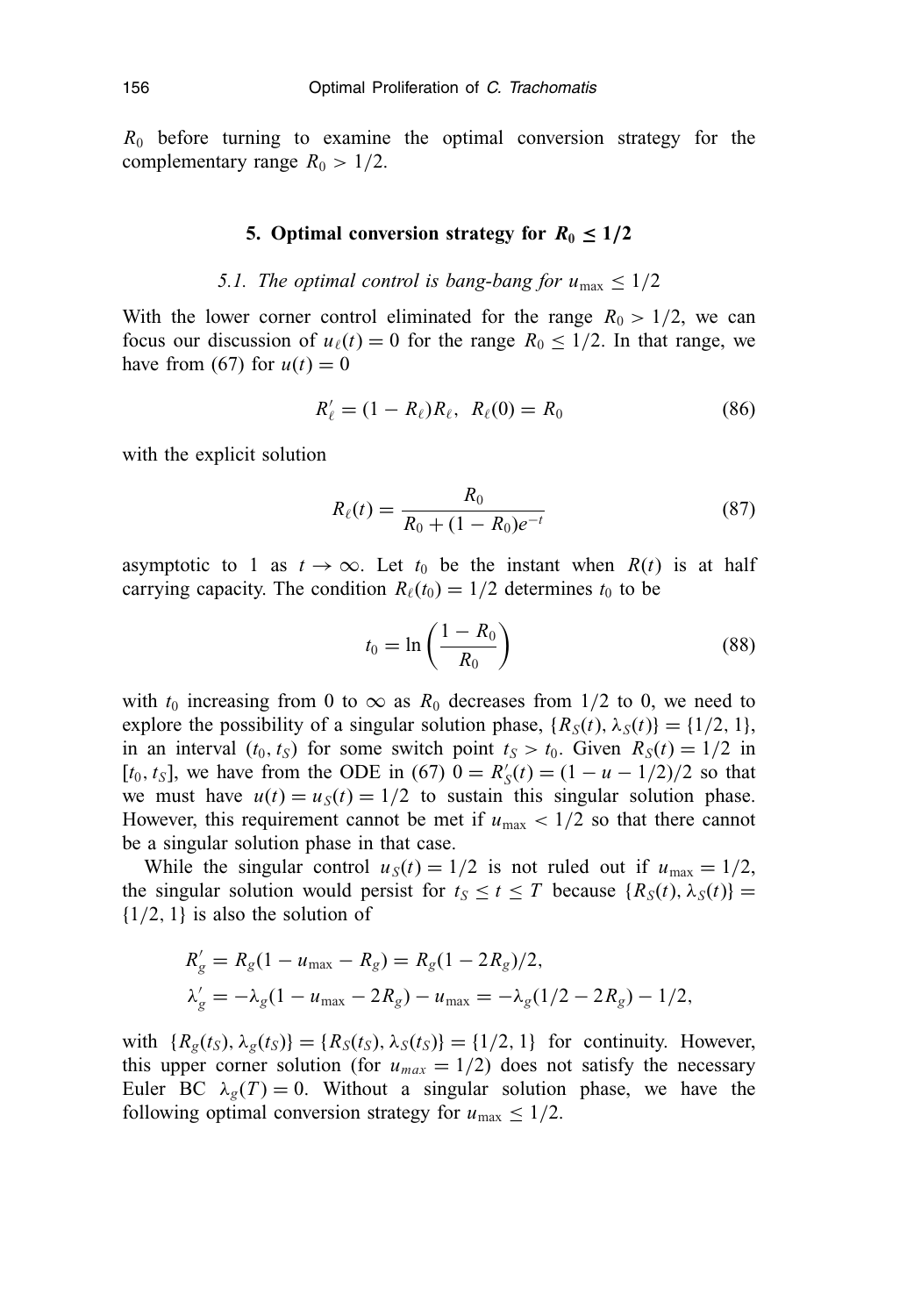PROPOSITION 10. *For*  $R_0 \leq 1/2$  *and*  $u_{\text{max}} \leq 1/2$ , the optimal conversion *strategy is by the bang-bang control*

$$
u_{op}(t) = \begin{cases} 0 & (0 \le t < t_s) \\ u_{\text{max}} & (t_s < t \le T), \end{cases} \tag{89}
$$

*with the switch point ts being the unique positive root of*

$$
t_s = T - \frac{1}{u_{\alpha}} \ln \left( \frac{u_{\max}(1 - R_0) + u_{\alpha} R_0 e^{t_s}}{1 - R_0} \right).
$$
 (90)

*The corresponding RB population and adjoint function are given by* (87) *and*

$$
\lambda_{\ell}(t) = e^{t_{s}-t} \left( \frac{1 - R_{0} + R_{0}e^{t}}{1 - R_{0} + R_{0}e^{t_{s}}} \right)^{2}, \qquad (91)
$$

*respectively, for t in* [0, *ts*] *and by the upper corner solution in* (78) *and* (80)*, denoted by*  ${R_{g0}(t), \lambda_{g0}(t)}$ *, with*  $R_s = R_{\ell}(t_s)$ *.* 

*Proof*: Since a switch from the upper corner control to a singular control is not possible, there are only two possible scenarios for the optimal conversion strategy. The first is  $\lambda_g(t) \leq 1$  for all *t* in [0, *T*] so that  $u_{op}(t) = u_{max}$  in [0, *T*] corresponding to the case  $t_s \le 0$ . The other scenario is  $\lambda_g(t_s) = 1$  and  $\lambda_g(t) > 1$  for some interval  $t_\ell < t < t_s$  adjacent to  $t_s$ . In the range  $(t_\ell, t_s)$ , the upper corner control is not optimal and a switch in control at  $t_s$  can only be to the lower corner control (given the singular control is not an option). The corresponding adjoint function  $\lambda_{\ell}(t)$ is continuous at  $t_s$  and  $\lambda'_\ell(t)$  is necessarily  $< 0$  in  $(t_\ell, t_s)$  because

$$
\lambda'_{\ell}(t_s) = -[1 - 2R_{\ell}(t_s)] = -[1 - 2R_{g}(t_s)] = \lambda'_{g}(t_s) < 0. \tag{92}
$$

With  $R_{\ell}(t_s) = R_g(t_s) < 1/2$ , we have by continuity  $R_{\ell}(t) < 1/2$ ,  $\lambda'_{\ell}(t) < 0$ and  $\lambda_{\ell}(t) > 1$  in some interval  $(t_c, t_s)$ . Hence, the lower corner control is optimal in  $(t_c, t_s)$ . Since  $R'_\ell(t) > 0$  for  $R_0 \le 1/2$ , we have  $R_\ell(t) < 1/2$  in  $[0, t<sub>s</sub>)$ . It follows that the lower corner control is optimal in  $[0, t<sub>s</sub>)$ .

The bang-bang control (89) is the only control that satisfies all the necessary conditions imposed by the Maximum Principle and  $[E(T)]_{u=u_{on}(t)}$  >  $[E(T)]_{u=0}$  = 0, it maximizes  $E(T)$ .

COROLLARY 1. *For*  $R_0 \leq 1/2$  *and*  $u_{\text{max}} \leq 1/2$ *, the optimal control*  $u_{op}(t) = u_{max}$  *for all t in* [0, *T*] *maximizes*  $E(T)$  *if the unique root*  $t_s$  *of* (90) *is negative. The corresponding RB population Rg*(*t*) *and adjoint function* λ*g*(*t*) *are the solutions of the IVP*

$$
R'_{g} = R_{g}(1 - u_{\text{max}} - R_{g}), \quad R_{g}(0) = R_{0}
$$
 (93)

*and terminal value problem*

$$
\lambda'_g = -(1 - u_{nax} - 2R_g)\lambda_g - u_{\text{max}}, \quad \lambda_g(T) = 0,
$$
\n(94)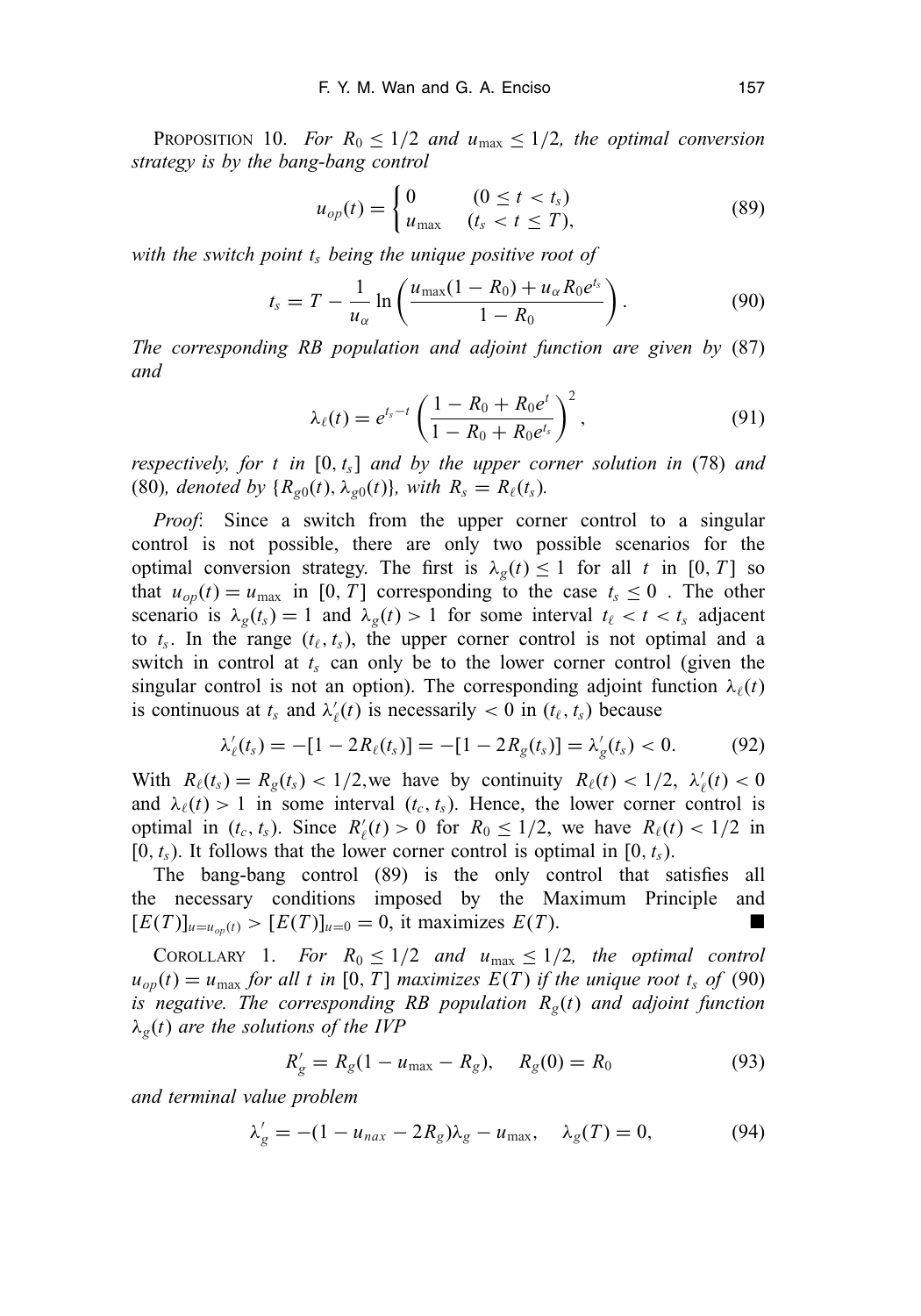| $T_0(u_{\text{max}}, R_0)$     |      |      |          |          |          |          |          |          |  |
|--------------------------------|------|------|----------|----------|----------|----------|----------|----------|--|
| $u_{\text{max}}\backslash R_0$ | 0.01 | 0.05 | 0.10     | 0.15     | 0.20     | 0.25     | 0.4      | 0.5      |  |
| 0.10                           | 2.66 | 3.27 | $\infty$ | $\times$ | $\times$ | $\times$ | $\times$ | $\times$ |  |
| 0.15                           | 2.30 | 2/65 | 3.40     | $\infty$ | $\times$ | $\times$ | $\times$ | $\times$ |  |
| 0.20                           | 2.06 | 2.31 | 2.75     | 3.54     | $\infty$ | $\times$ | $\times$ | $\times$ |  |
| 0.25                           | 1.89 | 2,08 | 2.39     | 2,85     | 3,70     | $\infty$ | $\times$ | $\times$ |  |
| 0.30                           | 1.75 | 1.91 | 2.15     | 2.48     | 2.97     | 3.88     | $\times$ | X        |  |
| 0.35                           | 1.64 | 1.77 | 1.97     | 2.23     | 2.58     | 3.10     | $\times$ | $\times$ |  |
| 0.40                           | 1.55 | 1.66 | 1.83     | 2.04     | 2.31     | 2.68     | $\infty$ | X        |  |
| 0.45                           | 1.47 | 1.57 | 1.72     | 1.89     | 2.12     | 2.40     | 4.52     | $\times$ |  |
| 0.495                          | 1.41 | 1.50 | 1.63     | 1.79     | 1.98     | 2.22     | 3.65     | $\times$ |  |

**Table 2**

#### *respectively.*

*Proof*: The unique root  $t_s$  of (90) is the instant nearest to  $T$  when  $\lambda_g(t_s) = 1$  with  $\lambda_g(t) < 1$  for  $t > t_s$  and  $\lambda'_g(t_s) = -(1 - 2R_g(t_s)) < 0$ . Hence,  $u_{op}(t) = u_{max}$  maximizes  $H[u]$  and is optimal by the Maximum Principle. It is the only admissible control by that principle. It maximizes *E*(*T*) since  $[E(T)]_{u=u_{op}(t)} > [E(T)]_{u=0} = 0.$ 

It is evident from  $(90)$  that  $t_s$  should be positive if  $T$  is sufficiently large. More specifically, *ts* should be positive if

$$
T > T_0 \equiv \frac{1}{u_{\alpha}} \ln \left( \frac{u_{\text{max}}(1 - R_0) + u_{\alpha} R_0}{1 - R_0} \right).
$$
 (95)

Table 2 provides values of  $T_0$  for a range of  $u_{\text{max}}$  and  $R_0$ .

#### 5.2. Subinterval of singular solution possible for  $u_{\text{max}} > 1/2$

*5.2.1. The case*  $R_0 < 1/2$ . For  $u_{\text{max}} > 1/2$  and  $R_0 < 1/2$ , the lower corner solution  $R_{\ell}(t)$  again reaches the singular solution by  $t_0$  as given by (88); it is now possible to sustain the singular solution (72)–(74) for  $t > t_0$  by taking  $u_{op}(t) = u_S(t) = 1/2$  given  $u_{max} > 1/2$ . As the Maximum Principle requires the Euler BC  $\lambda(T) = 0$  be satisfied, the optimal solution must leave the singular solution (if it should contain such a solution segment) and switch to an upper corner solution at a second switch point  $t<sub>S</sub>$ to conform with Proposition 8. With  $R_s = 1/2 = R_s(t_s)$ , this upper corner solution, to be denoted by  $R_{gS}(t)$  and  $\lambda_{gS}(t)$ , is determined by

$$
R'_{gS} = R_{gS}(1 - u_{\text{max}} - R_{gS}), \quad R_{gs}(t_S) = 1/2, \tag{96}
$$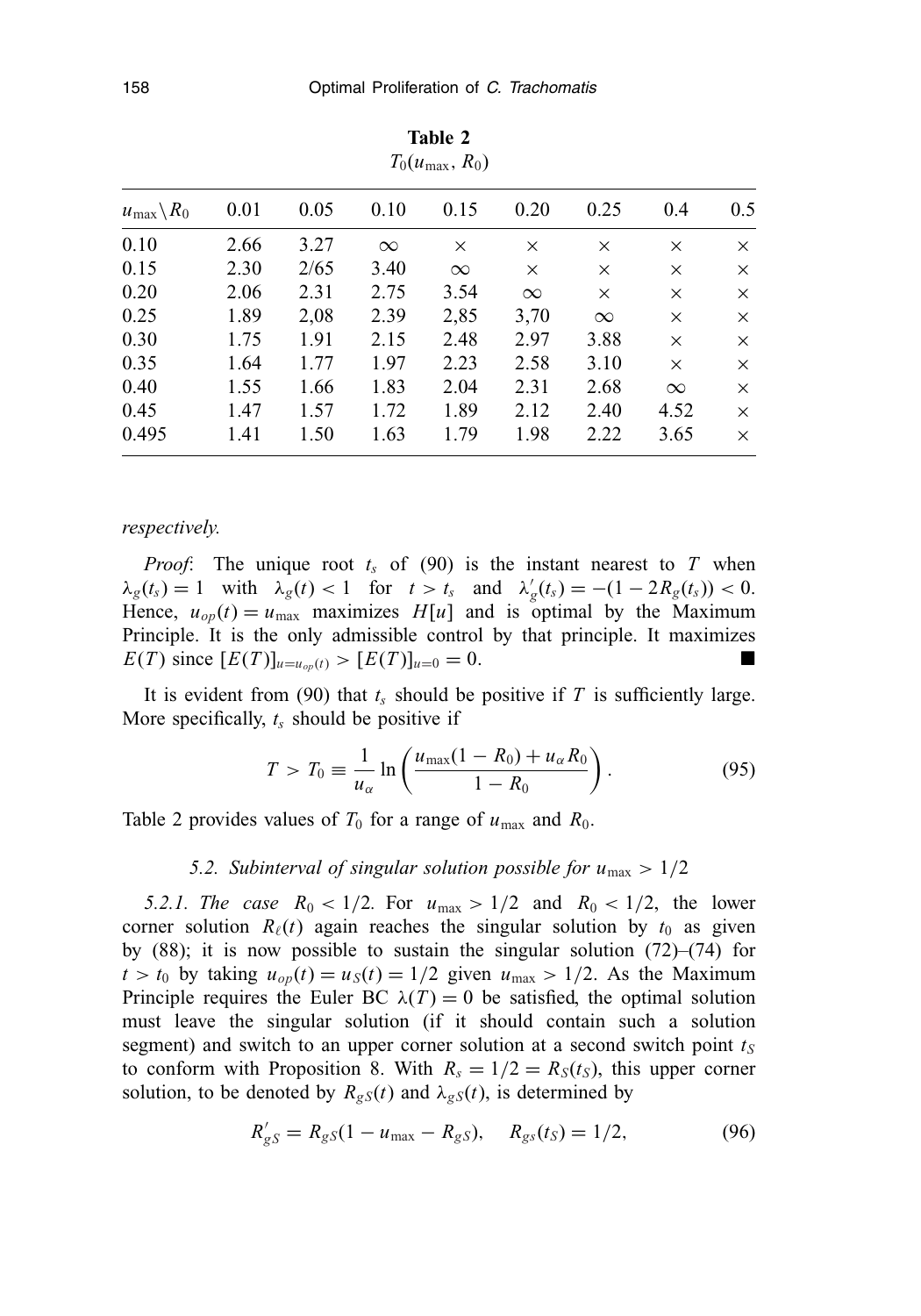$$
\lambda'_{gS} = -\lambda_{gS}(1 - u_{\text{max}} - 2R_{gS}) - u_{\text{max}}, \quad \lambda_{gS}(T) = 0, \tag{97}
$$

with  $t<sub>S</sub>$  determined by the continuity of the adjoint function at the switch point:

$$
\lambda_{gS}(t_S) = 1. \tag{98}
$$

The new upper corner solution differs from  ${R_{g0}(t), \lambda_{g0}(t)}$  (see Proposition 10) with the latter satisfying the continuity condition  $R_s = R_\ell(t_s)$ . The explicit solution of the BVP (96)–(98) for  $u_{\text{max}} \neq 1$  is

$$
R_{gS}(t) = \frac{u_{\alpha}e^{-u_{\alpha}(t-t_S)}}{2u_{\alpha}+1-e^{-u_{\alpha}(t-t_S)}},
$$
\n(99)

$$
\lambda_{gS}(t) = \frac{u_{\text{max}}}{u_{\alpha}} \frac{2u_{\alpha} + 1 - e^{u_{\alpha}(t_S - t)}}{2u_{\alpha} + 1 - e^{u_{\alpha}(t_S - T)}} \left[ 1 - e^{u_{\alpha}(t - T)} \right],
$$
\n(100)

with

$$
t_S = T - \frac{1}{u_{\text{max}} - 1} \ln(2u_{\text{max}} - 1). \tag{101}
$$

For the special case  $u_{\text{max}} = 1$ , we get by taking the limit as  $u_{\alpha} \to 0$ 

$$
R_{gS}(t) = \frac{1}{2 + t - t_S},
$$
\n(102)

$$
\lambda_{gS}(t) = \frac{2+t-t_S}{2+T-t_S}(T-t),
$$
\n(103)

with

$$
t_S = T - 2. \tag{104}
$$

For the relation between  $t_0$  and  $t_S$ , we first observe that  $t_S(T, u_{\text{max}})$  as given by (101) does not depend on  $R_0$ , while  $t_0$  as found in (88) depends only on  $R_0$ . As such,  $t_0$  may be smaller than, equal to, or greater than  $t_S$ (for a prescribed combination of *T* and  $u_{\text{max}} > 1/2$ ). When  $t_0 < t_S$ , the gap  $(t_0, t_S)$  allows for a singular solution phase in the optimal solution of the problem; this is not true if  $t_0 < t_S$ . The threshold value of  $R_0$  that separates the two optimal solution types, denoted by  $R_c$ , is when  $t_0(R_0 = R_c) = t_S$ . Since  $t_0$  is a monotone decreasing function of  $R_0$  that ranges from 0 to  $\infty$ as  $R_0$  decreases from  $1/2$  to 0, there is a unique root  $R_c$  of the equation

$$
t_0(R_0) = \ln\left(\frac{1 - R_0}{R_0}\right) = t_S(T, u_{\text{max}}).
$$
 (105)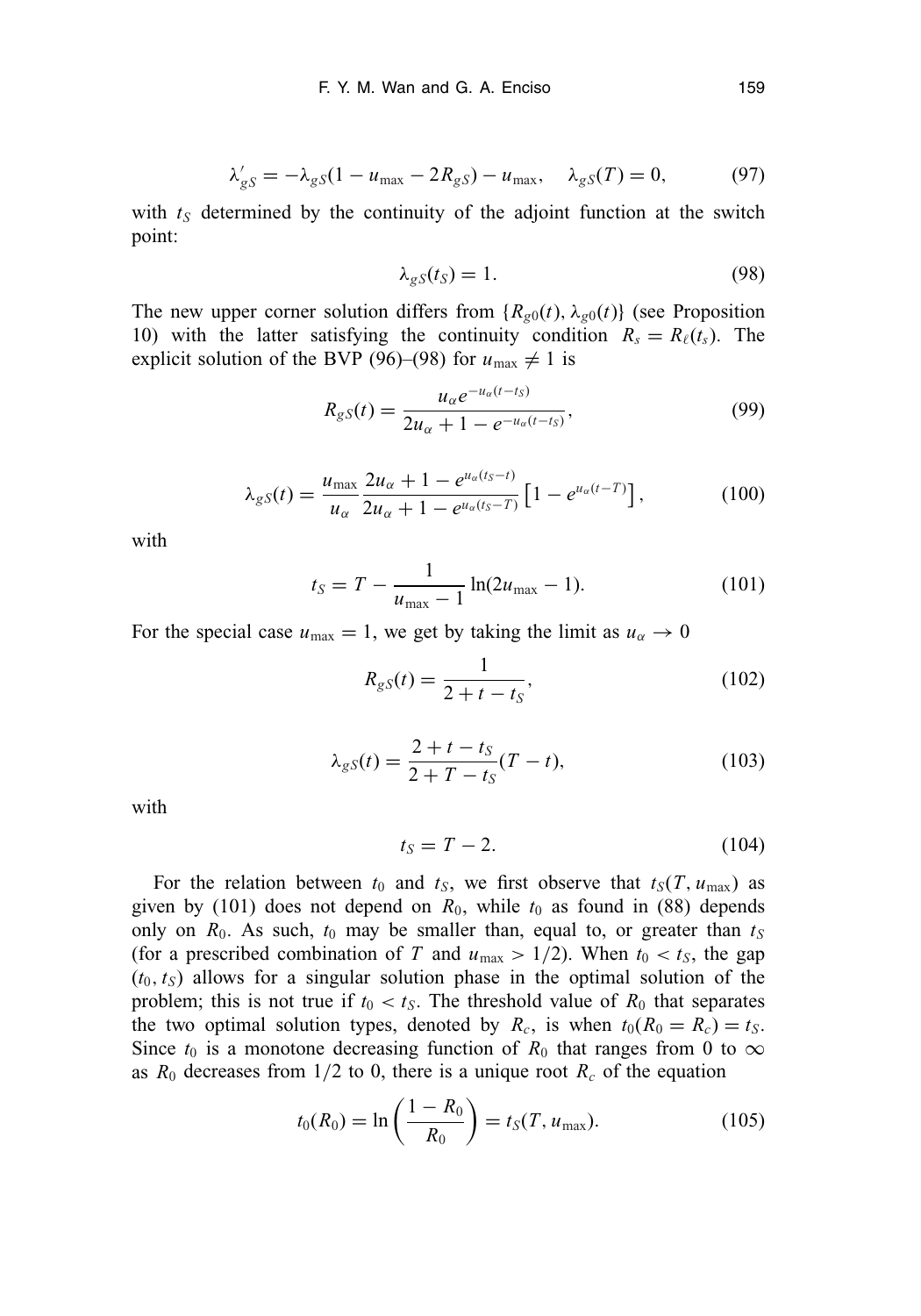With  $t_S(T, u_{\text{max}})$  known from (101), we have

$$
R_c(T, u_{\text{max}}) = \frac{1}{1 + e^T (2u_\alpha + 1)^{-1/u_\alpha}} \tag{106}
$$

with  $0 < R_c < 1/2$  for the range  $R_0 < 1/2$  relevant to our discussion.

In terms of  $R_c$ , we may now differentiate the optimal control for different ranges of  $R_0 < 1/2$  (for  $u_{\text{max}} > 1/2$ ) in the following proposition.

PROPOSITION 11. *For*  $R_0 < 1/2$  *and*  $u_{\text{max}} > 1/2$ ,  $E(T)$  *is maximized by the two-switch control*

$$
u_{op}(t) = \begin{cases} 0 & (0 \le t < t_0) \\ 1/2 & (t_0 < t < t_S) \\ u_{\text{max}} & (t_S < t \le T), \end{cases}
$$
(107)

*if*  $R_c < R_0$  ( $< 1/2$ ) *and by the bang-bang control* (89) *if*  $R_0 < R_c$ , where *the only switch from lower to upper corner control at t<sub>s</sub> as t increases is given by the unique root*  $t_{s0}$  *of* (90) *inside the interval*  $(t_S, t_0)$ *. The notation ts*<sup>0</sup> *denotes a switch points from the lower corner control in* [0, *ts*) *to the upper corner control in* (*ts*, *T* ]*.*

*Proof*: For  $R_0 \leq R_c$ , the bang-bang control (89) that satisfies all the necessary conditions imposed by the Maximum Principle is unique with  $[E(T)]_{u=u_{op}(t)}$  >  $[E(T)]_{u=0}$ . Hence,  $[E(T)]_{u=u_{op}(t)}$  is maximized. In contrast, there are also admissible controls other than the two-switch control (107) in the case of  $R_c < R_0 < 1/2$  that meet all the requirements of the Maximum Principle. That (107) maximizes  $E(T)$  can be proved by the method of the most rapid approach (see proof of Proposition 15 and [8,22]). At this time, we only note that for  $t_0 < t_S$  and the continuity requirements being met at the switch point  $t_0$ , the inclusion of a singular solution phase in  $u_{op}(t)$ should be considered because it (and no other) renders the Hamiltonian stationary in  $(t_0, t_S)$ :

$$
\frac{\partial H}{\partial u} = R_S(t)[1 - \lambda_S(t)] = 0, \quad (t_0 < t < t_S). \tag{108}
$$

That  $H[u]$  is maximized can be seen from the its stationary value. For the optimal solution in the interval  $(t_0, t_S)$ , we have

$$
H[u_{op}(t)] = \frac{1}{4}.
$$
 (109)

Given  $\lambda_S(t) = 1$ , the value 1/4 is, in fact, the maximum of the remaining  $\text{right-hand member of } H[u] (= \lambda_S R(1 - R) = R(1 - R).$  ■

To emphasize the importance of the threshold initial population  $R_c$ , we note that an optimal conversion strategy for  $R_c < R_0$  ( $\lt 1/2$ ) and  $u_{\text{max}} >$  $1/2$  involves a three-segment optimal control with two switches at  $t_0$  and  $t_S$ .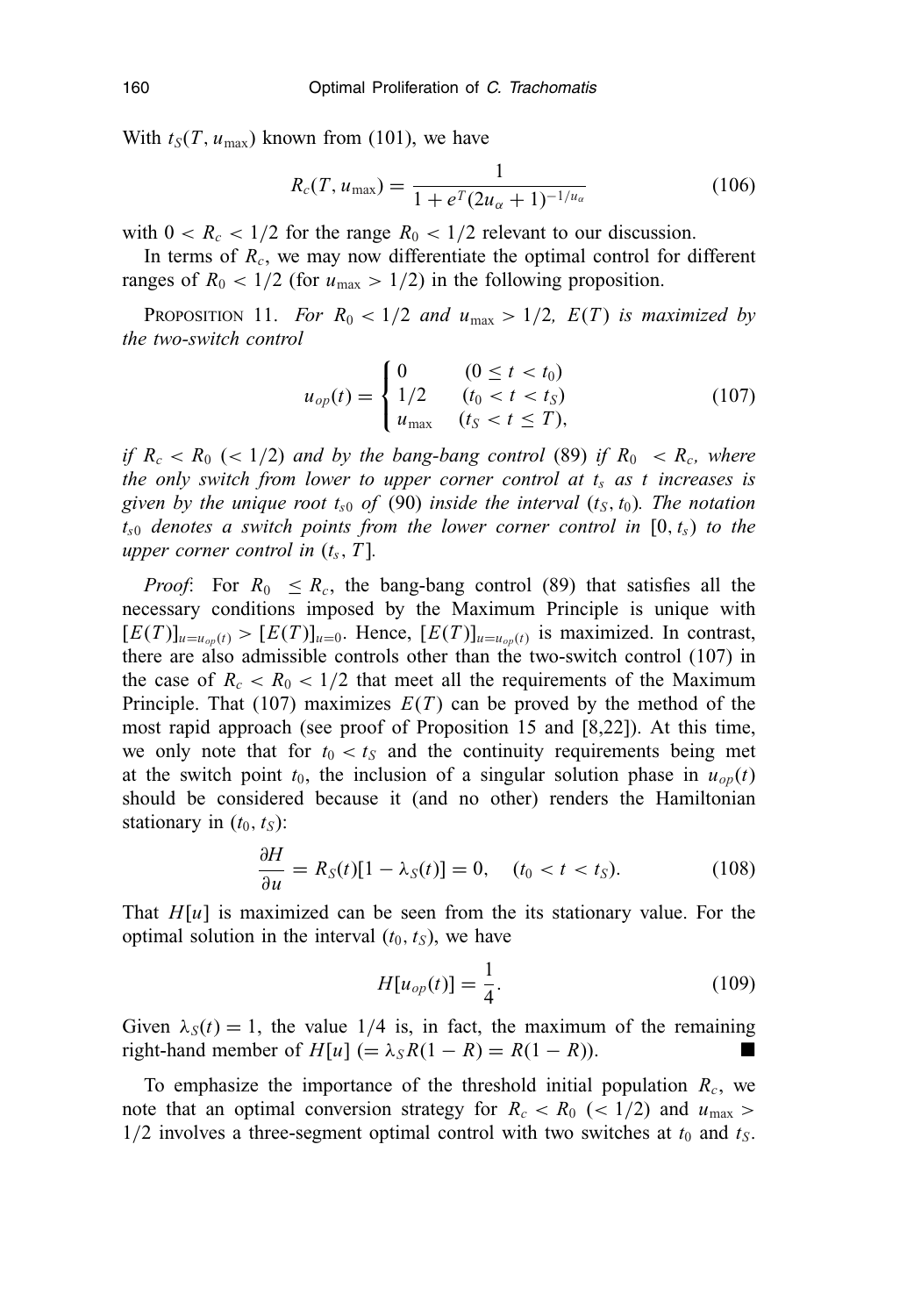The first switch point  $t_0$  is as given by (88) and the second  $t_S$  by (101). For the first segment  $[0, t_0)$ , the lower corner solution,  $(87)$  and  $(91)$  (with  $t_s = t_0$ ), applies to raise  $R(t)$  to  $R_s(t) = 1/2$ . At the other end adjacent to *T*, we have the upper corner solution  ${R_{gS}, \lambda_{gS}}$  as given by (99) and (100) for the interval  $(t_S, T]$  to satisfy the Euler BC. These two solution segments are bridged by the singular solution  ${R_{\varrho S}(t), \lambda_{\varrho S}(t)}={1/2, 1}$  in the interval  $(t_0, t_S)$  that renders  $H[u]$  maximum in that interval.

On the other hand, the optimal conversion strategy is given by the bang-bang control (89) if  $R_0$  (< 1/2)  $\leq R_c$ . The lower corner solution is now given by (87) and (91) and the corresponding upper corner solution after switching is given by (78) and (80), respectively. The switch point  $t_s$ , which appears in both solutions for this case, is the unique positive root  $t_{s0}$ of (90). If  $t_s$  should turn out to be negative, then Corollary 1 applies with  $\lambda_{\varrho}(t)$  < 1 for all  $t \geq 0$ .

At this point, we should call attention to the fact that the expression (101) for the switch point  $t<sub>S</sub>$  (from the singular control to the upper corner control) is no longer real-valued for  $u_{\text{max}} < 1/2$ . However  $u_{\text{max}} < 1/2$  is outside the range of interest for the present discussion (as it has already been treated in a previous subsection). As  $u_{\text{max}} \downarrow 1/2$  from above, the switch point  $t_S \downarrow -\infty$  monotonically. It follows that for any prescribed terminal time *T*, there is a threshold value for  $u_{\text{max}}$  for which  $t_S = 0$  so that the conversion should be at maximum rate from the start for that threshold  $u_{\text{max}}$ (and smaller).

*5.2.2. The case*  $R_0 = 1/2$ . For  $R_0 = 1/2$ , a stationary (singular) solution (with  $\{u_S(t), R_S(t), \lambda_S(t)\} = \{1/2, 1/2, 1\}$ ) is possible from the start given  $u_{\text{max}} > 1/2$ . Since a stationary solution that maximizes is superior (and will be proved to be so by the method of most rapid approach later),  $u_{op}(t) = u_S(t) = 1/2$  (<  $u_{max}$ ) for  $0 \le t < t_S$  would require the upper corner solution for  $t > t_S$  to satisfy the continuity condition  $R_{gS}(t_S) = 1/2$  just prior to the enforcement of Proposition 8, with the switching again to take place at the last instant  $t<sub>S</sub>$  when the required Euler BC can still be met. Hence, we have.

$$
u_{op}(t) = \begin{cases} 1/2 & (0 \le t < t_S) \\ u_{\text{max}} & (t_S < t \le T) \end{cases}
$$
(110)

with the upper corner solution for  $t<sub>S</sub> < t \leq T$  again given by (99)–(101).

Note that the optimal control (110) may not be the only admissible control by the Maximum Principle. Until proven that it is not optimal, an example would be for  $u_{op}(t) = u_{max}$  for the entire host cell life span (as it also gives a positive *E*(*T* )).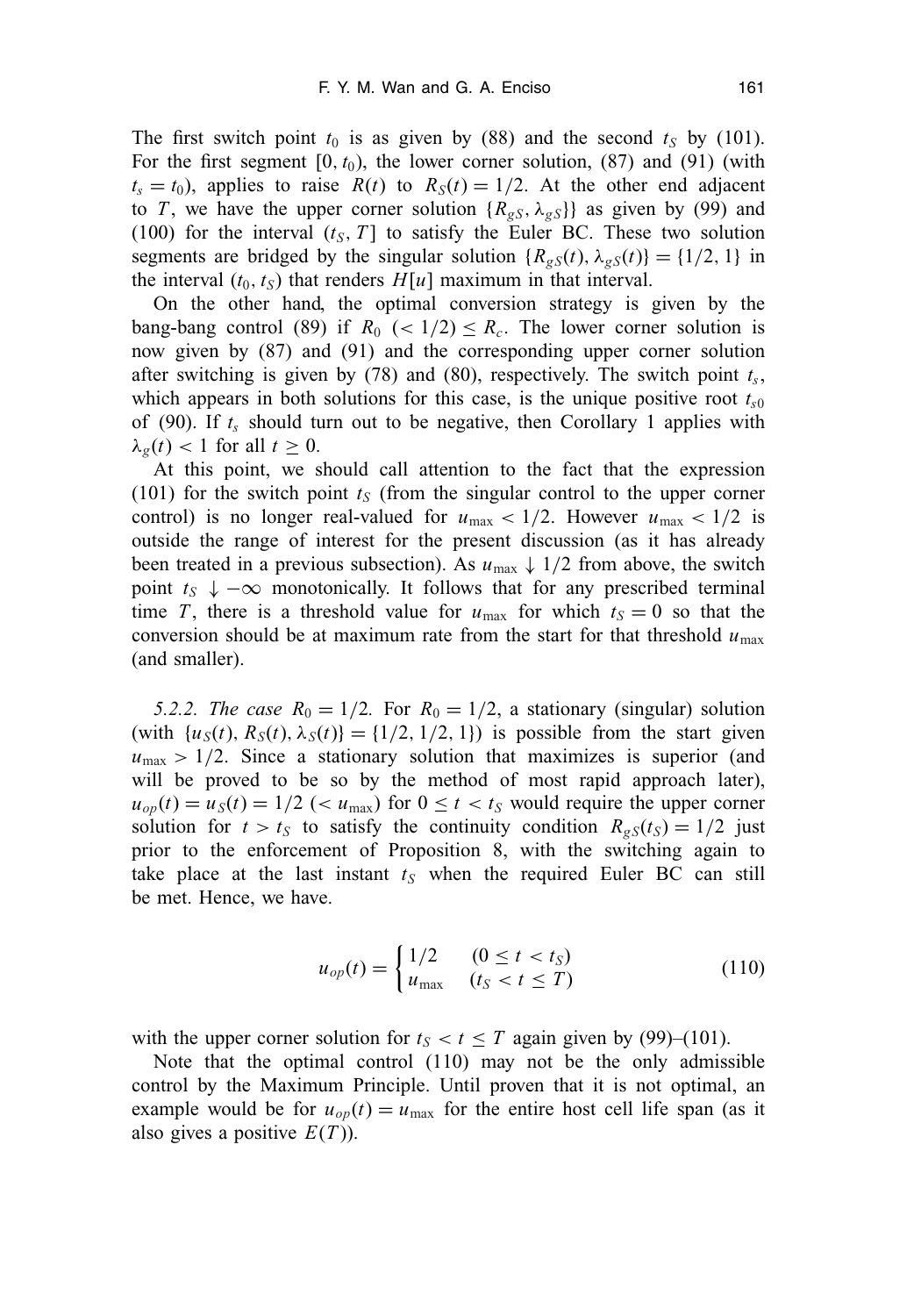**Table 3** Variation of Switch Points and  $R_s$  with  $R_0$  ( $u_{\text{max}} = 2$ ,  $T = 2$ )

|  | $R_0$ 0.1 0.15 0.20 0.25 0.289 0.30 0.35 0.40 0.45             |  |  |  |  |
|--|----------------------------------------------------------------|--|--|--|--|
|  | $t_0$ 2.197 1.735 1.386 1.099 0.901 0.847 0.619 0.406 0.201    |  |  |  |  |
|  | $t_{s0}$ 1.146 1.077 1.011 0.949 0.901 0.888 0.827 0.766 0.704 |  |  |  |  |
|  | $t_s$ 0.901 0.901 0.901 0.901 0.901 0.901 0.901 0.901 0.901    |  |  |  |  |
|  | $R_s$ 0.259 0.341 0.407 0.463 0.500 0.510 0.552 0.589 0.623    |  |  |  |  |
|  |                                                                |  |  |  |  |

**Table 4** Variation of Switch Points and  $R_s$  with  $R_0$  ( $u_{\text{max}} = 2.5, T = 2$ )

|  |  |  | $R_0$ 0.1 0.15 0.20 0.255 0.30 0.35 0.40 0.45<br>$t_0$ 2.197 1.735 1.386 1.076 0.847 0.619 0.406 0.201<br>1.448 1.384 1.322 1.076 1.205 1.147 1.088 1.028<br>$t_s$ 1.076 1.076 1.076 1.076 1.076 1.076 1.076 1.076<br>R <sub>s</sub> 0.320 0.413 0.484 0.500 0.588 0.629 0.669 0.696 |
|--|--|--|--------------------------------------------------------------------------------------------------------------------------------------------------------------------------------------------------------------------------------------------------------------------------------------|

#### *5.3. On various threshold values*

In Table 3, we report the values of the four quantities  $\{t_0, t_{s0}, t_S, R_s\}$  for  $u_{\text{max}} = 2$ ,  $T = 2$  and a range of values for  $R_0$  in the interval (0,0.5) with the values for  $t_{s0}$  obtained numerically as the root of the switching condition (90) (obtained from (77) for  $R_s = R_\ell(t_{s0})$  as given by (87)). The results in the table confirm the following:

- 1) the existence of a unique  $R_c < 1/2$ ,
- 2)  $t_S < t_0$  (thereby eliminating the possibility of a singular solution phase and leading to a bang-bang optimal control) for  $R_0 < R_c$ ,
- 3) the existence of an interval  $(t_0, t_S)$  for a singular solution phase leading to the two-switch optimal control (107) for  $R_0 > R_c$ .

Similar calculations have also been done for other values of  $u_{\text{max}}$  and T with similar results. Table 4 reports the results for  $u_{\text{max}} = 2.5$  and  $T = 2$ . For this case, except for a smaller threshold value  $R_c$  (= 0.255...), how the optimal conversion strategy varies with  $R_0$  ( $\lt$  1/2) is similar to the previous case.

It should be evident from (101) that  $t<sub>S</sub>$  is linear in *T*. For the two values  $u_{\text{max}}$  of Tables 3 and 4, the value of  $t_s$  for other T values is just a translational adjustment (by adding  $T - 2$  to the values reported). This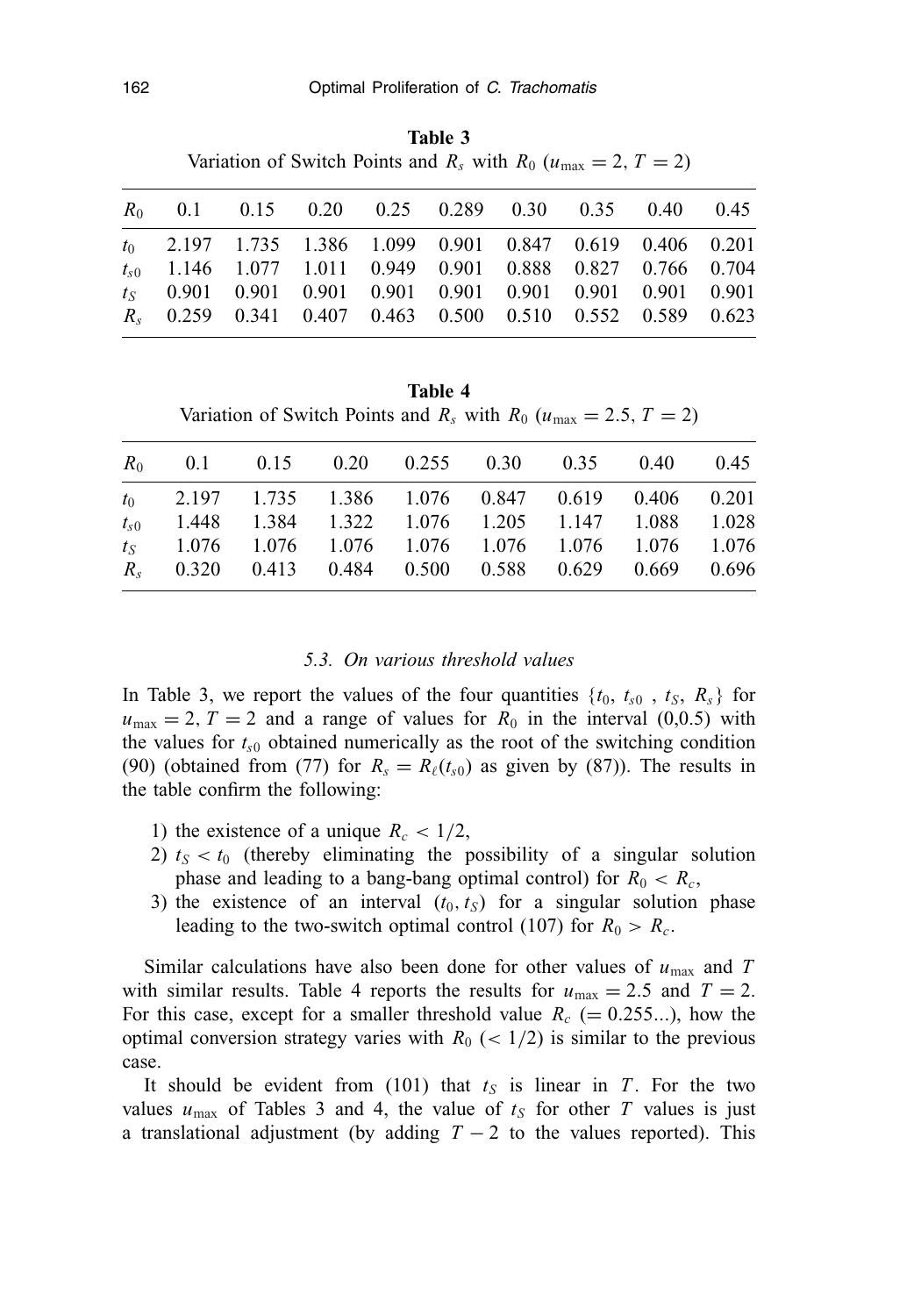| variation of $l_s$ and $R_c$ with $u_{\text{max}}$ and T            |         |                                                              |  |  |  |  |  |  |  |
|---------------------------------------------------------------------|---------|--------------------------------------------------------------|--|--|--|--|--|--|--|
| $T \setminus u_{\text{max}}$ 0.6 0.70 0.85 1.00 1.25 1.50 2.00 2.50 |         |                                                              |  |  |  |  |  |  |  |
| 2                                                                   |         | $-2.02$ $-1.05$ $-0.38$ 0 0.38 0.61 0.90 1.08 t <sub>S</sub> |  |  |  |  |  |  |  |
|                                                                     |         | 0.88 0.74 0.59 0.50 0.41 0.35 0.29 0.25 $R_c$                |  |  |  |  |  |  |  |
| $\overline{4}$                                                      | $-2.02$ | 0.95 1.62 2 2.38 2.61 2.90 3.08 $t_s$                        |  |  |  |  |  |  |  |
|                                                                     |         | 0.51 0.28 0.17 0.12 0.09 0.07 0.05 0.04 $R_c$                |  |  |  |  |  |  |  |

**Table 5** Variation of  $t_0$  and  $\overline{R}$  with  $u$  and  $\overline{T}$ 

is confirmed independently by the corresponding numerical solutions in Table 5 by comparing  $t_S$  for  $T = 2$  with that of  $T = 4$  for different  $u_{\text{max}}$ . The nonlinear dependence of  $R_c$  on  $T$  and  $u_{\text{max}}$  can be read off the exact solution (106) and is also shown numerically for  $T = 2$  and 4 and a range of  $u_{\text{max}}$  in Table 5. Note that only the portion of the results with  $t_s \geq 0$  (and  $R_c \leq 1/2$ ) in the table is relevant to the problem of this section.

We do not have an explicit solution for the switch point  $t_{s0}$  (for  $R_0 < R_c$ ), but the following lemma provides some information about its dependence on *T* .

LEMMA 4. *For*  $R_0 < 1/2$ , the switch point  $t_{s0}$  is an increasing function of *the terminal time T .*

*Proof*: Upon differentiating (90) with respect to *T*, we obtain

$$
\frac{dt_{s0}}{dT} = \frac{(1 - R_0)e^{-u_{\alpha}(T - t_{s0})}}{u_{\text{max}}(1 - R_0 + R_0 e^{t_{s0}})} > 0.
$$
\n(111)

How  $t_{s0}$  varies with  $u_{\text{max}}$  is a little more complicated. Upon differentiating both sides of (90) with respect to  $u_{\alpha} = u_{\text{max}} - 1$ , we obtain the following lemma on  $t_{s0}$  being an increasing function of  $u_{\text{max}}$  independent of the sign of  $u_{\alpha} = u_{\text{max}} - 1$ .

LEMMA 5. *For*  $R_0 < 1/2$  (and hence  $u_{\text{max}} > 1$  for the lower corner *control to be optimal in*  $[0, t_s)$ *), the switch point*  $t_{s0}$  *is an increasing function of u*max *if T is sufficiently large.*

*Proof*: Routine calculations from differentiating both sides of (90) with respect to  $u_{\text{max}}$  lead to

$$
\frac{dt_{s0}}{du_{\max}} = \frac{1}{u_{\alpha}} \frac{(1 - R_0)(T - t_{s0})e^{u_{\alpha}(T - t_{s0})} - (1 - R_0) - R_0e^{t_{s0}}}{(1 - R_0)e^{u_{\alpha}(T - t_{s0})} + R_0e^{t_{s0}}}
$$

-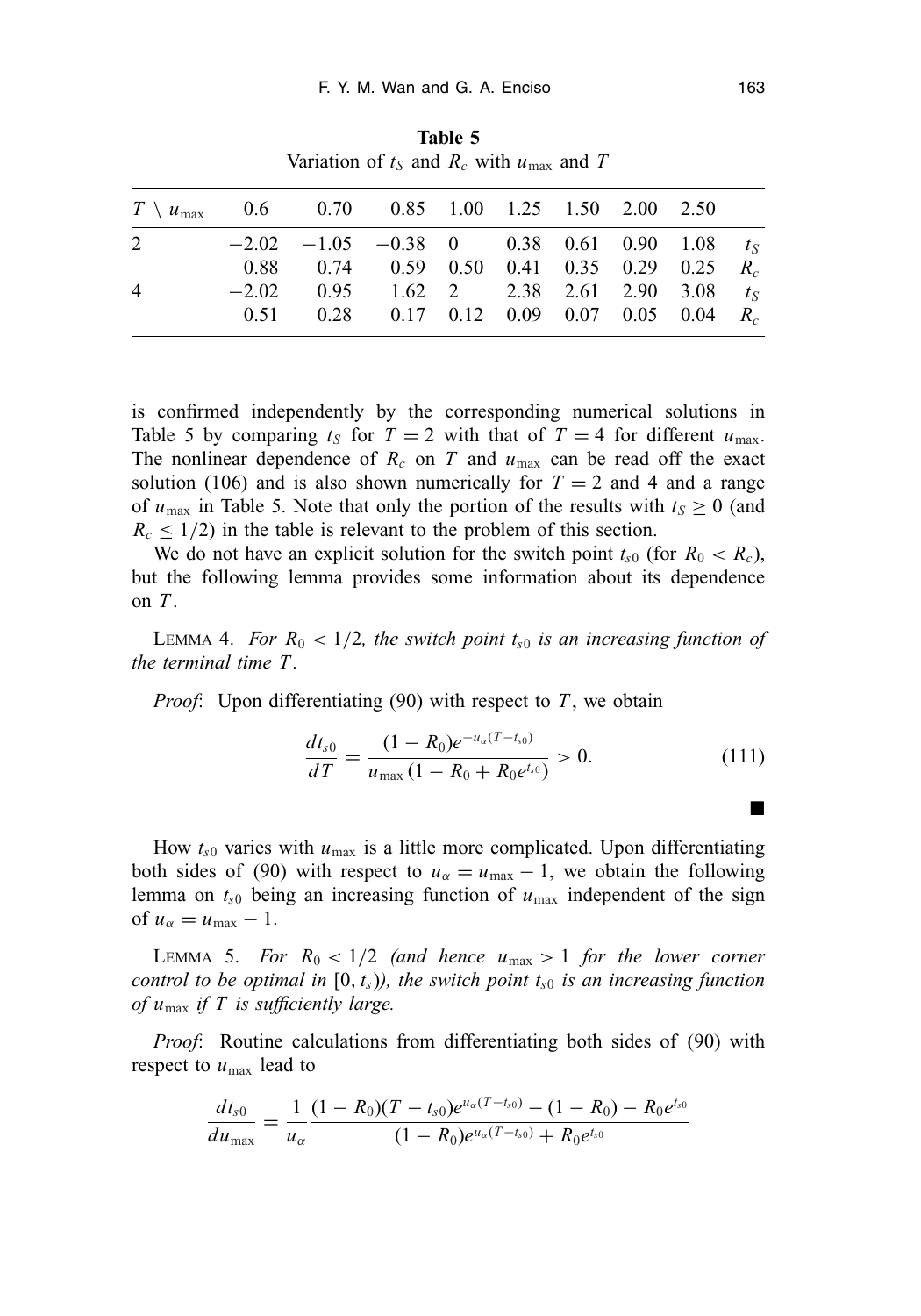

**Figure 6.** Variation of  $t_{s0}$  with  $u_{\text{max}}$  and  $R_0$ : (a)  $T = 2$  and (b)  $T = 4$ .

$$
\sim \begin{cases} \frac{1}{u_{\alpha}}(T-t_{s0}) > 0 & (u_{\alpha} > 0) \\ -\frac{1}{u_{\alpha}R_0} \left\{ (1-R_0)e^{-t_{s0}} + R_0 \right\} > 0 & (u_{\alpha} < 0). \end{cases}
$$

-

That  $t_{s0}$  is an increasing function of  $u_{\text{max}}$  is already evident from the values of  $t_{s0}$  in Tables 3 and 4 with a rather modest T magnitude of 2 (for the range  $R_0 < 1/2$  where the lower corner control is optimal). Figure 6 provides additional support for this behavior for  $T = 2$  and  $T = 4$ , respectively, for a range of  $R_0 < 1/2$ . It should be noted that the results for  $t_{s0}$  are relevant only to the problem for  $R_0 < R_c$  with  $R_c$  given in terms of *u*max and *T* by (106) (see also Table 5). Also much of the lower corner part of the two heat maps (in dark yellow) is not relevant because a singular solution phase exist in a finite subinterval in these cases. Even when there is no singular solution phase for  $R_0 < R_c$ , the switch point  $t_{s0}$  may also not be relevant for the problem. Cases with  $t_{s0} < 0$  correspond to  $\lambda_{g0}(t) < 1$  for all *t* in [0, *T* ] so that Corollary 1 applies throughout the host cell's life span.

5.4. Summary for 
$$
R_0 \leq 1/2
$$

The lower corner solution  ${R_{\ell}(t), \lambda_{\ell}(t)}$  induced by the lower corner control  $u_{\ell}(t) = 0$  has the distinct ability to increase the RB population from  $R_0 \leq 1/2$  to the level of the stationary solution  $\{R_S(t), \lambda_S(t)\} = \{1/2, 1\}$  at some instant  $t_0 > 0$  (and even larger  $R(t)$  for  $t > t_0$ ). Once the stationary RB population 1/2 is reached, a stationary solution that maximizes is to be sustained if possible because it is superior to a corner solution. As a consequence, the optimal conversion strategy for  $R_0 \leq 1/2$  will be dictated by whether the singular control can be sustained. A simple case of (the host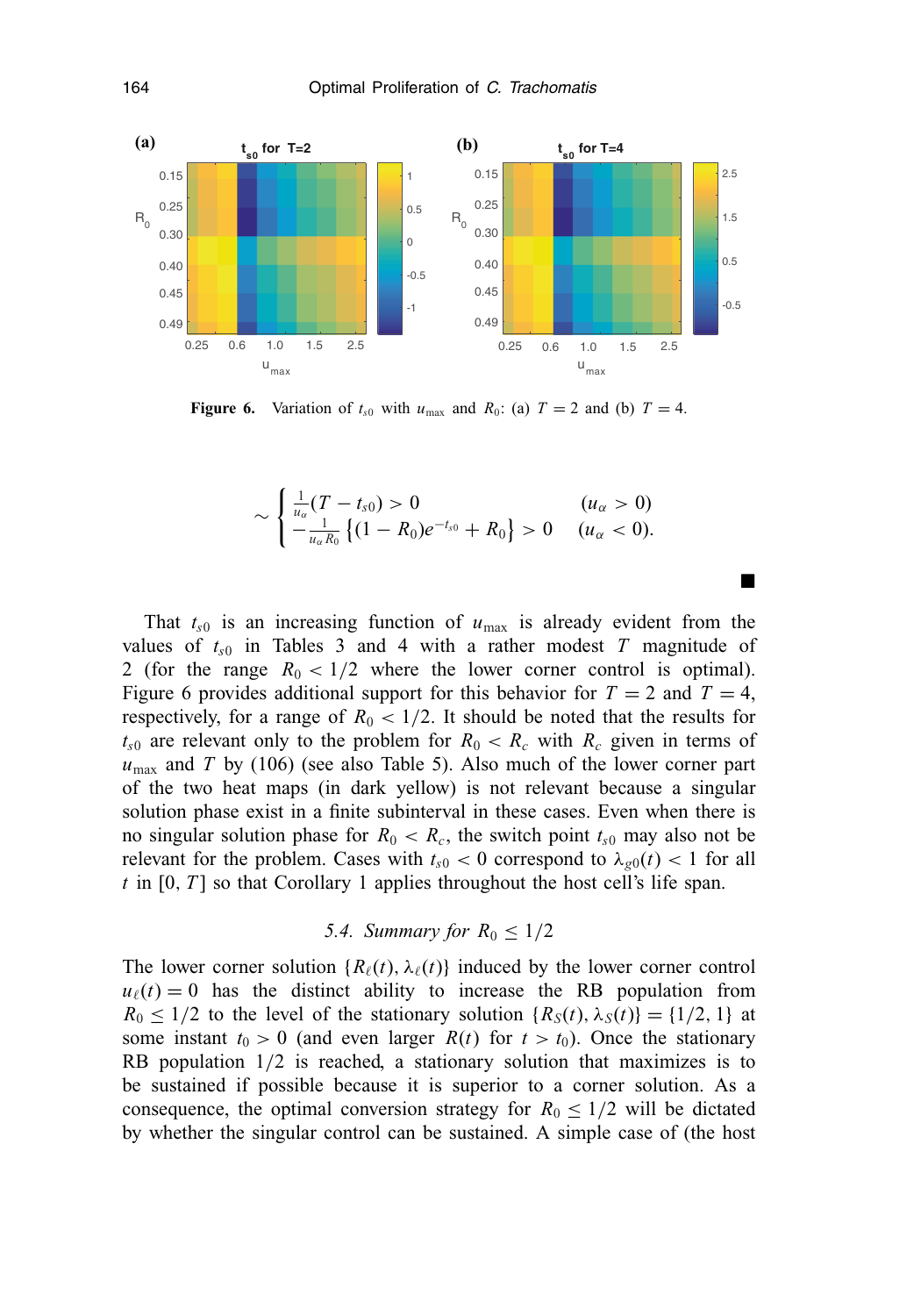cells) inability to have a segment of singular control is  $u_{\text{max}} \leq 1/2$  as shown in Subsection 5.1.

By Proposition 8, the optimal control  $u_{op}(t)$  either cannot be  $u_S(t) = 1/2$ or cannot remain a singular control and must switch to the upper corner control at some instant  $t_S > t_0$  prior to the terminal time T to satisfy the required Euler BC. To the extent that the stationary solution is preferred, the switch from the singular control (if present) should be as late as possible but still enable the adjoint function to vanish at terminal time. This upper corner solution has been designated as  ${R_{gS}(t), \lambda_{gS}(t)}$ . Continuity of *R*(*t*) and  $\lambda$ (*t*) requires { $R_{gS}(t_S)$ ,  $\lambda_{gS}(t_S)$ } = {1/2, 1} in addition to the Euler BC  $\lambda_{\varphi S}(T) = 0$ . This BVP and its solution are given by (96)–(98) and  $(99)$ – $(101)$ , respectively.

A more complete classification of possible optimal conversion strategies for  $R_0 \leq 1/2$  is given in terms of a threshold initial RB population  $R_c(T, u_{\text{max}})$  defined by the conditions  $t_S = t_0$  and  $R_\ell(t_0) = R_{gS}(t_S) = 1/2$ . Depending on the magnitude of the initial infecting population  $R_0 \leq 1/2$ ) relative to *Rc*, we have the following two qualitatively different optimal conversion strategies.

# *5.4.1 Case I:*  $0 < R_0 < R_c$

For this range of  $R_0$ , we have  $t<sub>S</sub> \le t<sub>0</sub>$ . It is not possible for  $u<sub>op</sub>(t)$  to have a finite time interval of singular control. The optimal conversion strategy is given by the bang-bang control (89) of Proposition 10 where the switch point  $t_s$  is the unique positive root of (1) and  $R_g(t_s) = (R_s =) R_\ell(t_s) < 1/2$ . The corresponding RB population and adjoint function are given by (87) and (84) for  $0 \le t \le t_s$  and by (78) and (80) for  $t_s \le t \le T$ . There would be no switch if the root  $t_s$  is negative and upper corner control applies throughout  $[0, T]$  (see Corollary 1). (Note that the special case of  $u_{\text{max}} < 1/2$  may be regarded as  $t_0 = \infty$ .)

## *5.4.2 Case II:*  $R_c < R_0 < 1/2$

For this range of  $R_0$ , we have  $t_0 < t_s$  and the optimal conversion strategy is given by Proposition 11 with a two-switch control (107): starting with the lower corner control  $u_{\ell}(t) = 0$ , switching to the singular control  $u<sub>S</sub>(t) = 1/2$  at  $t<sub>0</sub>$  as given by (88) and then to the upper corner control  $u_g(t) = u_{\text{max}}$  at the switch point  $t_g$  given by (101). The corresponding RB populations and adjoint functions are given by the lower corner solution (87) and (91) (with  $t_s = t_0$ ) in [0,  $t_0$ ), by the stationary solution  ${R_S(t), \lambda_S(t)}={1/2, 1}$  in  $(t_0, t_S)$  and by the upper corner solution (99)–  $(101)$  in  $(t<sub>S</sub>, T]$ .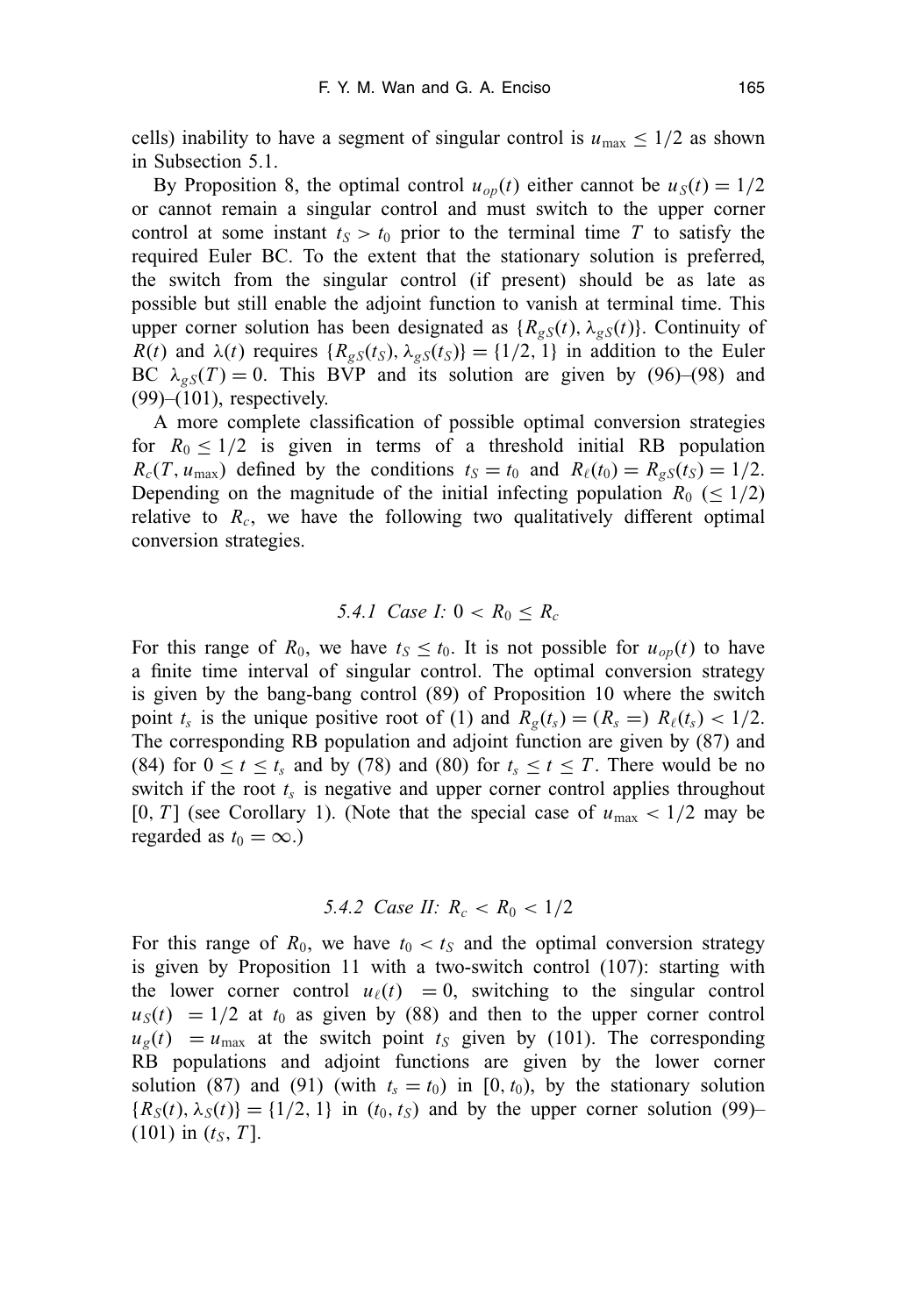#### **6. Optimal conversion strategy for**  $R_0 > 1/2$

## *6.1. Upper corner control for*  $1 - u_{\text{max}} \ge R_0$  (> 1/2)

We know from Proposition 9 that the lower corner control is not appropriate near the starting time for  $R_0 > 1/2$ . Neither is the singular solution because  $R_0 > 1/2 \neq R_S(t)$ . We must then examine the only other option of an upper corner control at the early stage of the host cell's life span, the interval  $[0, t<sub>s</sub>)$ , or some subinterval of it.

Let  $R_{gm}(t)$  and  $\lambda_{gm}(t)$  be  $R(t)$  and  $\lambda(t)$  generated by  $u = u_{max}$  for *t* adjacent to the starting time with the change of the RB population in time governed by the IVP

$$
R'_{gm} = R_{gm}(1 - u_{\text{max}} - R_{gm}), \quad R_{gm}(0) = R_0 \ (> 1/2). \tag{112}
$$

Its exact solution is

$$
R_{gm}(t) = \frac{u_{\alpha}R_0}{(u_{\alpha} + R_0)e^{u_{\alpha}t} - R_0}.
$$
 (113)

In this section, we focus on the range  $1 - u_{\text{max}} \ge R_0$  and show that the optimal strategy is to convert at maximum rate from the start.

*6.1.1. The*  $1 - u_{\text{max}} = R_0$  *case.* For the very special value of  $u_{\text{max}} = 1 R_0$  < 1/2, we see from (112) that  $R_{gm}(t) = R_0$  for all *t*. The corresponding adjoint function that satisfies the Euler BC is determined by

$$
\lambda'_{gm} = \lambda_{gm} R_0 - u_{\text{max}}, \quad \lambda_{gm}(T) = 0, \tag{114}
$$

or

$$
\lambda_{gm}(t) = u_{\text{max}} \left\{ 1 - e^{R_0(t - T)} \right\}.
$$
 (115)

With  $u_{\text{max}} = 1 - R_0 < 1/2$ , we have  $0 < \lambda_{gm}(t) < 1$  in [0, *T*). Hence, the optimal control for this special case is  $u_{op}(t) = u_{max}$ .

*6.1.2. The*  $1 - u_{\text{max}} > R_0$  *case.* For the broader range  $u_{\text{max}} < 1 - R_0$ 1/2, we see from (112) that  $R'_{gm}(t) > 0$  so that  $R_{gm}(t) > R_0 > 1/2$  and tends to  $1 - u_{\text{max}} > R_0 > 1/2$  from below. The corresponding adjoint function that satisfies the Euler BC is determined by

$$
\lambda'_{gm} = -(1 - u_{\text{max}} - 2R_{gm})\lambda_{gm} - u_{\text{max}}, \quad \lambda_{gm}(T) = 0. \tag{116}
$$

We need only to ensure that  $\lambda_{gm}(t) < 1$  for  $0 \le t < T$  for  $u_{op}(t) = u_{max}$  to be optimal. For this purpose, suppose the maximum of  $\lambda_{gm}(t)$  is attained at  $t_m$  with  $\lambda'_{gm}(t_m) = 0$ . It follows from the adjoint ODE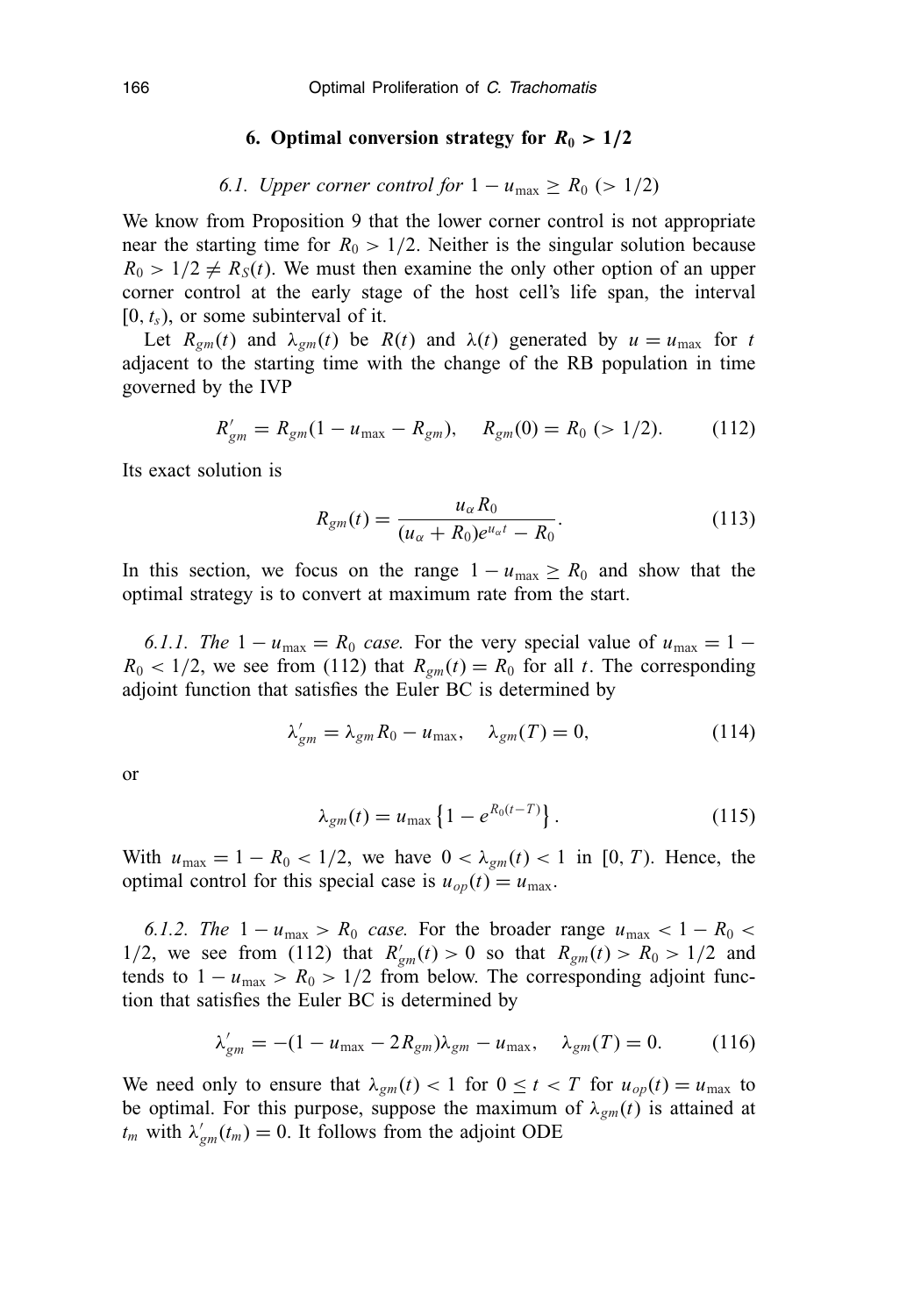$$
\lambda_{gm}(t_m) = \frac{u_{\text{max}}}{2R_{gm}(t_m) - 1 + u_{\text{max}}} < 1 \tag{117}
$$

since  $R_{gm}(t_m) > 1/2$ .

Altogether, these observations lead to the following optimal solution for the range  $1 - u_{\text{max}} \ge R_0$  (> 1/2).

**PROPOSITION 12.** *For*  $1 - u_{\text{max}} \ge R_0 > 1/2$  *(or*  $u_{\text{max}} \le 1 - R_0 < 1/2$ *), the control*  $u_{op}(t) = u_{max}$  (< 1/2) *for all t in* [0, *T*] *maximizes*  $E(T)$ *.* 

*Proof*: Since  $u_{op}(t) = u_{max}$  is the only control that satisfies all necessary conditions for optimality required by the Maximum Principle and is superior to the lower corner control, it maximizes  $E(T)$ .

## *6.2. Optimal conversion strategies for*  $1 - u_{\text{max}} < R_0$

For the complementary range  $u_{\text{max}} > 1 - R_0$  ( $> 1/2$ ), we have from (112)  $R'_{gm}$  < 0 so that  $R_{gm}(t)$  <  $R_0$  is a monotone decreasing function that tends to  $1 - u_{\text{max}} < R_0$  from above. As the limit population  $1 - u_{\text{max}}$  may be below  $R_S(t) = 1/2$ , we need to examine separately the two different possibilities of having and not having a stationary solution component for the optimal control  $u_{op}(t)$ .

*6.2.1. The*  $1 - R_0 < u_{\text{max}} \leq 1/2$  *case.* For this range of  $u_{\text{max}}$  (which is a part of the range  $1 - u_{\text{max}} < R_0$ ), we have  $(R'_{gm} < 0$  as noted above giving)  $R_{gm}(t) \downarrow 1 - u_{max} \ge 1/2$  from above so that  $R_{gm}(t) > 1/2$  for any finite *t*. The RB population does not reach the singular solution  $R_S(t) = 1/2$ . The only conversion rate not ruled out is with  $u(t) = u_{\text{max}}$  for all *t* in [0, *T*]. To see if it is optimal, we again examine the maximum of  $\lambda_{gm}(t)$  attained at  $t_m$ with  $\lambda'_{gm}(t_m) = 0$ . It follows from the adjoint ODE

$$
\lambda_{gm}(t_m) = \frac{u_{\text{max}}}{2R_{gm}(t_m) - 1 + u_{\text{max}}}.
$$
\n(118)

Since  $R_{gm}(t)$  tends to  $1 - u_{max}$  from above, we get from the exact expression above

$$
\lambda_{gm}(t_m) < \frac{u_{\text{max}}}{1 - u_{\text{max}}} \le 1,\tag{119}
$$

given  $0 < u_{\text{max}} \leq 1/2$ . Hence,  $u_{op}(t) = u_{\text{max}}$  is optimal by Maximum Principle and the only one that meets all the necessary conditions required by the principle. With  $[E(T)]_{u_{op}(t)=u_{max}} > [E(T)]_{u_{\ell}(t)=0} = 0$ , we have

PROPOSITION 13. *For*  $u_{\text{max}} \leq 1/2$  (and  $R_0 > 1/2$ ), the control  $u_{op}(t) =$  $u_{\text{max}}$  *from the start is optimal and maximizes*  $E(T)$ *.*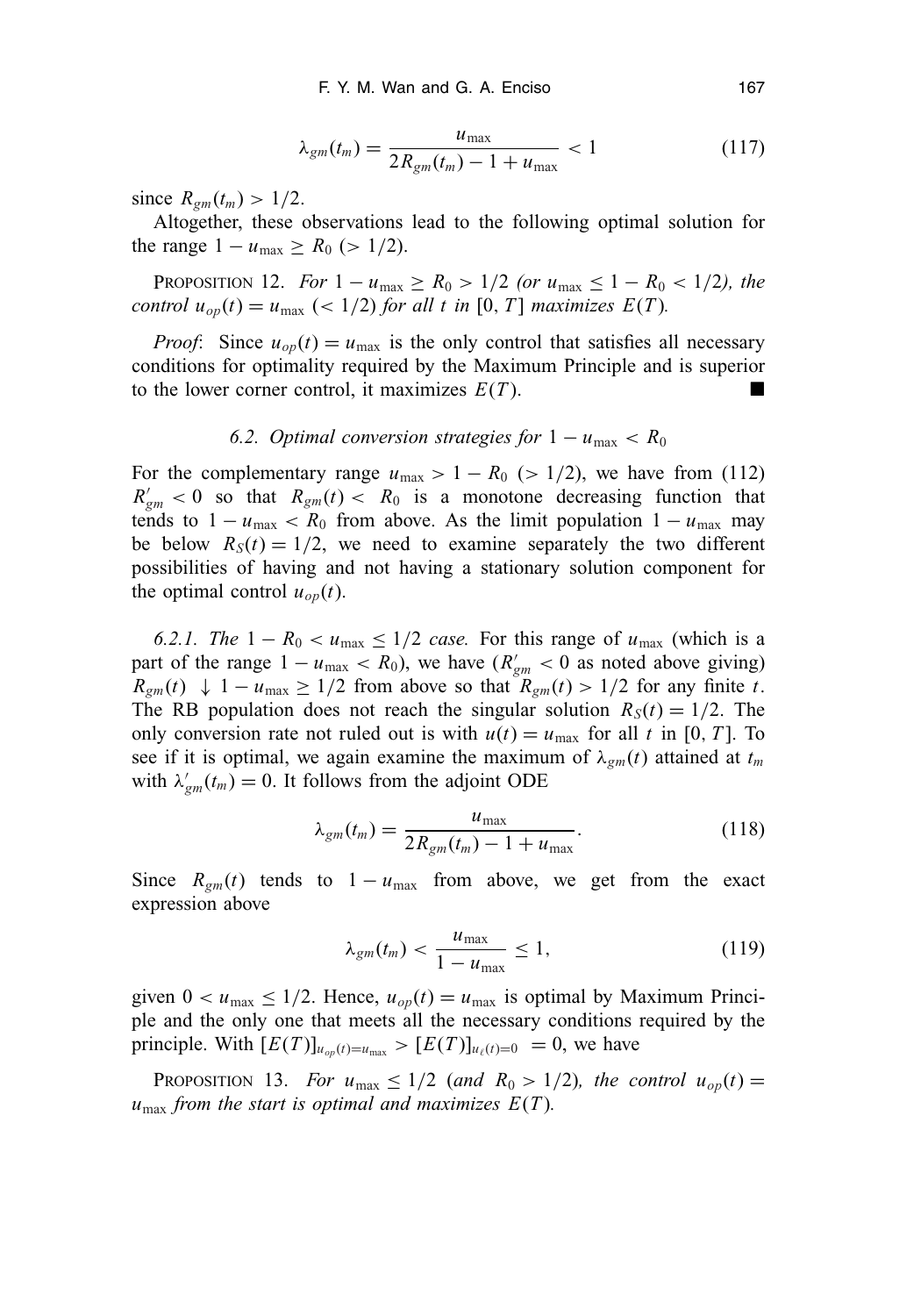*6.2.2. The*  $u_{\text{max}} > 1/2$  *case.* For this complementary range of  $u_{\text{max}}$ , we have again  $R'_{gm} < 0$  but now the monotone decreasing function  $R_{gm}(t)$  tends to  $1 - u_{\text{max}} < 1/2$  from above. Hence, it is possible to have a subinterval of stationary solution, depending on the relative magnitude of the instant  $t_x$ when  $R_{gm}(t)$  (see (112) and (113)) reaches  $R_S(t) = 1/2$  and the instant  $t_S$ when  $R_{gS}(t)$  (as previously defined by the BVP (96)–(98)) is equal to 1/2. With the exact expression (113) for *Rgm*(*t*), the condition

$$
R_{gm}(t_x) = \frac{1}{2} \tag{120}
$$

defining  $t_x$  gives

$$
t_x = \frac{1}{u_\alpha} \ln \left( \frac{R_0(2u_\alpha + 1)}{u_\alpha + R_0} \right). \tag{121}
$$

Similar to the case of  $R_c < R_0 \leq 1/2$  where there would be no stationary solution component if  $t_0 > t_s$ , we have the following analogous proposition for  $u_{\text{max}} > 1/2$  (and  $R_0 > 1/2$ ).

PROPOSITION 14. *For*  $u_{\text{max}} > 1/2$  (and  $R_0 > 1/2$ ),  $E(T)$  is maximized by *the optimal control*  $u_{op}(t) = u_{max}$  *for all t in* [0, *T*] *if*  $t_x \ge t_s$ .

*Proof*: When  $t_S \leq t_x$ , the maximum allowable control  $u_{\text{max}}$  is insufficient for reducing the initial RB population fast enough to get to the level of the singular solution  $R_S(t) = 1/2$  before the adjoint function should leave its singular value of  $\lambda_S(t) = 1$  to head toward the Euler BC  $\lambda(T) = 0$  required by the Maximum Principle. In that case, the upper corner control would apply throughout the host cell's life span.

To show that it is optimal, i.e., it maximizes the Hamiltonian, we note that  $R_{gm}(t)$ , with  $u_{op}(t) = u_{max}$  for all *t* in [0, *T*], is monotone decreasing (since  $u_{\text{max}} > 1/2$ ) and tends to  $1 - u_{\text{max}} < 1/2$  from above as  $t \to \infty$ . Concurrently, the corresponding adjoint function  $\lambda_{gm}$  (required to satisfy the Euler BC) is determined by (116) to be monotone decreasing in some interval adjacent to *T*. Suppose again  $\lambda_{gm}(t)$  attains a maximum at  $t_m$  prior to declining to zero at *T*. In that case,  $\lambda_{gm}^{'}(t_m) = 0$  and

$$
\lambda_{gm}(t_m) = \frac{u_{\text{max}}}{2R_{gm}(t_m) - (1 - u_{\text{max}})}.
$$
\n(122)

Since  $t_m < t_x$  (otherwise we would have a solution for  $\{R_{gS}, \lambda_{gS}\}\$  with  $\lambda_{gS}(t_S) = 1$  for some  $t_S > t_x$  given  $\lambda_{gm}(t_m) > 1$ , we must have  $R_{gm}(t_m) > 1$  $R_{gm}(t_x) = 1/2$ . It follows that

$$
\lambda_{gm}(t_m) < \frac{u_{\text{max}}}{1 - (1 - u_{\text{max}})} = 1 \tag{123}
$$

and  $u_{op}(t) = u_{max}$  for all *t* in [0, *T*] is optimal by the Maximum Principle.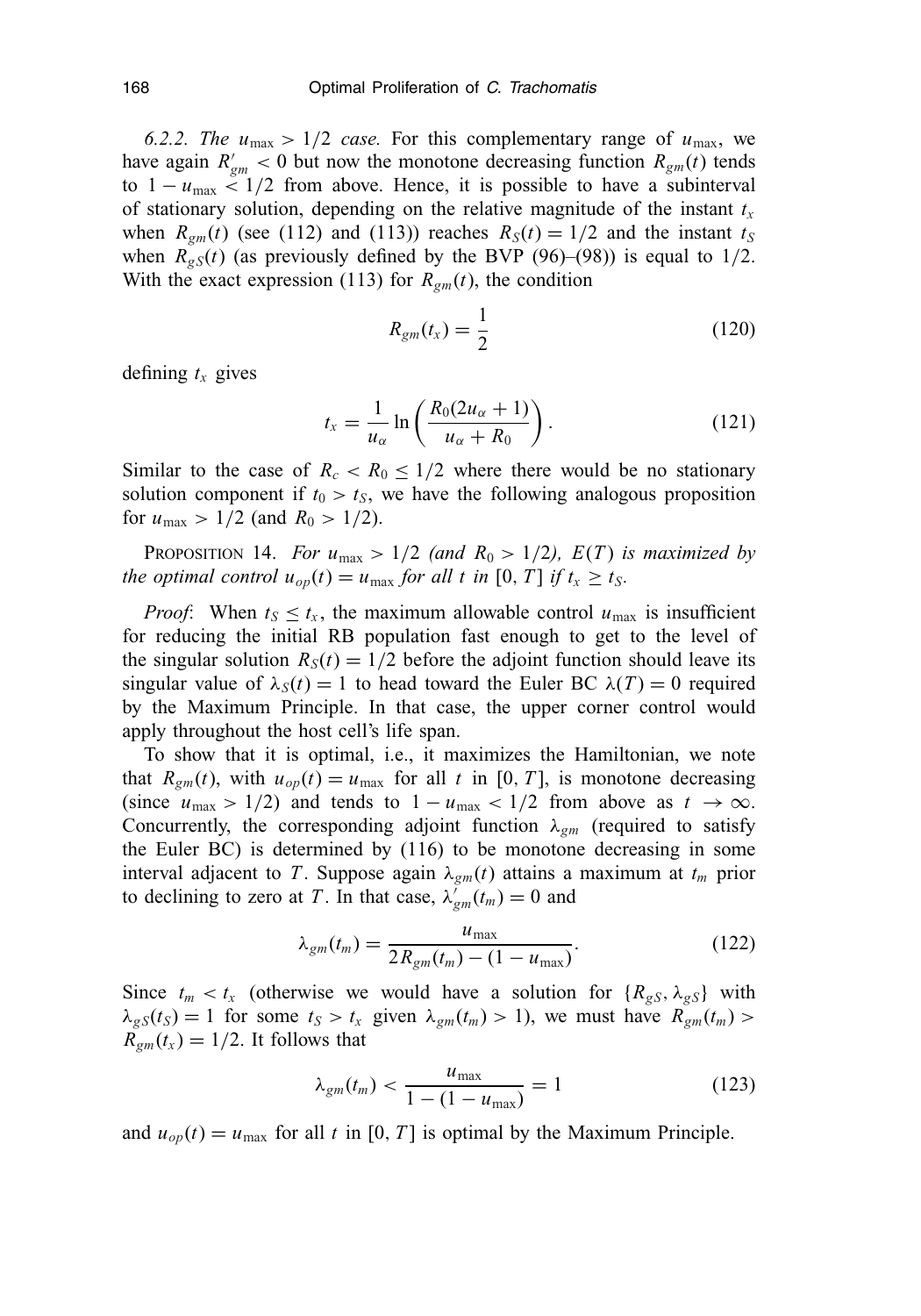Now  $u_{op}(t) = u_{max}$  is the only available optimal control. With  $[E(T)]_{u_{op}(t)=u_{max}} > [E(T)]_{u_{\ell}(t)=0} = 0, u_{op}(t) = u_{max}$  maximizes  $E(T)$ .

On the other hand, the optimal conversion strategy would be quite different if  $t_x < t_S$ .

PROPOSITION 15. *For*  $u_{\text{max}} > 1/2$  (and  $R_0 > 1/2$ ), the two-switch con*trol*

$$
u_{op}(t) = \begin{cases} u_{\text{max}} & (0 \le t < t_x) \\ 1/2 & (t_x < t < t_s) \\ u_{\text{max}} & (t_s < t \le T) \end{cases}
$$
(124)

*maximizes*  $E(T)$  *if*  $t_x < t_S$ .

*Proof*: With  $t_x$  being the first instant for  $R_{gm}(t)$  to reach  $R_S(t) = 1/2$  and  $t_S$  ( $>t_x$ ) the latest time for  $\lambda_{gS}(t)$  to leave  $\lambda_S(t) = 1$  and still satisfy the Euler BC, we take  $u_{op}(t)$  to be the two switch control (124) and prove below that it maximizes  $E(T)$  by the method of the most rapid approach. Our goal is to show that

$$
[E(T)]_{u=u_{op}(t)} - [E(T)]_{u=u_{c}(t)}
$$
  
= 
$$
\int_0^T u_{op}(t)R_{op}(t)dt - \int_0^T u_c(t)R_c(t)dt
$$
  
= 
$$
\int_0^T \{[(1 - R)R - R']_{u_{op(t)}} - [(1 - R)R - R']_{u_c(t)}\}dt > 0,
$$

where  $u<sub>C</sub>(t)$  is any admissible comparison control for which the corresponding  $R_C(t)$  has the same initial and terminal values as shown in Fig. 7. Note that starting from the same initial population  $R_0$ , the  $R_C(t)$  resulting from any comparison control (decreases with time and) can only reach the singular value  $1/2$  at some instance  $t_D > t_x$  (and not sooner) because  $R_{op}(t)$ approaches the singular solution most rapidly with  $u_{op}(t) = u_{max} \ge u_C(t)$ for the interval [0,  $t_x$ ]. Similarly,  $R_C(t)$  can only leave the singular solution (and descend toward the terminal value  $R(T)$ ) not later than  $R_{op}(t)$  so that  $t_D \leq t_{Sx}$ .

The key to the our proof is to visualize the two graphs  $R_{op}(t)$  and  $R_C(t)$ as contours in the  $R - t$  plane and the integral as line integral written as

$$
[E(T)]_{u=u_{op}(t)} - [E(T)]_{u=u_{C}(t)}
$$
  
= 
$$
\int_{C_{op}} [(1 - R)Rdt - dR] - \int_{C_u} [(1 - R)Rdt - dR]
$$
  
= 
$$
\int_{C_{op}} [G(t, R)dt + H(t, R)dR] - \int_{C_u} [G(t, R)dt + H(t, R)dR],
$$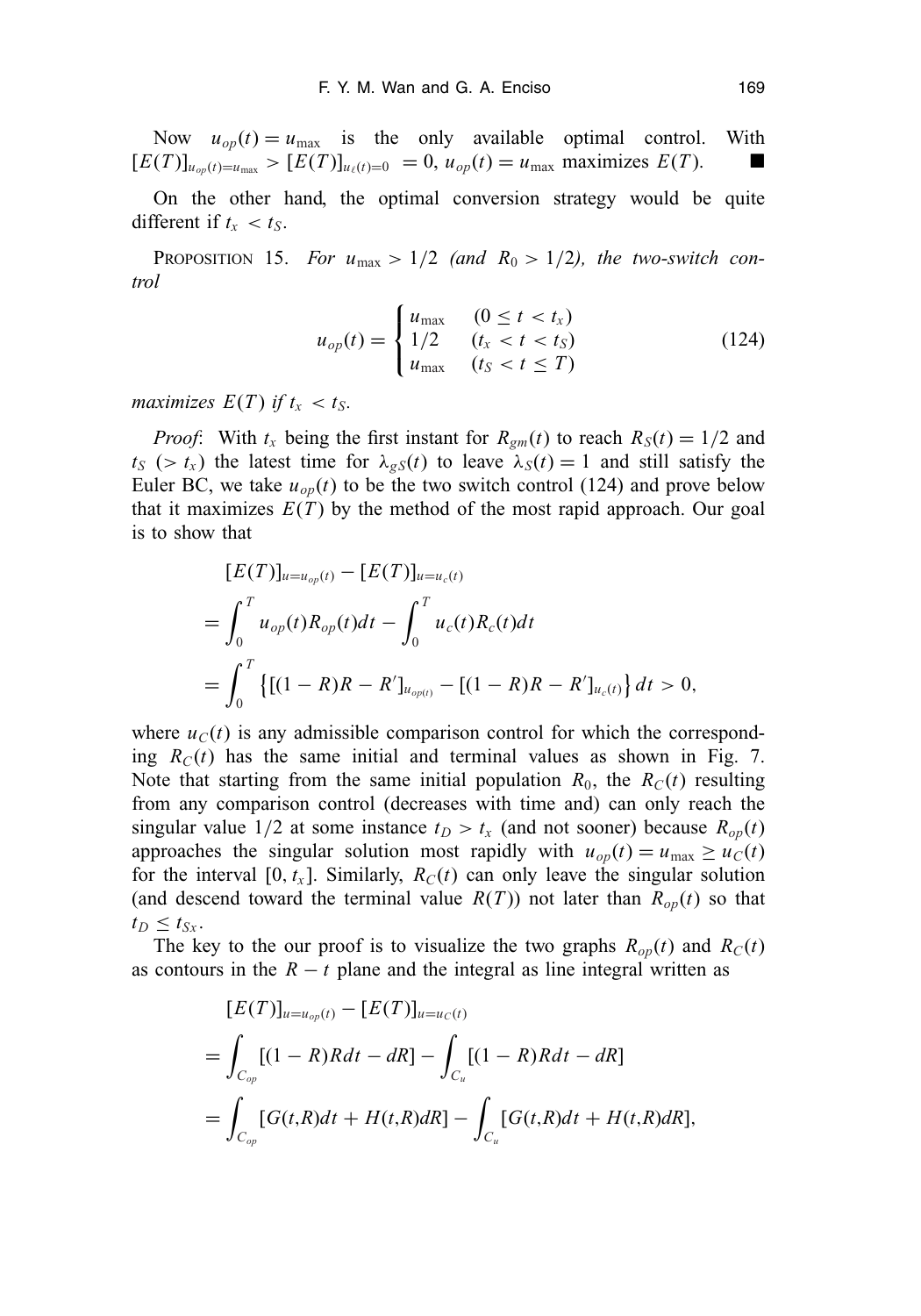

**Figure 7.** The optimal RB contour for the method of most rapid approach.

where  $G = (1 - R)R$  and  $H = -1$ . The two contours  $C_{op}$  and  $C_u$  are equivalent to the union of two closed contours  $C_1$  and  $C_2$ . We now consider each of the two closed subcontours  $C_1$  and  $C_2$  separately: For the loop integral around  $C_1$ , the closed contour is traversed counterclockwise from point *A*, to point *B* to the point *D* and back to the point *A*. The second loop integral around  $C_2$  is traversed counterclockwise from point *D*, to *E* to *F* and back to *D* (see Fig. 7).

The first loop integral around  $C_1$  may be written with the help of Green's theorem for the  $t - R$  plane as

$$
\oint_{C_1} [G(t,R)dt + H(t,R)dR] = \int \int_{A_1} \left[ \frac{\partial H}{\partial t} - \frac{\partial G}{\partial R} \right] dt dR
$$
\n
$$
= \int \int_{A_1} (2R - 1) dt dR > 0
$$

since we have  $R(t) > 1/2$  for the region enclosed by  $C_1$ . Similarly, the second loop integral around *C*<sup>2</sup>

$$
\oint_{C_2} [G(t,R)dt + H(t,R)dR] = \int \int_{A_2} \left[ \frac{\partial H}{\partial t} - \frac{\partial G}{\partial R} \right] dt dR
$$
\n
$$
= \int \int_{A_2} (2R - 1) dt dR < 0
$$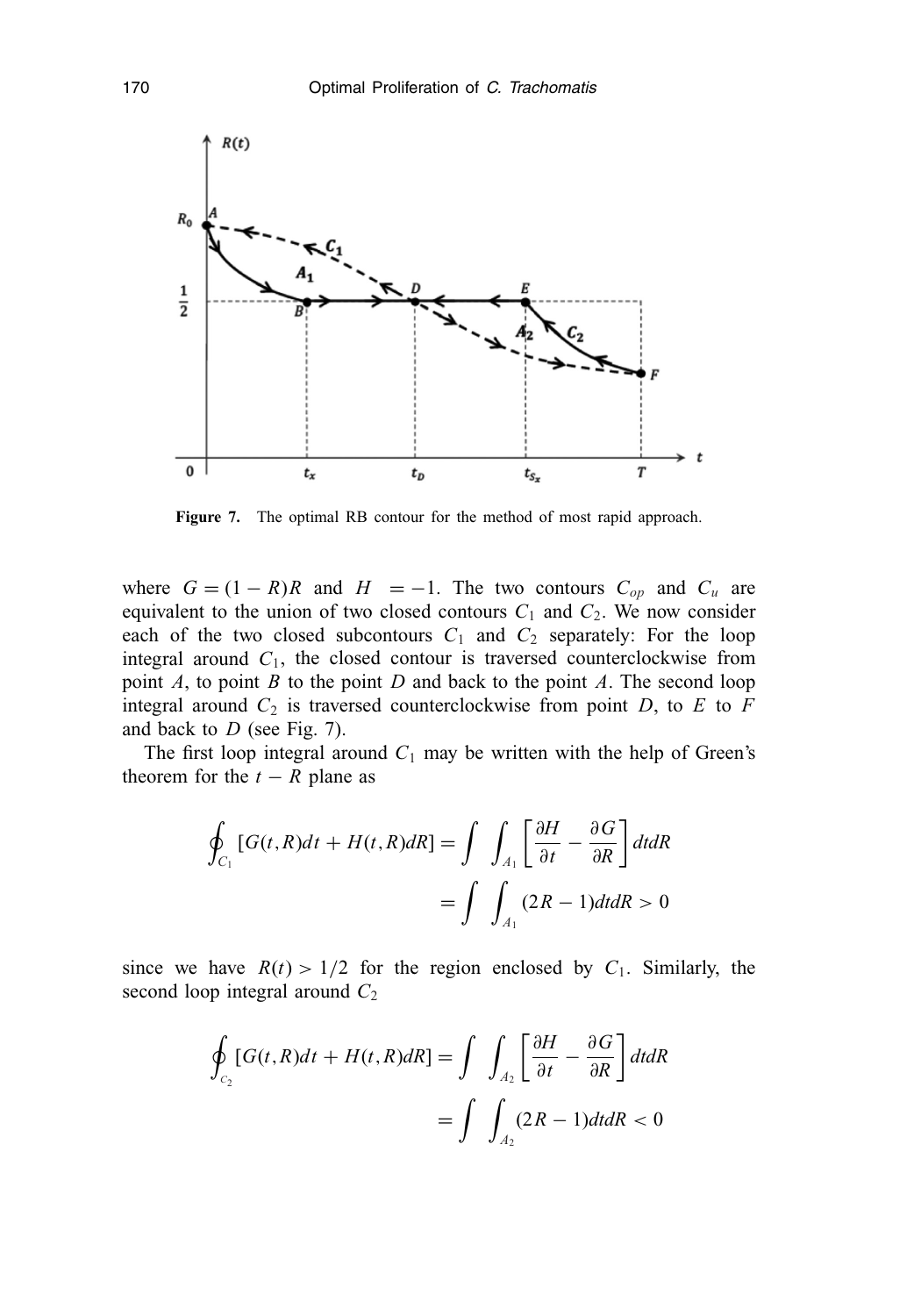since we have  $R(t) < 1/2$  for the region enclosed by  $C_2$ . With

$$
\int_{C_{op}} [Gdt + HdR] - \int_{C_u} [Gdt + HdR]
$$
\n
$$
= \oint_{C_1} [Gdt + HdR] - \oint_{C_2} [Gdt + HdR]
$$
\n
$$
= \int_{A_1} (2R - 1)dt dR - \int_{A_2} (2R - 1)dt dR > 0,
$$

we have

$$
[E(T)]_{u=u_{op}(t)} - [E(T)]_{u=u_{C}(t)} > 0. \tag{125}
$$

The same method of proof applies to any other admissible control  $u_C(t)$ with the corresponding RB population having the same two end values (see [8,22]). Hence,  $E(T)$  is maximized by  $u_{op}(t)$ .

*Remark* 5. That any admissible control must start with the same initial RB population  $R_0$  is dictated by the initial condition for  $R(t)$ . At the terminal point where  $R(T)$  is not prescribed, any admissible control  $u_C(t)$ should also end with the terminal RB population corresponding to the optimal control  $u_{op}(t)$ . Obviously, the comparison control  $u_C(t)$  should not leave behind more RB than  $u_{op}(t)$ . At the same time,  $R_C(T)$  should not be less than  $R_{op}(T)$  as it would leave the singular (stationary) solution earlier than necessary to get to a lower end population. A control that leads to a shorter interval of stationary solution is inferior to one with a longer interval assuming all other requirements of the Maximum Principle are met by both.

## 6.3. The relative magnitude of  $t_x$  and  $t_s$

Given the importance of the relative magnitude of  $t_x$  and  $t_s$  in determining the optimal conversion strategy for  $u_{\text{max}} > 1/2$  (and  $R_0 > 1/2$ ), we establish in this subsection some quantitative measures to elucidate this relative magnitude. As in the case of relative magnitude of  $t_0$  and  $t_S$  for  $R_c$  $R_0 \leq 1/2$ , an important threshold relation for the present problem is the combination of parameter values that leads to  $t_x = t_s$ .

For  $u(t) = u_{\text{max}}$  (> 1/2), the exact solution of the IVP (112) is

$$
R_{gm}(t) = \begin{cases} u_{\alpha} R_0 e^{-u_{\alpha}t} / (u_{\alpha} + R_0 - R_0 e^{-u_{\alpha}t}) & (u_{\text{max}} \neq 1) \\ R_0 / (1 + R_0 t) & (u_{\text{max}} = 1) \end{cases} . \tag{126}
$$

The condition  $R_{gm}(t_x) = 1/2$  gives the following exact dependence of  $t_x$  on  $R_0$  and  $u_{\text{max}}$ :

$$
t_x = \begin{cases} \ln(R_0(2u_\alpha + 1)/(u_\alpha + R_0))/u_\alpha & (u_{\text{max}} \neq 1) \\ (2R_0 - 1)/R_0 & (u_{\text{max}} = 1) \end{cases} . \tag{127}
$$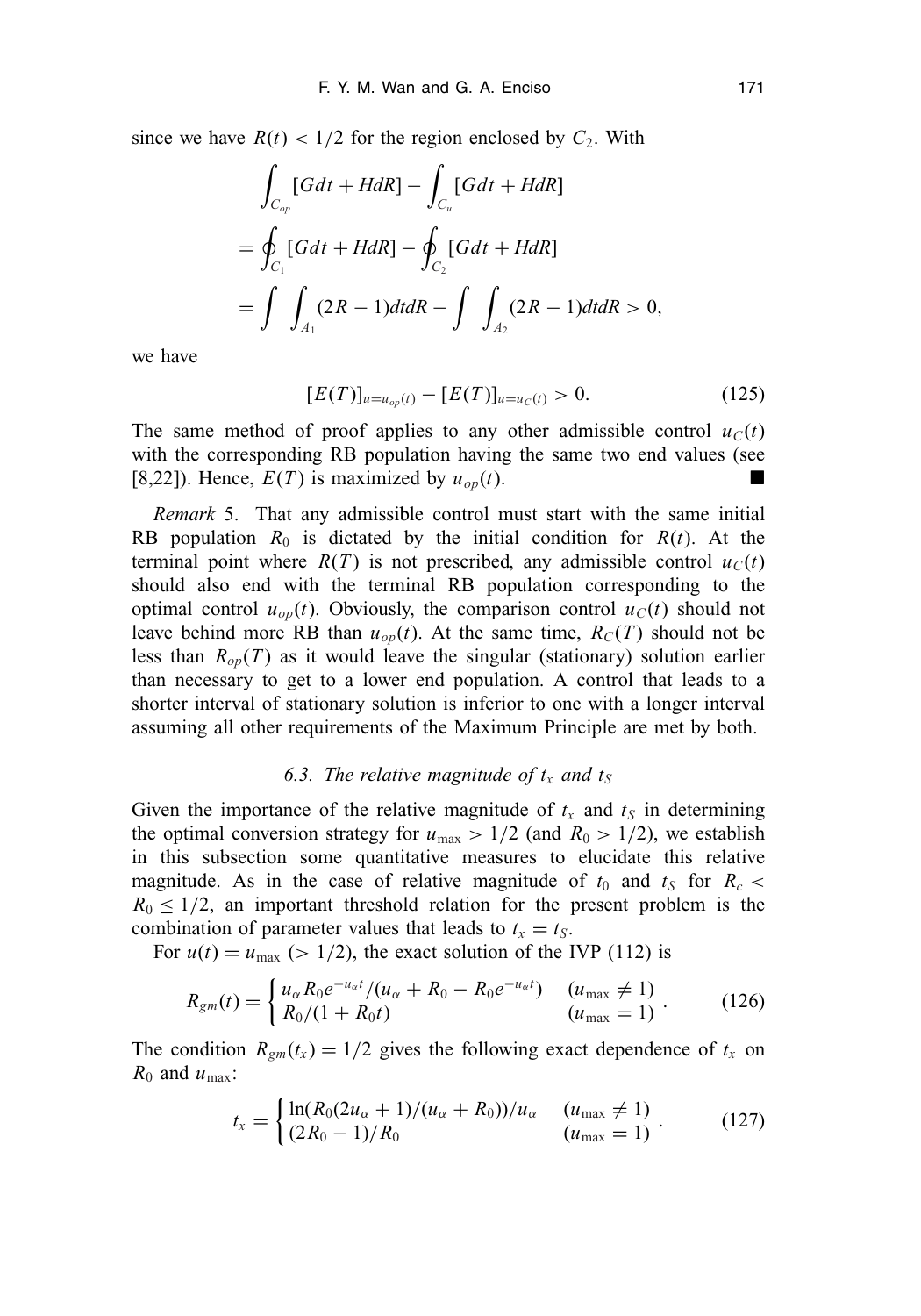Note that  $t_x$  is well defined and nonnegative for all  $R_0 > 1/2$  (and  $2u_{\text{max}} > 1$ ) with

$$
[t_x]_{R_0=1/2}=0,\t\t(128)
$$

as it should be, while

$$
[t_x]_{R_0=1} = \begin{cases} \ln((2u_{\text{max}}-1)/u_{\text{max}})/u_{\alpha} > 0 & (u_{\text{max}} \neq 1) \\ 1 & (u_{\text{max}} = 1) \end{cases}.
$$
 (129)

The existence of a finite positive  $t_x$  for a range of  $R_0 > 1/2$  when  $u_{\text{max}} > 1/2$  gives rise to the possibility of a switch of control to the singular control  $u_S(t) = 1/2$  associated with the stationary solution  ${R_S(t), \lambda_S(t)}$  $\{1/2, 1\}$ . To ensure the switching is to the singular solution when it is possible to do so at  $t_x$  (in the range  $u_{\text{max}} > 1/2$ ), we need the corresponding adjoint function, denoted by  $\lambda_{gx}(t)$ , to be the solution of the terminal value problem

$$
\lambda'_{gx} = -(1 - u_{\text{max}} - 2R_{gm})\lambda_{gx} - u_{\text{max}}, \quad \lambda_{gx}(t_x) = 1 \tag{130}
$$

or

$$
\lambda_{gx}(t) = \frac{u_{\alpha} + R_0 - R_0 e^{-u_{\alpha}t}}{u_{\alpha} + R_0 - R_0 e^{-u_{\alpha}t_x}} e^{u_{\alpha}(t - t_x)}.
$$
\n(131)

While the singular (stationary) solution may be preferred, the Euler BC  $\lambda(T) = 0$  requires the optimal strategy to switch to the upper corner control at an opportune time  $t_S$  to convert as much RB as possible thereafter and reduce the (shadow) worth (measured by the adjoint function  $\lambda$ ) of any remaining RB population to zero by the time the host cell dies. For that requirement, we again work with  $R_{gS}(t)$  and  $\lambda_{gS}(t)$  previously defined by (99)–(101). In particular, the second switch point  $t<sub>S</sub>$  is given by (101) to be

$$
t_S = T - \frac{1}{u_\alpha} \ln(2u_\alpha + 1). \tag{132}
$$

The critical relation  $t_S > t_x$  needed for the two switch control (124) to be optimal is met by

$$
T > \frac{1}{u_{\alpha}} \ln \left( \frac{R_0 (2u_{\alpha} + 1)^2}{u_{\alpha} + R_0} \right) \equiv T_0.
$$
 (133)

PROPOSITION 16. *For a prescribed combination of R*<sup>0</sup> *and u*max*, the two-switch control* (124) *maximizes*  $E(T)$  *if*  $T > T_0$ *. Proposition 13 applies if*  $T \leq T_0$  (so that  $t_x \geq t_s$ ).

For the special case of  $u_{\text{max}} = 1$ , the value of  $T_0$  may be obtained by taking the limit of (133) as  $u_{\alpha} \to 0$  to get

$$
T_0 = 2 - \frac{1}{R_0}(u_{\text{max}} = 1).
$$
 (134)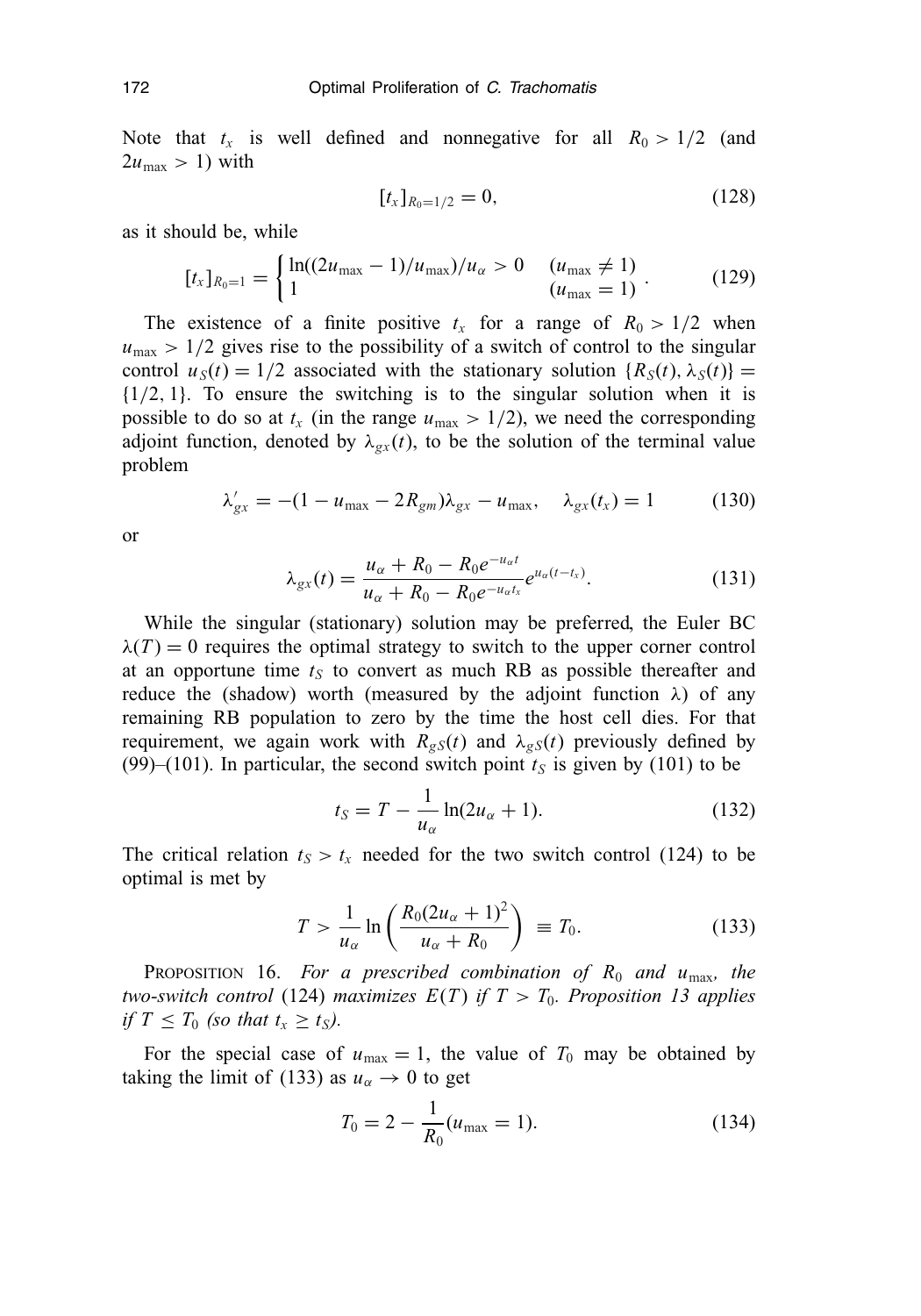

**Figure 8.** Heat maps for  $t_x$  and  $t_s$  with  $T = 2$ .



**Figure 9.**  $t_S - t_x$  for  $T = 2.5$ .

Results showing how  $t_x$  and the previously calculated  $t_s$  vary with  $R_0$  and  $u_{\text{max}}$  can be found in the two heat maps in Fig. 8.

Note that  $t_x$  as given by (120) is independent of  $T$  while the dependence of  $t<sub>S</sub>$  on *T* as given by (101) is linear and additive so that its value for a different *T* is obtained simply by adding  $T - 2$  to the relevant value in Fig. 6. Graphs of  $t_S - t_x$  are plotted in Fig. 9 as functions of  $u_{\text{max}}$  for several values of  $R_0$  with  $T = 2.5$ . We see from these graphs that  $E(T)$  is maximized by the two-switch control (124) only for the deep blue region of the  $t_x$  heat map.

## 6.4. Summary of the optimal conversion strategy for  $R_0 > 1/2$

For a fixed pair of  $u_{\text{max}}$  and  $T$ , the optimal conversion strategy for  $R_0 > 1/2$  again depends on whether the constitution of the host cell can support a period of stationary solution that maximizes the Hamiltonian.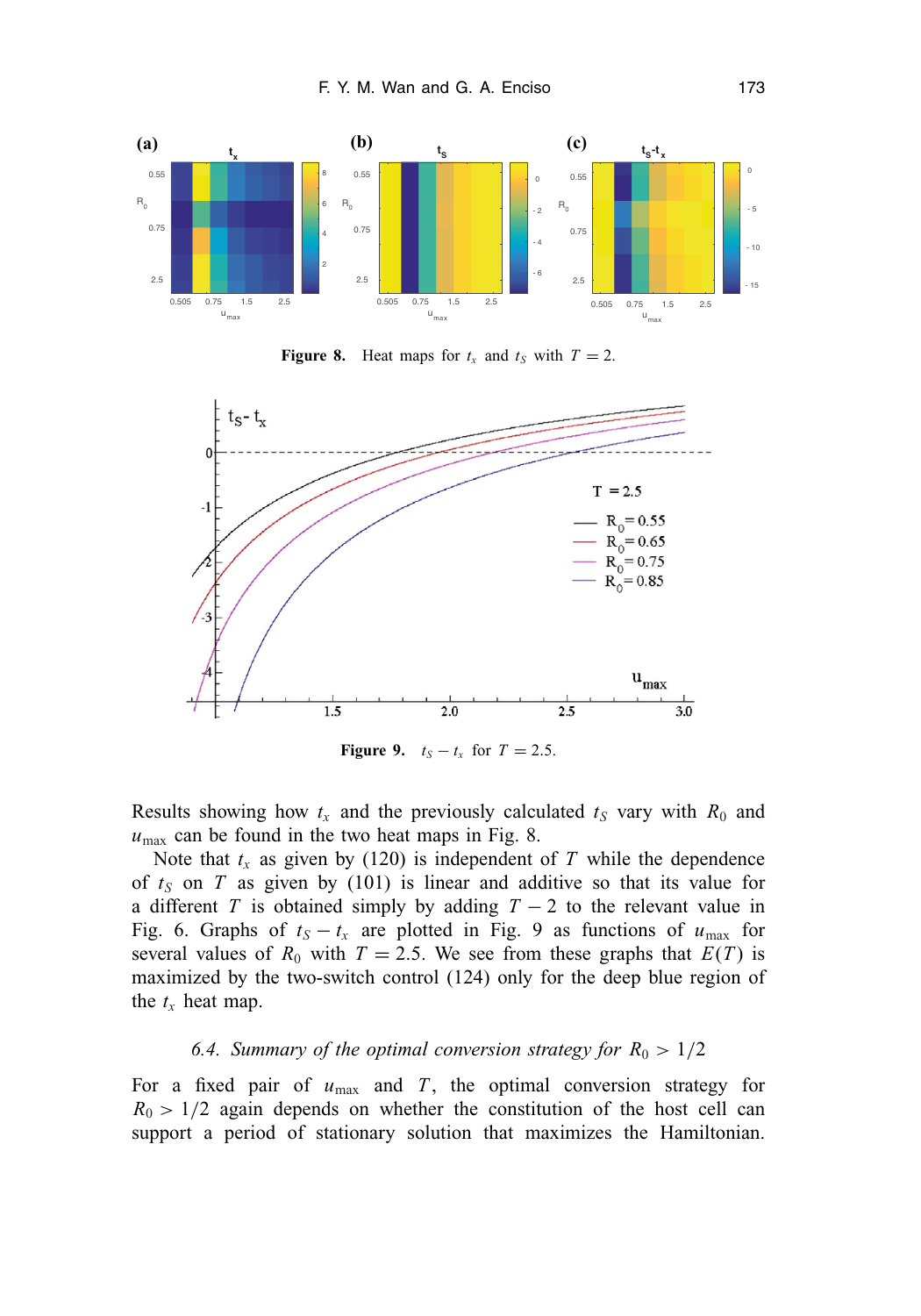However, unlike  $R_0 \leq 1/2$ , the appropriate control depends principally on the magnitude of  $u_{\text{max}}$ .

#### *6.4.1 Case III: The*  $u_{\text{max}} \leq 1/2$  *case*

For this range of  $u_{\text{max}}$ ,  $R_{gm}(t) > 1/2$  does not reach the stationary solution for any finite *t*. Proposition 12 applies with the optimal control  $u_{op}(t)$  =  $u_{\text{max}}$  for all *t* in [0, *T*]. The resulting optimal conversion strategy is consistent with intuition when converting at maximum rate from the start still increases the RB population closer to the carrying capacity (since the normalized natural growth rate constant  $\alpha$  (= 1) exceeds the maximum conversion rate constant  $u_{\text{max}} (\leq 1)$ .

## *6.4.2 Case IV: The u*max > 1/2 *case*

For this complementary range of  $u_{\text{max}}$ , the optimal conversion strategy depends on the relative magnitude of  $t_x$  and  $t_s$  in a way similar to the relative magnitude of  $t_0$  and  $t_S$ .

*For the range*  $t_x < t_S$ , a two-switch control  $(u_{\text{max}} - u_S - u_{\text{max}})$  given by (124) with a segment of stationary solution is proved to maximize  $E(T)$  by the method of most rapid approach (see Proposition 15). The corresponding RB population and adjoint function defined by (126) and (131) for  $0 \le t \le t_x$  and by (99) and (100) for  $t_s \le t \le T$ . The two switch points  $t_x$  and  $t_s$  are determined by (127) and (101), respectively. The two end segments are bridged by an interval  $(t<sub>x</sub>, t<sub>S</sub>)$  of stationary solution.

*For the range*  $t_s \leq t_x$ , the host cell life span is too short for conversion at maximum capacity to drive the RB population down to the singular level early enough for a segment of stationary solution. Proposition 13 applies with  $u_{op}(t) = u_{max}$  for all *t* in [0, *T*] since  $T \le T_0$  for this case (see also (133)).

*Remark* 6. Beyond satisfying all the necessary conditions for optimality imposed by the Maximum Principle, the relevant optimal control is shown to maximize  $E(T)$  in all cases some less trivially by the method of most rapid approach.

## **7. Concluding remarks**

Given the simple exponential RB growth model of Section 2, the solution for our constrained optimization problem shows that when the host cell life span is sufficiently long, it would be in the Chlamydia bacteria's best interest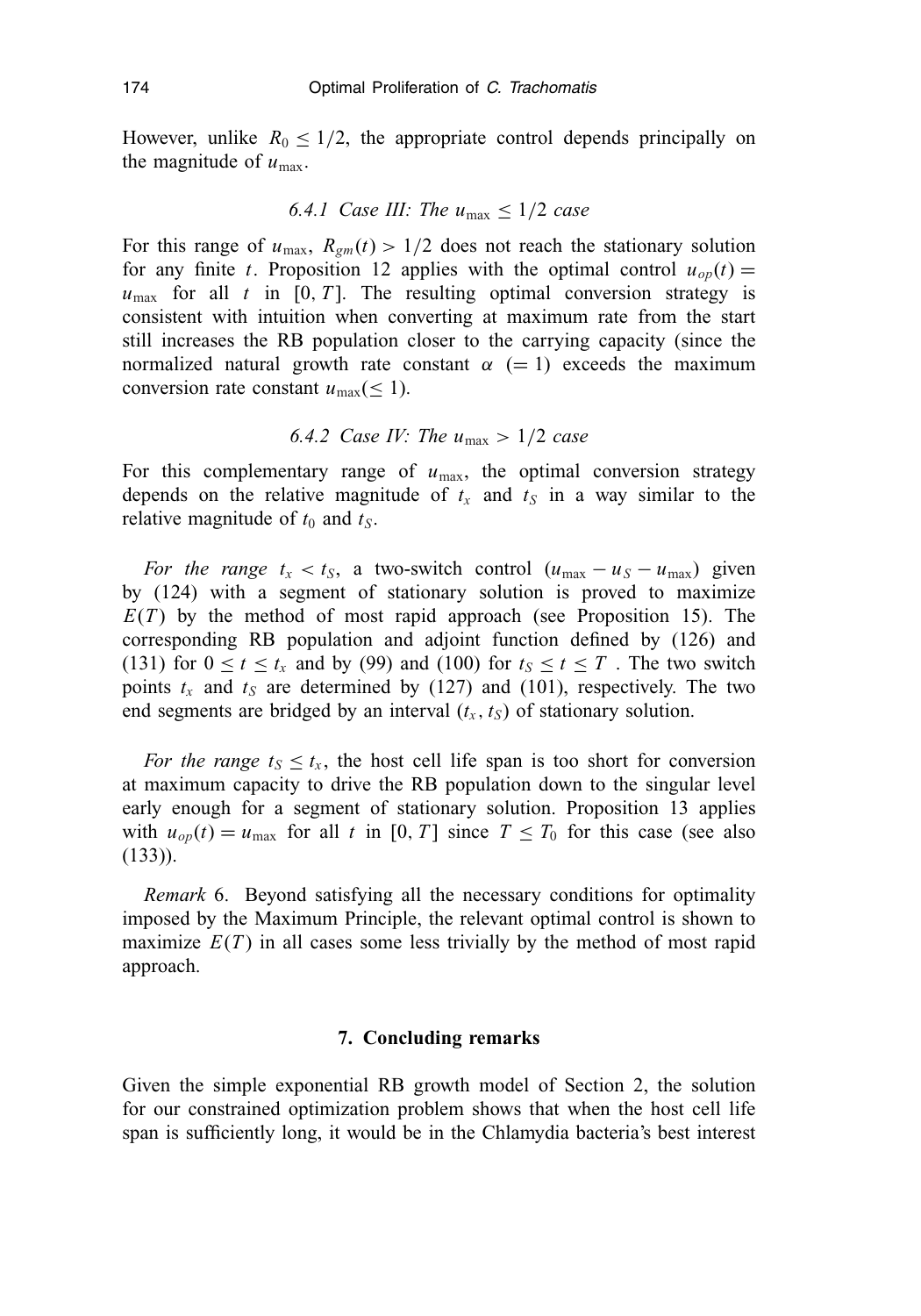(for maximum spread of infection) to delay conversion. This theoretical conclusion is consistent with intuition and conventional expectation and provides us with their mathematical justification. As significant as it may be in putting the conventional wisdom on a theoretical foundation, a more refined model with finite carrying capacity shows that the optimal strategy for achieving the same objective may not always be bang-bang of the form (89). For a relatively large initial Chlamydia population of the order of the carrying capacity (a rather rare event in practice), the optimal strategy would be to convert immediately at the maximum allowable rate.

How do the two possible biological mechanisms that seem so plausible for implementing the bang-bang control of the simpler model (see Section 2.8) play out for this alternative strategy? If only those RBs not in contact with the inclusion membrane should convert, the new strategy (of converting from the start) may be implemented immediately when the initial infecting RB population is (in rare cases) sufficiently large to have a portion of them away from the inclusion membrane (which is consistent with the theoretical requirement of a large  $R_0$  for that strategy). In contrast, the other mechanism (that converts only after several rounds of division) would not be consistent with an immediate conversion strategy. However, it is possible that the second mechanism may be operating concurrently with the first.

Under the heading of other possible biological mechanisms not discussed explicitly earlier at the end of Section 2, one is based on the substantial difference in size between the RB and EB form of *C. trachomatis*. When a large RB population consumes all available space inside an inclusion, one way to create more space for further division would be for some RB to convert to considerably smaller EB to free up space for the remaining RB to proliferate. This "crowding" induced conversion can take place either from the start when  $R_0$  is large or at a later stage after many rounds of division. It thus offers still another possible biological mechanism for implementing either theoretically optimal strategy.

As long as our models for the constrained maximization of the terminal EB population are linear in the "conversion rate constant"  $u(t)$ , there appears to be one unrealistic feature common among all possible optimal strategies from these models. When there is a switch from one temporally uniform control to another, the switch would be instantaneous and discontinuous (or bang-bang for brevity). Now an abrupt (discontinuous) change can take place when the switches are implemented by the biological mechanisms described previously and not inconsistent with the data from the experiments of [11]. For example, if conversion should take place only after many divisions of the initial infecting RB population and a new generation of RB becomes sufficiently small, then the conversion rate constant (the control)  $u(t)$  would be zero during the first several divisions and switch to some finite value (instantaneously) only when a (sizable) group of later generation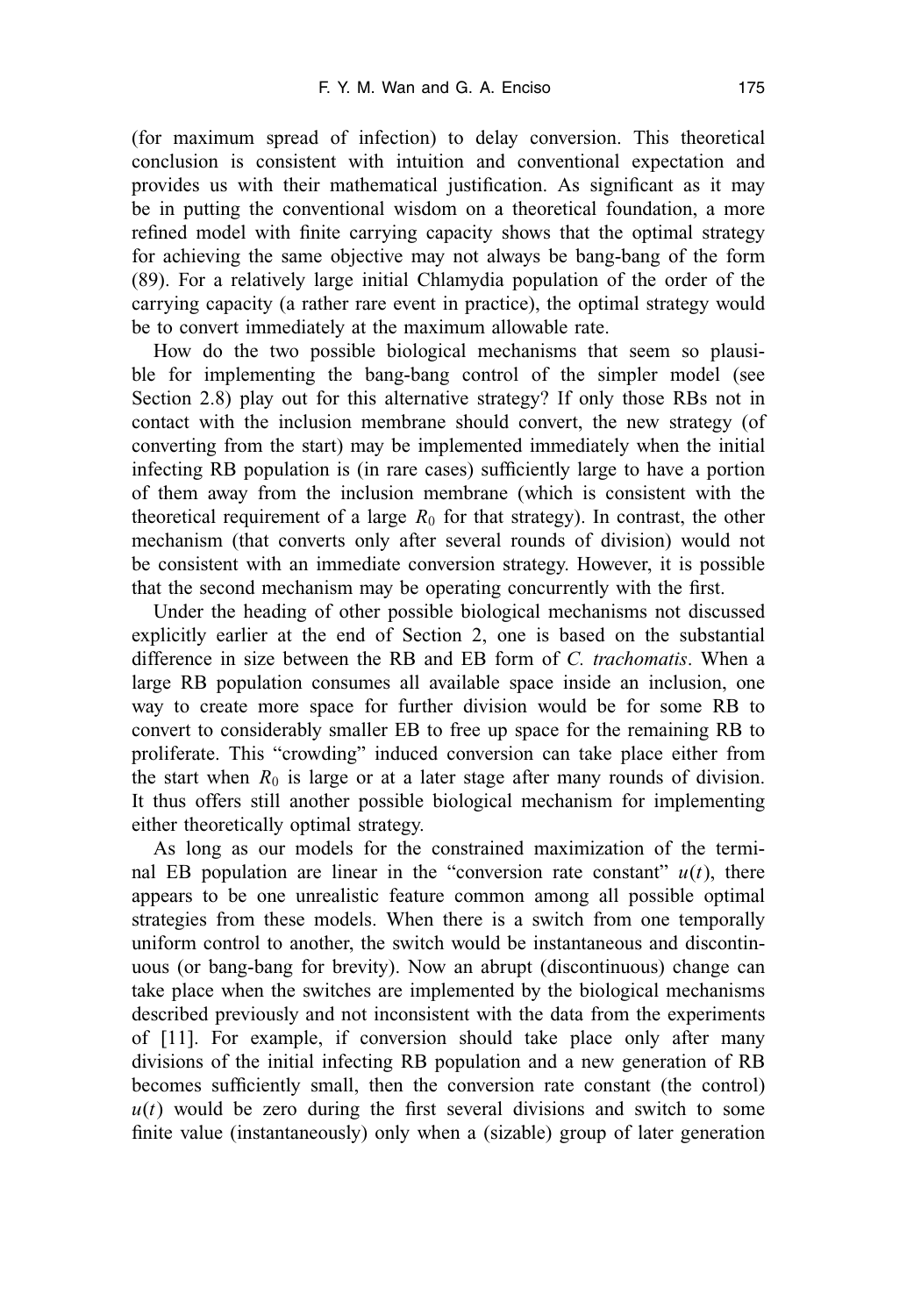RB reaches a critically small size. That is certainly a bang-bang switch because a whole generation of RB would divide and switch pretty much at the same time. In other words, the theoretical occurrence of a bang-bang control is not inconsistent with the biology of *C. trachomatis*.

What may seem problematic, however, is the fact that the various finite jump switches in the theoretical optimal strategies from these models can only be between the two corner controls  $(0 \text{ to } u_{\text{max}})$  or between a corner control and the singular control (0 to  $1/2$  or  $1/2$  to  $u_{\text{max}}$ ). A switch of 0 to  $1/2$  (the singular control normalized by the RB growth rate constant  $\alpha$ ) may not be realistic even if nonsmoothness in the change in conversion rate is not an issue. A casual examination of the experimental data reported in [11] seems not to support such "large" abrupt changes. In other words, the issue is not whether a bang-bang strategy is consistent with the experimental data. Not only it could be, a bang-bang strategy is also compatible with the known plausible biological processes of conversion of *C. trachomatis* discussed in earlier sections of this paper. As delineated, the issue arises from the apparent "large" magnitude (relative to the experimental data) of the conversion rate change at the switch, not its discontinuity or abruptness. In particular, a switch from 0 to 1/2 does not appear to be supported by the experimental evidence reported in [11]. For that perceived incompatibility, a possible resolution depends on the actual biological process(es) underlying the *C. trachomatis* life cycle.

Since the models investigated do not specify the value of  $u_{\text{max}}$ , they implicitly leave its specification (hence its magnitude) to the investigators based on what is known about the bacteria. The experimental data obtained in  $[11]$  are precisely what is needed for estimating  $u_{\text{max}}$ . There remains the question: What if the actual  $u_{\text{max}}$  estimated from the data should result in a normalized  $u_{\text{max}}$  smaller than  $1/2$ ? This situation has already arisen earlier in Section 5.1 and has been addressed: it would eliminate the option of a singular solution phase in the optimal strategy in that case. Altogether then, a bang-bang control with *u*max determined from available data should not be incompatible with the findings reported in [11].

There is still the possibility that the plausible biological processes discussed herein should prove not to be responsible for the Chlamydia life cycle, and the actual biological mechanism for implementing the conversion from RB to EB involves a gradual and smooth transition from proliferation to conversion (with the discontinuous changes in the experimental data resulting from limitations of measurement techniques). In that case, a bangbang control would be truly inappropriate and the models that led to such an optimal conversion strategy would then require modifications to incorporate features of the actual biological processes responsible for the Chlamydia life cycle (once we know what they entail). While we cannot completely eliminate this possibility, all indications from the experimental data in [11]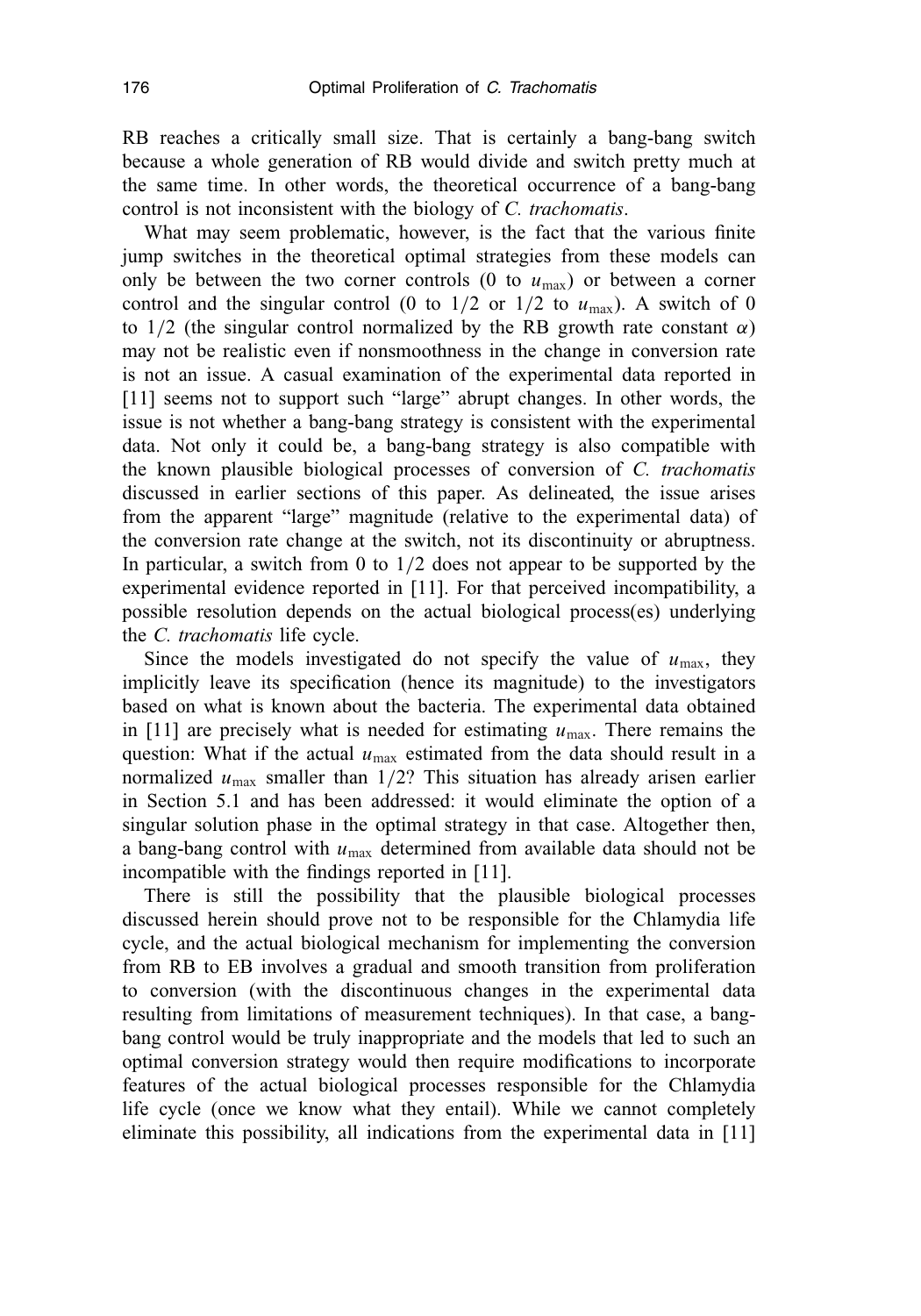point to an optimal strategy for maximizing the spread of the infectious *C. trachomatis* bacteria with one or more discontinuous switches (see [11] for a more detailed discussion on this assertion).

Even when a bang-bang optimal conversion strategy is consistent with the underlying biological processes for the *C. trachomatis* life cycle, the models investigated here may still need further refinement to adjust for a number of factors influencing its spread not considered in our models. These include

- the generally expected noisy environment internal to and outside the host cell that creates a natural variability in the timing and/or rate of differentiation [9];
- the mammalian inclusions for the *C. trachomatis* bacteria changing size over time leading to a *time-dependent* carrying capacity that may modify the transition from proliferation to conversion;
- the interplay between population size and the time of host cell death as a large Chlamydial population can actively cause the host to lyse (sooner) and spread the infection to other cells.

Notwithstanding model improvement to include the effect of these and other factors such as stochastic effects [8], the theoretical results from the models investigated herein form an intrinsically important cornerstone of the theoretical foundation for our understanding of the Darwinian evolution and survival of *C. trachomatis* bacteria.

## **Acknowledgments**

The research leading to this paper was supported in part by NSF (UBM Grant) DMS-1129008 and NIH (Center Grant) P50-GM076516. The research of F.Y.M. Wan was also supported in part by NIH (Joint NSF/NIGMS Initiative Award in the Area of Mathematical Biology) R01GM067247. The research of G. A. Enciso was also supported by NIH Grant R21AI04419815.

## **References**

- 1. Y. M. ABDELRAHMAN and R. J. BELLAND, The chlamydial developmental cycle, *FEMS Microbiol. Rev.* 29:949–959 (2005).
- 2. B. E. BATTEIGER and M. TAN, Chlamydia trachomatis (trachoma, genital infections, perinatal infections, and lymphogranuloma venereum), in *Mandell, Douglas, and Bennett's: Principles and Practice of Infectious Diseases* (J. E. Bennett, R. Dolin, and G. L. Mandell, Eds.), pp. 2154–2170, Elsevier Inc., Philadelphia, PA, 2014.
- 3. S. J. BHOSAI, R. L. BAILEY, B. D. GAYNOR, and T. M. LIETMAN, Trachoma: An update on prevention, diagnosis, and treatment, *Curr. Opin. Ophthalmol.* 23:288–295 (2012).